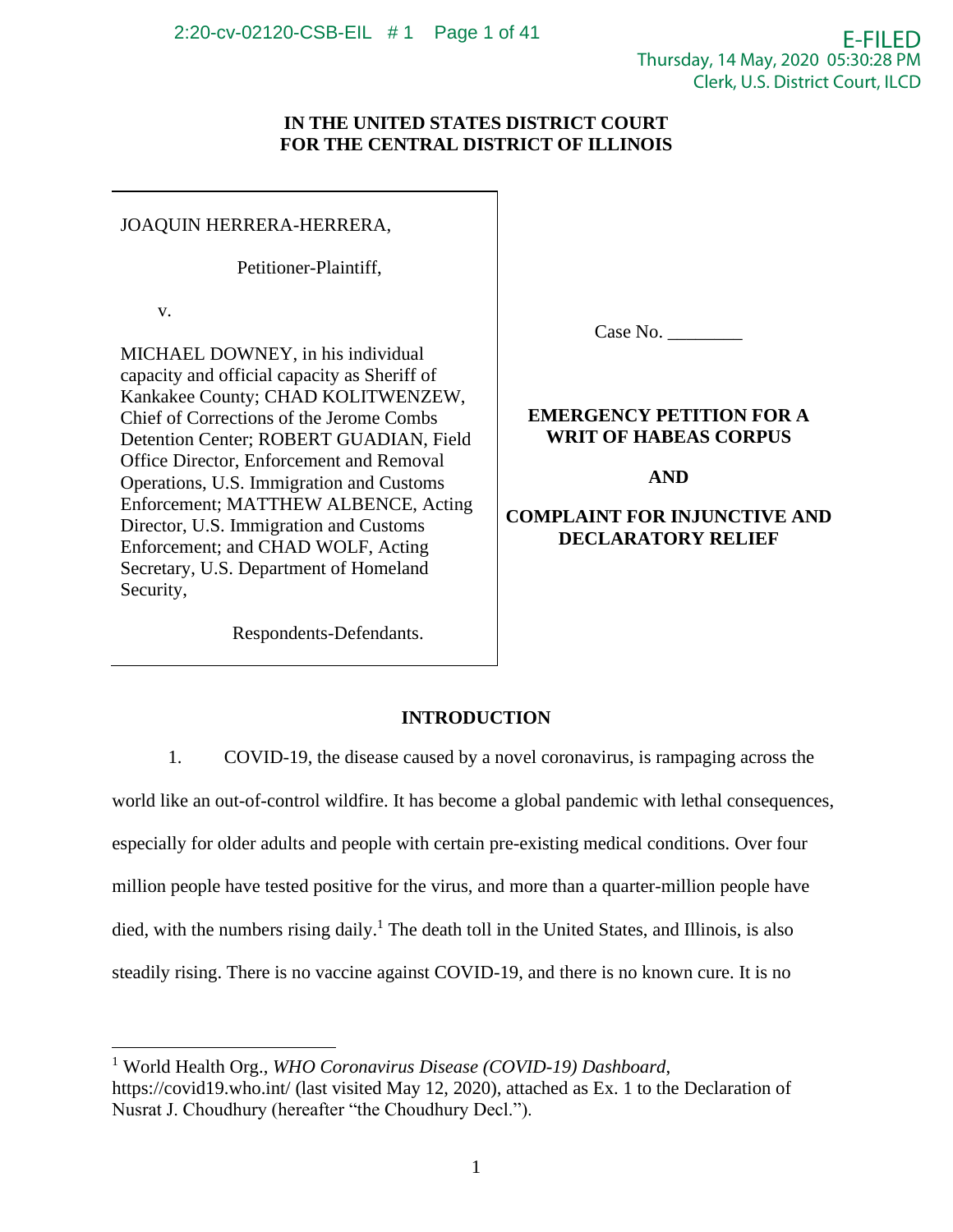#### 2:20-cv-02120-CSB-EIL # 1 Page 2 of 41

longer a question of whether and when, but of how many victims and who dies.

2. Like two other detainees whom this Court recently ordered to be released from the Jerome Combs Detention Center ("JCDC") in Kankakee County, Petitioner-Plaintiff Joaquin Herrera-Herrera ("Petitioner") is held in *civil detention* by U.S. Immigration and Customs Enforcement ("ICE") at JCDC while he awaits disposition of his immigration case. He has the serious, pre-existing medical conditions of hypertension, prostate cancer, and a persistent head bump that he fears may be a tumor. He wakes every morning with fatigue, confusion, blurry vision, chest pain, and difficulty breathing, and also wakes frequently with tinnitus. Moreover, Mr. Herrera-Herrera is over 60 years old.

3. While coronavirus may infect anyone who comes into contact with it, the highest risk of serious illness and death from COVID-19 is for individuals who, like Petitioner, are more than 50 years old or have one of the pre-existing medical or health conditions that increase risk of serious complications from COVID-19. Epidemiological studies indicate that about 15% in this group—or one in seven people—who are infected will die. For others, COVID-19 can cause severe damage to lung tissue, sometimes leading to a permanent loss of respiratory capacity, and can damage tissues in other vital organs including the heart and liver. Patients with serious cases of COVID-19 require advanced medical support, including positive pressure ventilation and extracorporeal mechanical oxygenation in intensive care. Patients who do not die from serious cases of COVID-19 may face prolonged recovery periods, including extensive rehabilitation from neurological damage and loss of respiratory capacity.

4. Because COVID-19 spreads exponentially, meaning that a single infection can grow into hundreds in a matter of days, the only known measure to mitigate widespread contagion is to deprive COVID-19 of the fuel it needs by allowing people to practice social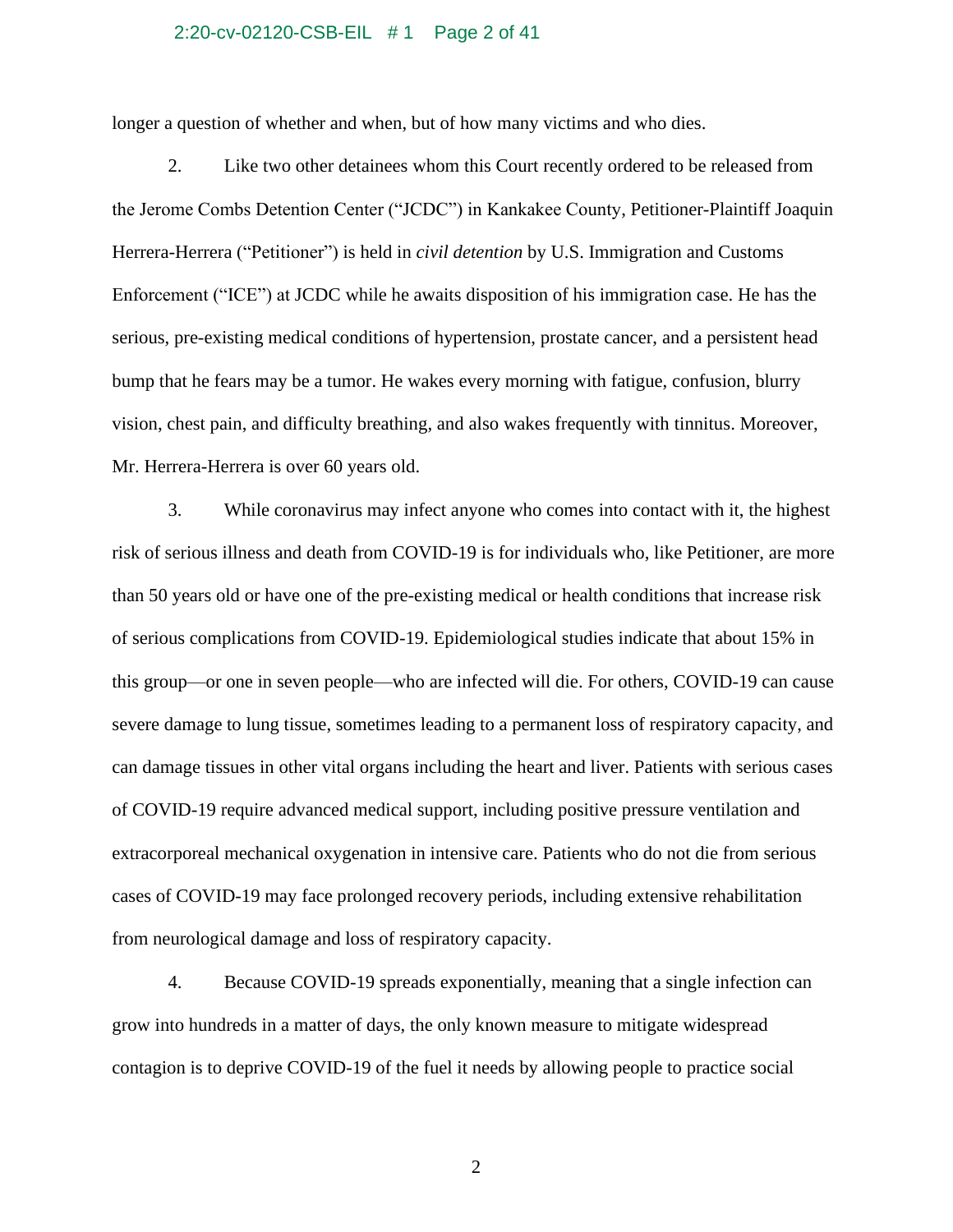## 2:20-cv-02120-CSB-EIL # 1 Page 3 of 41

distancing to reduce the number of infections and ease the strain on overwhelmed local health systems. This is why officials around the world have implemented extraordinary measures, like closing schools, courts, sporting events, theaters, and other congregate settings. Across the United States, 316 million people have been urged to stay home under a statewide or local order.<sup>2</sup>

5. Since declaring Illinois a disaster area on March 9, 2020, Illinois Governor J.B. Pritzker has issued numerous executive orders that reflect the critical importance of social distancing to combat the COVID-19 pandemic.<sup>3</sup> On March 20, 2020, Governor Pritzker ordered everyone to stay at home and cease all non-essential activities, banned gatherings of 10 or more people, and required people to maintain a distance of at least six feet between themselves and others when leaving home to pursue essential activities.<sup>4</sup> On March 26, 2020, Governor Pritzker suspended all admissions to the Illinois Department of Corrections ("IDOC") from Illinois county jails, with exceptions solely authorized by the IDOC Director, out of recognition that people in correctional settings "are especially vulnerable to contracting and spreading COVID-19" due to

<sup>2</sup> Sarah Mervosh, *See Which States and Cities Have Told Residents to Stay Home*, N.Y. Times, updated (Apr. 20, 2020), [https://www.nytimes.com/interactive/2020/us/coronavirus-stay-at](https://www.nytimes.com/interactive/2020/us/coronavirus-stay-at-home-order.html)[home-order.html,](https://www.nytimes.com/interactive/2020/us/coronavirus-stay-at-home-order.html) attached as Ex. 24 to the Choudhury Decl.

<sup>3</sup> *See* State of Ill., *Executive & Administrative Orders*,

<https://www2.illinois.gov/government/executive-orders> (last visited May 12, 2020), attached as Ex. 2 to the Choudhury Decl.; State of Ill., *Coronavirus (COVID-19) Response*,

<https://coronavirus.illinois.gov/s/> (last visited May 12, 2020), attached as Ex. 3 to the Choudhury Decl.

<sup>4</sup> *Ill. Exec. Order in Response to COVID-19 (COVID-19 Exec. Order No. 8)*, Ill. Exec. Order 2020-10 (Mar. 20, 2020),

https://www2.illinois.gov/Documents/ExecOrders/2020/ExecutiveOrder-2020-10.pdf, attached as Ex. 4 to the Choudhury Decl.; Ill. Exec. Order in Response to COVID-19 (COVID-19 Executive Order No. 31), Ill. Exec. Order 2020-33 (Apr. 30, 2020),

[https://www2.illinois.gov/Pages/Executive-Orders/ExecutiveOrder2020-33.aspx,](https://www2.illinois.gov/Pages/Executive-Orders/ExecutiveOrder2020-33.aspx) attached as Ex. 5 to the Choudhury Decl.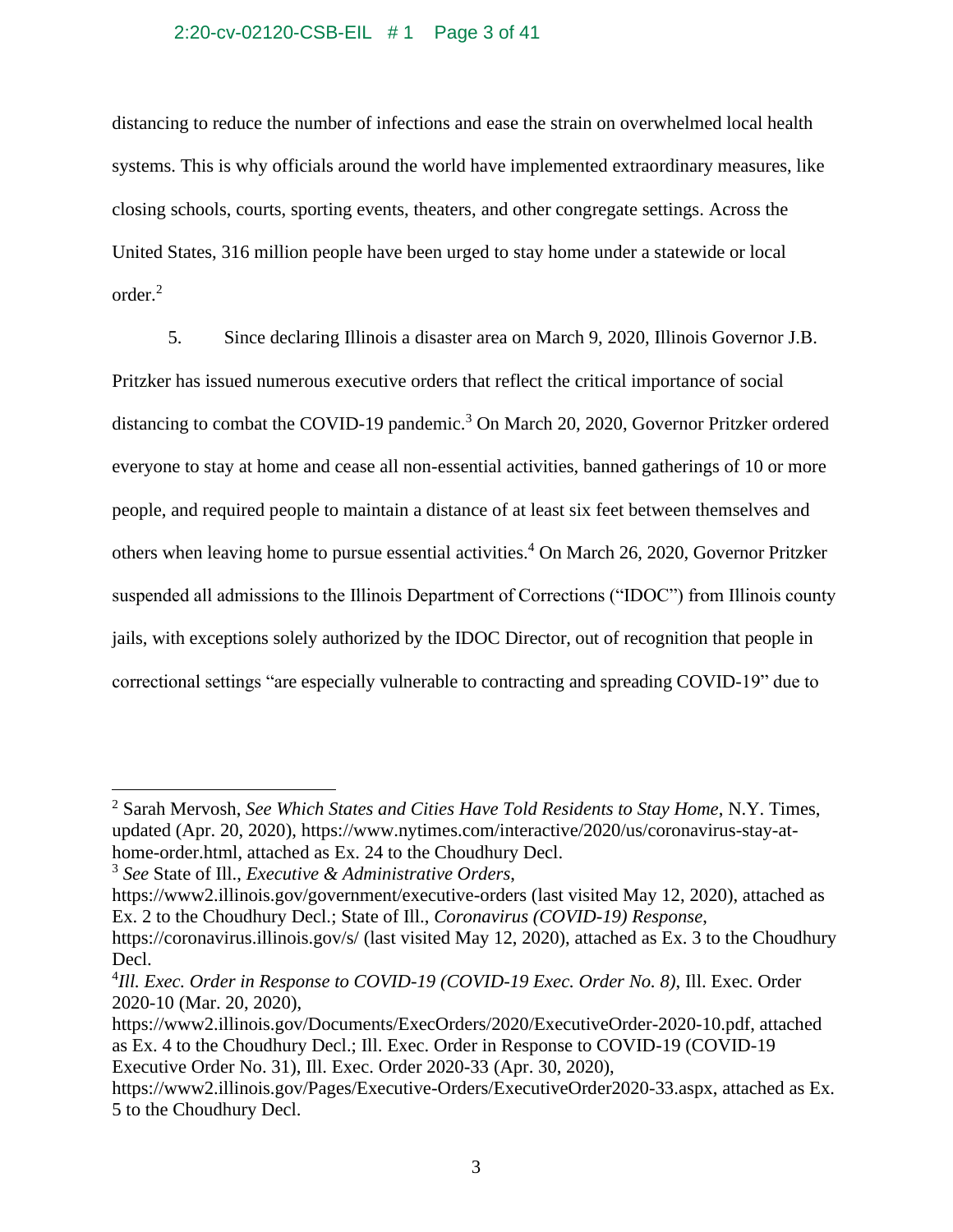"their close proximity and contact with each other in housing units and dining halls."<sup>5</sup>

6. Detention facilities have become hotspots for coronavirus infection because they are enclosed environments, where people live in close quarters, share common facilities, and are subject to security measures that prohibit the "social distancing" needed to effectively prevent the spread of COVID-19.

7. Experts accurately predicted mass contagion within correctional facilities.<sup>6</sup> In the

Cook County Jail, the number of confirmed COVID-19 cases skyrocketed from 2 to 353 in the

two weeks following March 23, 2020.<sup>7</sup> As of May 11, 2020, there were 541 inmates and 399

employees at Cook County Jail who had contracted COVID-19 or were recovering from the

disease. <sup>8</sup> There were only three confirmed cases in the Stateville Correctional Facility in Illinois

on March 25, 2020.<sup>9</sup> But in less than two weeks, 49 inmates and 17 staff members at the facility

6 *See, e.g.,* Rich Shapiro, *Coronavirus Could "Wreak Havoc" on U.S. Jails, Experts Warn*, NBC News (Mar. 12, 2020, 12:04 PM), https://www.nbcnews.com/news/us-news/coronavirus-couldwreak-havoc-u-s-jails-experts-warn-n1156586 ("An outbreak of the deadly virus inside the walls of a U.S. prison or jail is now a question of when, not if, according to health experts."), attached as Ex. 7 to the Choudhury Decl.; Anne C. Spaulding, MD MPH, *Coronavirus COVID-19 and the Correctional Facility: For the Correctional Healthcare Worker*, 17 (Mar. 9, 2020), https://www.ncchc.org/filebin/news/COVID for CF. HCW 3.9.20.pdf ("Prisons and jails are enclosed environments, where individuals dwell in close proximity. Incarcerated persons sleep in close quarters, eat together, recreate in small spaces. Staff are close by. Both those incarcerated

<sup>&</sup>lt;sup>5</sup> Ill. Exec. Order in Response to COVID-19 (COVID-19 Exec. Order No. 11), Ill. Exec. Order 2020-13 (Mar. 26, 2020),

https://www2.illinois.gov/Documents/ExecOrders/2020/ExecutiveOrder-2020-13.pdf, attached as Ex. 6 to the Choudhury Decl.

and those who watch over them are at risk for airborne infections."), attached as Ex. 8 to the Choudhury Decl.

<sup>7</sup> Timothy Williams & Danielle Ivory, *Chicago's Jail is Top U.S. Hot Spot as Virus Spreads Behind Bars*, N.Y. Times (Apr. 8, 2020), https://www.nytimes.com/2020/04/08/us/coronaviruscook-county-jail-chicago.html, attached as Ex. 9 to the Choudhury Decl.

<sup>8</sup> *See* Cook Cty. Sheriff's Office, *COVID-19 Cases at CCDOC*,

<https://www.cookcountysheriff.org/covid-19-cases-at-ccdoc/> (last visited May 12, 2020), attached as Ex. 10 to the Choudhury Decl.

<sup>9</sup> *Coronavirus in Illinois Updates: Here's What Happened March 25 With COVID-19 in the Chicago Area*, Chi. Trib. (Mar. 25, 2020, 7:48 PM),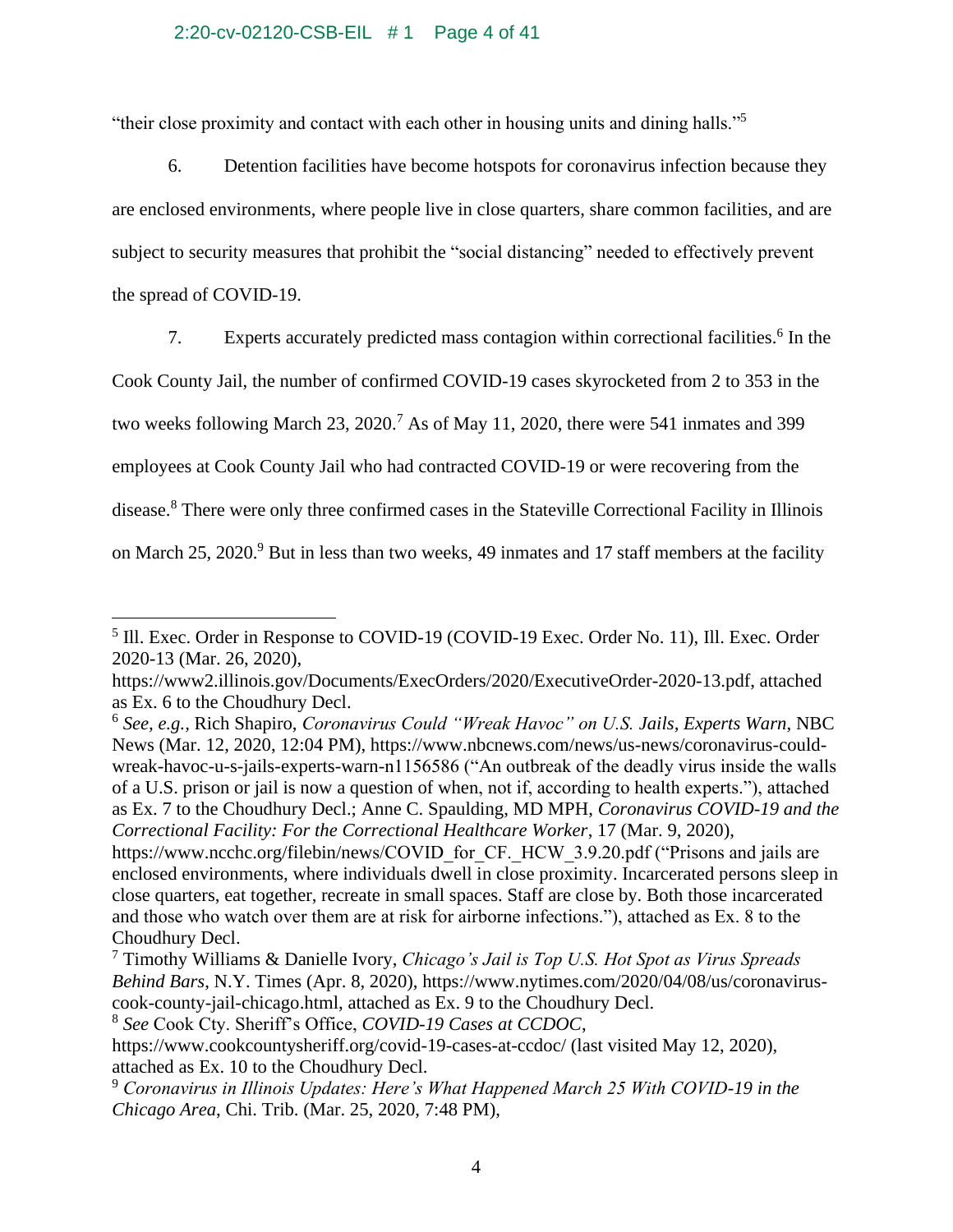## 2:20-cv-02120-CSB-EIL # 1 Page 5 of 41

had tested positive for coronavirus.<sup>10</sup> That number has since increased to 271 inmates and 207 staff.<sup>11</sup>

8. There are already 881 confirmed cases of COVID-19 among ICE detainees in 42 facilities across the country.<sup>12</sup> More than 50% of detainees who are tested have been confirmed to have the disease.<sup>13</sup> In southern Illinois, 17 ICE detainees have contracted COVID-19 in the Pulaski County Detention Center.<sup>14</sup>

9. Research confirms that the coronavirus will spread rapidly once it enters a facility with ICE detainees. A consortium of researchers, including U.S. Department of Homeland

Security medical experts, Dr. Josiah Rich and Dr. Scott Allen, completed a recent study that

recognizes the "fast pace" of coronavirus transmission in detention settings and concludes that

entry of the virus into ICE facilities is "inevitabl[e]."<sup>15</sup> The ICE Facilities Study finds that after

entering a facility like the JCDC, coronavirus will infect between 77% and 99% of detainees

https://www.chicagotribune.com/coronavirus/ct-coronavirus-pandemic-chicago-illinois-news-20200325-swgp5hlecrbabjqx52etj2rruq-story.html, attached as Ex. 11 to the Choudhury Decl. <sup>10</sup> Josh McGhee, *Stateville Prison Outbreak Signals COVID-19 Threat to Inmates, Surrounding Hospital Systems,* Chi. Reporter (Apr. 13, 2020), https://www.chicagoreporter.com/statevilleprison-outbreak-signals-covid-19-threat-to-inmates-surrounding-hospital-systems/, attached as Ex. 12 to the Choudhury Decl.

<sup>11</sup> *See* Ill. Dep't of Corrections, *COVID-19 Response: Confirmed Cases*, <https://www2.illinois.gov/idoc/facilities/Pages/Covid19Response.aspx> (last visited May 12,

<sup>2020),</sup> attached as Ex. 13 to the Choudhury Decl.

<sup>12</sup> U.S. Immigration and Customs Enforcement*, ICE Guidance on COVID-19*, <https://www.ice.gov/coronavirus> (last visited May 12, 2020), attached as Ex. 14 to the Choudhury Decl.

<sup>&</sup>lt;sup>13</sup> *Id.* (reporting that out of 1,736 detainees tested, 881 were confirmed to have COVID-19).  $^{14}$  *Id.* 

<sup>&</sup>lt;sup>15</sup> This study was conducted by a consortium of experts from Brown University, Brandeis University, the University of British Columbia, British Columbia Children's Hospital Research Institute, and George Mason University. *See* Daniel Coombs & Michael Irvine, *Modeling COVID-19 and Impacts on U.S. Immigration and Enforcement (ICE) Detention Facilities, 2020* ("ICE Facilities Study"), J. Urb. Health 2020, at 3, https://whistleblower.org/wpcontent/uploads/2020/04/Irvine\_JUH\_ICE\_COVID19\_model.pdf, attached as Ex. 15 to the Choudhury Decl.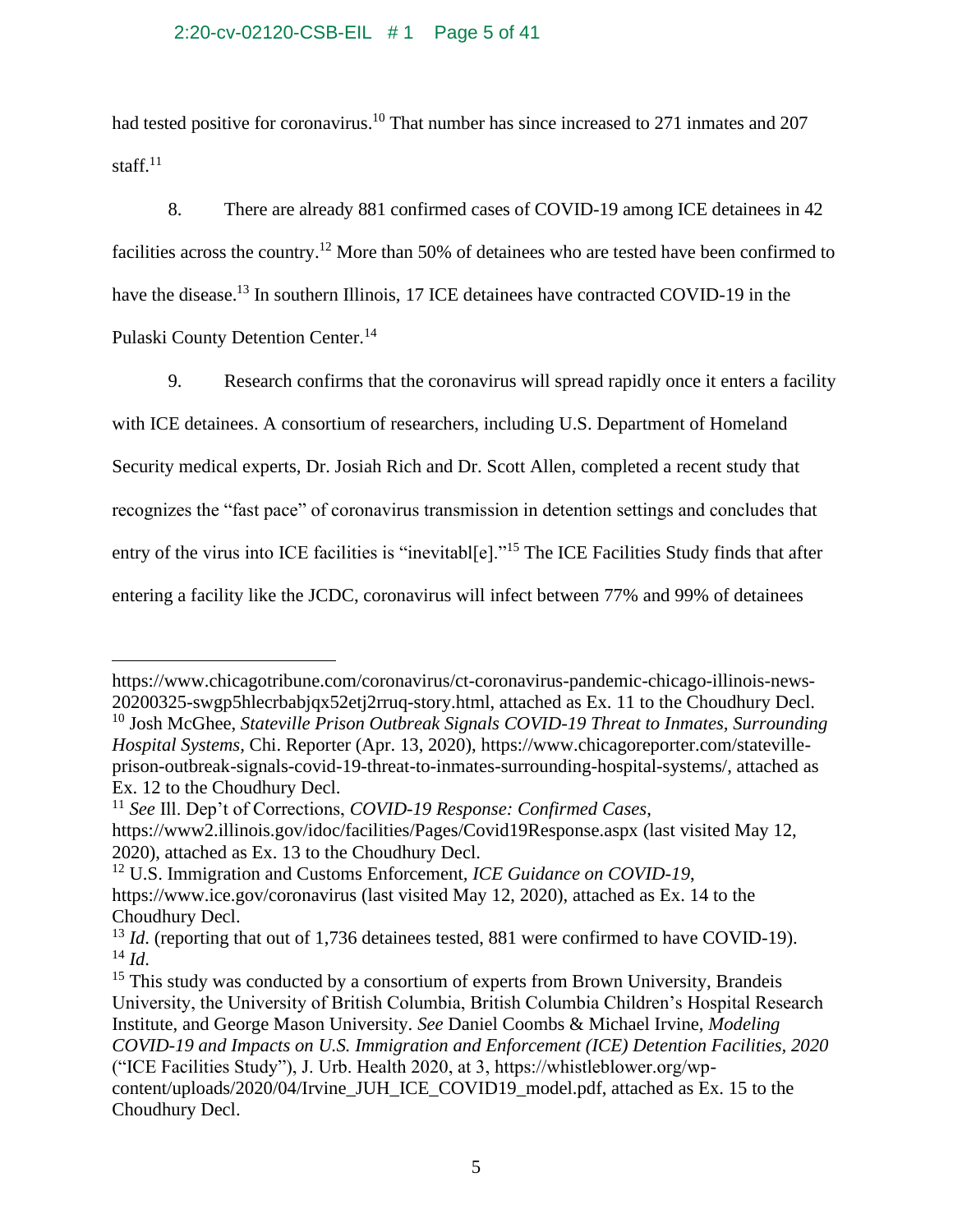## 2:20-cv-02120-CSB-EIL # 1 Page 6 of 41

within months. 16

10. In this unprecedented crisis, ICE continues to hold medically vulnerable immigrants in the JCDC, despite the growing danger of infection as the virus continues to spread in the surrounding community and in ICE facilities around the country, and despite the special vulnerability of detainees who have existing medical or health conditions or who are elderly.<sup>17</sup>

11. Current conditions and procedures in place for ICE detainees at the JCDC are insufficient to prevent the introduction of coronavirus or to prevent its rapid transmission among both detainees and staff. ICE and the JCDC are not informing Petitioner or other detainees how to prevent coronavirus transmission; they are not taking adequate measures to allow for social distancing (let alone the six-feet distancing recommended by the Centers for Disease Control and Prevention ("CDC")); they are not requiring that all staff wear gloves and masks; they are not providing detainees with prophylactic equipment such as masks, gloves, hand sanitizer, paper towels, or sufficient cleaning supplies; and they are not regularly sanitizing common areas and objects. They are also not regularly screening detainees for symptoms and are not consistently quarantining individuals with symptoms. These failures put all detainees in jeopardy—especially those at high risk of severe disease and death. The only viable public health strategy available, given the lack of a vaccine for prevention or effective treatment at this stage of the pandemic, is to release individuals who can be considered at high risk of severe disease if infected with COVID-19.

12. As of May 11, 2020, Kankakee County recorded 33 coronavirus-related deaths,

<sup>&</sup>lt;sup>16</sup> *Id.* at 6 & Table 1 (reporting that a 500-person facility will have between 386 and 494 infected people in 90 days).

<sup>17</sup> *See* Catherine E. Shoichet, *Doctors Warn of 'Tinderbox Scenario' If Coronavirus Spreads in ICE Detention*, CNN (Mar. 20, 2020), https://www.cnn.com/2020/03/20/health/doctors-icedetention-coronavirus/index html, attached as Ex. 16 to the Choudhury Decl.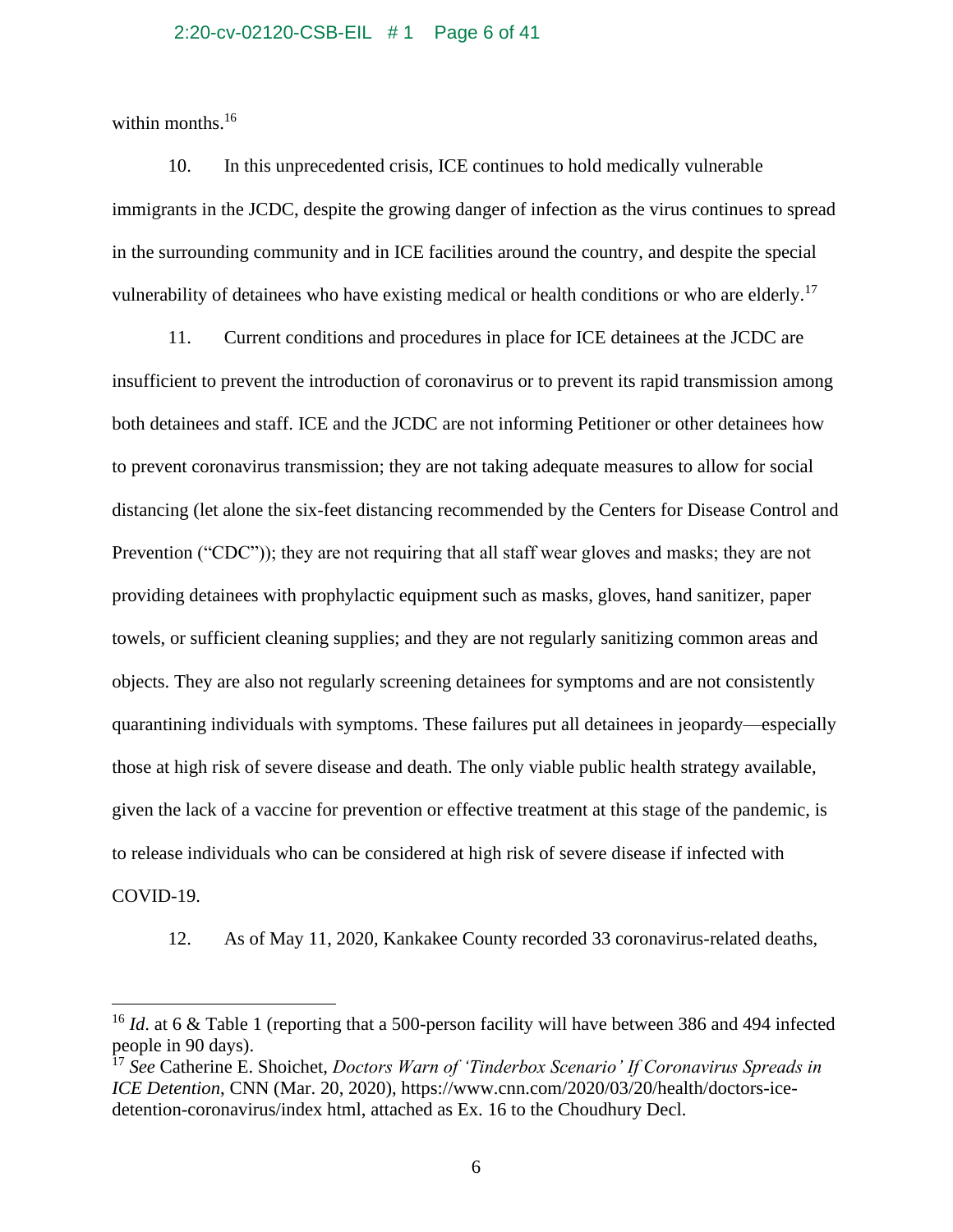## 2:20-cv-02120-CSB-EIL # 1 Page 7 of 41

and 753 people having tested positive for the virus.<sup>18</sup> The latter number likely under-represents total cases in the county, because the virus can present asymptomatically,  $19$  and the CDC recommends against testing those with mild symptoms.<sup>20</sup> Once COVID-19 reaches the JCDC, if it hasn't already, it will be nearly impossible to contain because of the close proximity between people, limited medical staff and resources, and restrictions that prevent people from taking steps to protect themselves from infection, such as accessing hand sanitizer or personal protective equipment.

13. Petitioner's public health and medical experts attest that the crowded conditions at the JCDC make social distancing, the most vital preventative measure, impossible. Petitioner is in a crowded pod, using the same tables and equipment as dozens of other detainees, and must stand in line close to others in order to get food and medicine, making it impossible to keep six feet of distance from other people. He must eat sitting right next to other detainees during meals served in unsanitary conditions, or in his cell where he cannot socially distance from his cellmate. Based on the inability to practice CDC-recommended social distancing and good hygiene practice and the unhygienic feeding and bathrooms situations, Petitioner's experts testify that the conditions greatly heighten likelihood of contagion, putting Petitioner at grave risk of serious illness and death.

<sup>19</sup> Sam Whitehead, *CDC Director on Models for the Months to Come: 'This Virus Is Going to Be With Us'*, NPR (Mar. 31, 2020, 5:16 AM), https://www npr.org/sections/health-

<sup>18</sup> *See* Kankakee Cty. Health Dep't., *Daily COVID-19 Update for Kankakee County* (May 11, 2020), [https://www.kankakeehealth.org/images/COVID-19\\_Daily\\_update\\_5.11.pdf,](https://www.kankakeehealth.org/images/COVID-19_Daily_update_5.11.pdf) attached as Ex. 17 to the Choudhury Decl.

shots/2020/03/31/824155179/cdc-director-on-models-for-the-months-to-come-this-virus-isgoing-to-be-with-us (Interview with CDC Director Dr. Robert Redfield), attached as Ex. 18 to the Choudhury Decl.

<sup>20</sup> Ctrs. For Disease Control and Prevention, *Testing for COVID-19*, https://www.cdc.gov/coronavirus/2019-ncov/symptoms-testing/testing.html (last visited May 6, 2020), attached as Ex. 19 to the Choudhury Decl.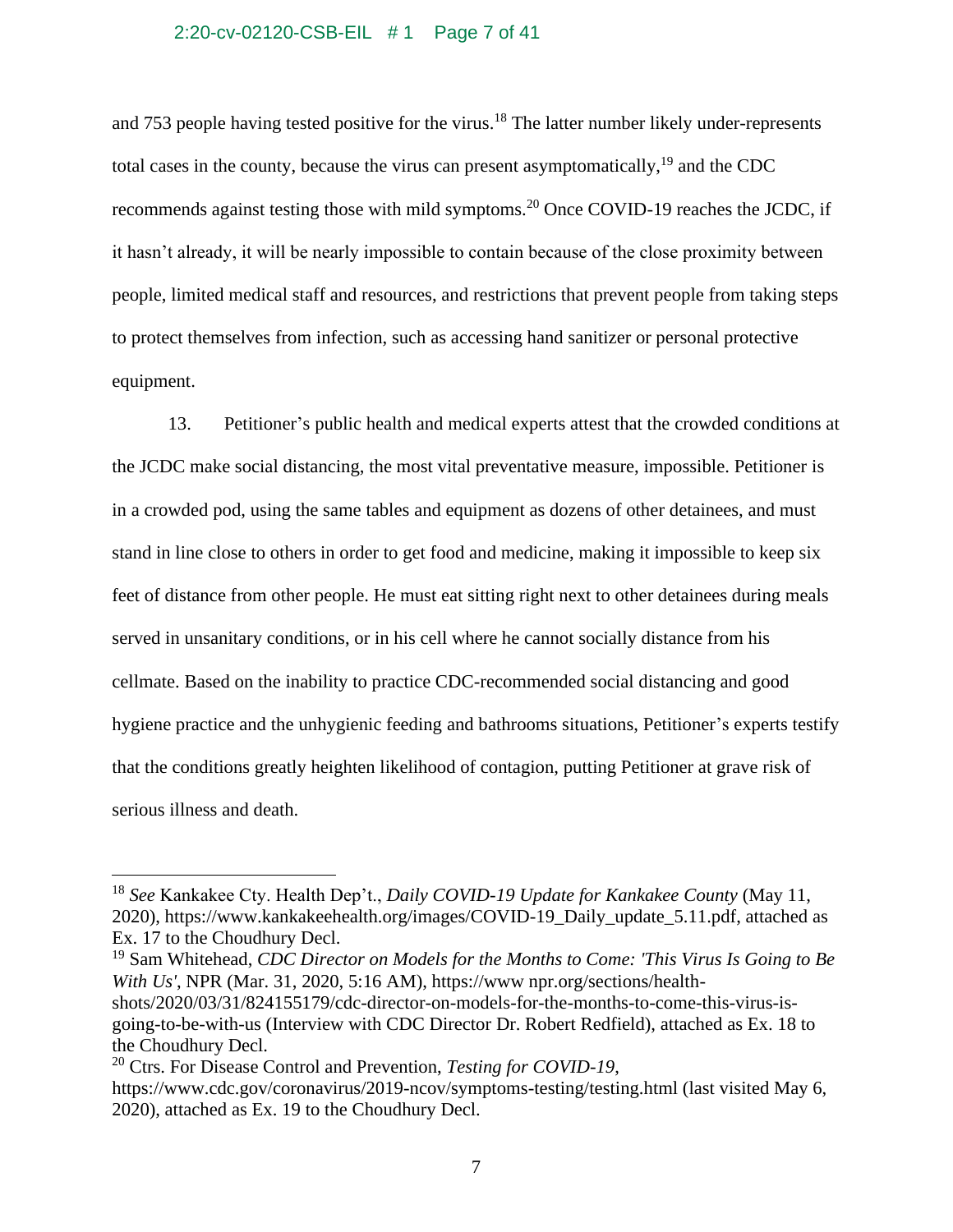#### 2:20-cv-02120-CSB-EIL # 1 Page 8 of 41

14. Clustering vulnerable individuals in conditions such as those in the JCDC and waiting for COVID-19 to explode in detention centers is a humanitarian and constitutional crisis. Courts have long recognized that the Eighth Amendment's prohibition on cruel and unusual punishment forbids the government from leaving incarcerated people to suffer and die from infectious disease. The nature of the pandemic and the conditions of confinement at the JCDC make it impossible for Respondents to protect the vulnerable Petitioner from risk of infection. That risk of harm, which includes a one-in-seven chance of death, is "so grave that it violates contemporary standards of decency to expose anyone unwillingly to such a risk." *Helling v. McKinney*, 509 U.S. 25, 36 (1993). Such conditions necessarily violate Petitioner's rights to due process as a *civil* detainee, which prohibits Respondents from confining him in conditions that constitute punishment. *See Bell v. Wolfish,* 441 U.S. 520, 535 n.16 (1979) ("Due process requires that a pretrial detainee not be punished."). The conditions in the JCDC pose an "objectively unreasonable" risk to Mr. Herrera-Herrera's health and life in violation of due process. *Hardeman v. Curran*, 933 F.3d 816, 822–23 (7th Cir. 2019).

15. The risks to Petitioner in JCDC as well as to the general public, moreover, are obvious. Two medical experts for the Department of Homeland Security recently wrote a letter to Congress warning of the unique dangers COVID-19 poses to ICE detention facilities, describing current conditions as a "tinderbox" threatening to overwhelm local hospital systems with the patient flow from detention center outbreaks, making health resources less available for local communities.

16. Courts have increasingly recognized that release from detention is the only way to protect vulnerable detainees from COVID-19. In two decisions in this District in recent weeks, Chief Judge Darrow and Judge Myerscough ordered the release from JCDC of medically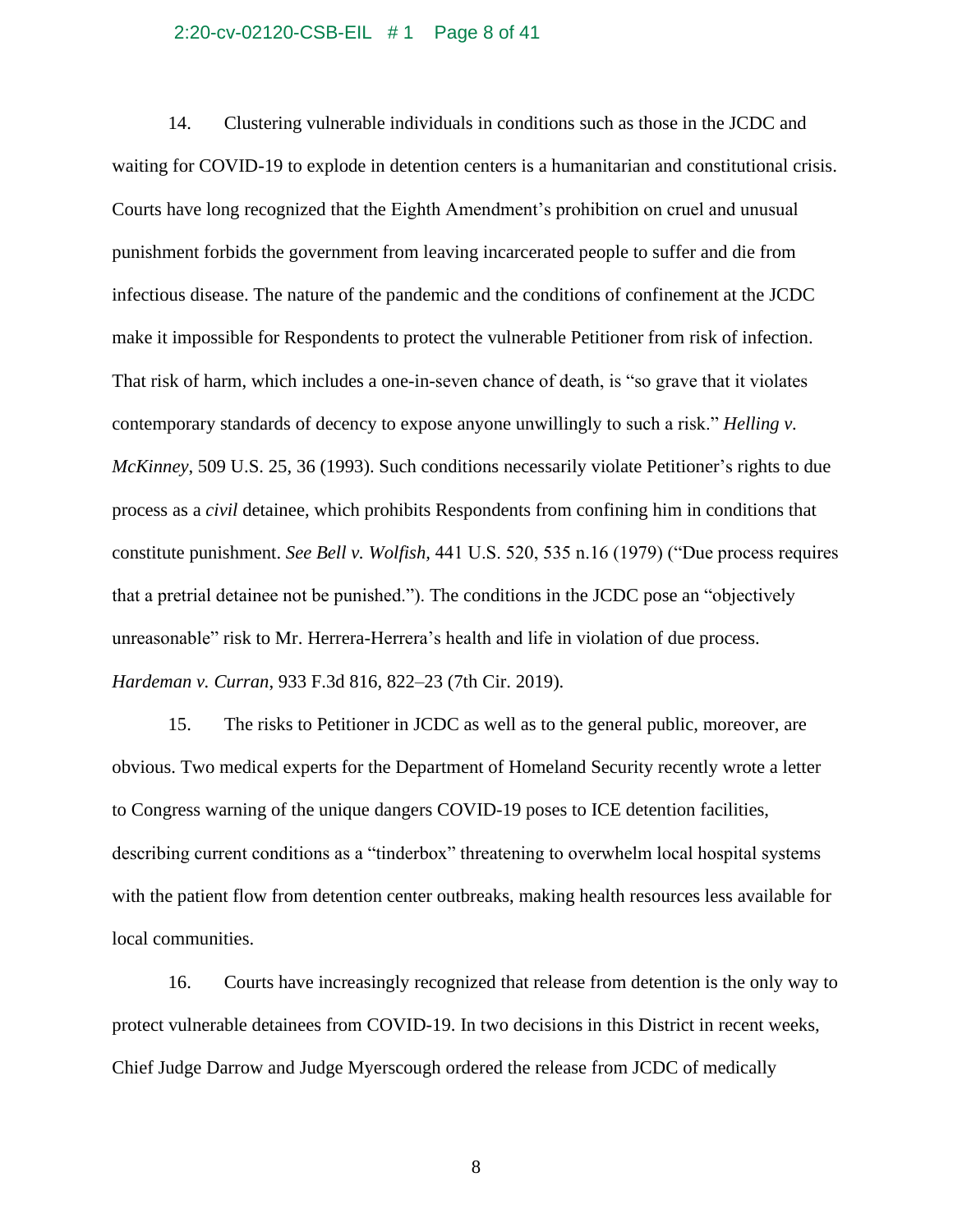## 2:20-cv-02120-CSB-EIL # 1 Page 9 of 41

vulnerable ICE detainees because of the dangers posed by the coronavirus, even though no cases of COVID-19 had yet been confirmed in the facility. *See Hernandez v. Kolitwenzew*, No. 20-cv-2088-SLD, Dkt. 12, at \*16–18 (C.D. Ill. Apr. 23, 2020); *Favi v. Kolitwenzew*, No. 20-cv-2087, 2020 WL 2114566, Dkt. 24, at \*32–46 (C.D. Ill. May 4, 2020).

17. Chief Judge Darrow explained the risk of coronavirus to a medically vulnerable

ICE detainee in the JCDC and ruled that conditions violated due process:

Detention facilities, and other congregate settings, present an increased danger for the spread of COVID-19 if it is introduced into the facility as infectious diseases communicated by air or touch are more likely to spread in these environments. . . . Whenever the government detains or incarcerates someone, it has an affirmative duty to provide conditions of reasonable health and safety. . . . Civil detainees are entitled to more considerate treatment and conditions of confinement than convicted prisoners. . . . While [JCDC] has taken a number of measures . . . to prevent the spread of the virus, Petitioner maintains that even in light of these measures, to the extent they have been implemented, Petitioner is still at a substantial risk of suffering serious harm by remaining in detention. The Court agrees. . . . In light of the seriousness of the pandemic, the Court finds these precautions are insufficient [to] address Petitioner's medical needs and conditions of confinement. . . . Petitioner's detention in a highly confined setting "[i]n the face of a deadly pandemic with no vaccine, no cure, limited testing capacity, and the ability to spread quickly through asymptomatic human vectors" in and of itself creates a substantial risk of Petitioner catching the virus and suffering serious illness or death.

*Hernandez*, No. 20-cv-2088-SLD, Dkt. 12, at \*5, 14, 16, 19 (C.D. Ill. Apr. 23, 2020) (quoting

*Malam v. Adducci,* No. 20-10829, 2020 WL 1672662, at \*9 (E.D. Mich. Apr. 5, 2020) (*as* 

*amended* on Apr. 6, 2020)). Judge Myerscough similarly held:

The COVID-19 pandemic has infected over a million people and claimed over 60,000 lives in the United States alone. The situation at the Cook County Jail and others across the country has shown just how rapidly this virus can spread in a jaillike setting. For individuals like Petitioner, with a heightened risk of serious illness or death from COVID-19, there can be no doubt that the conditions are objectively serious. . . . The Government and JCDC have not disputed that they are aware of the serious risks related to the COVID-19 pandemic or that they are aware of Petitioner's heightened risk due to his underlying health conditions. . . . [T]he Court finds that JCDC measures are insufficient to minimize Petitioner's risk of harm given the Government's limited continued interest in Petitioner's detention. . . . [T]he Government makes no attempt to argue that JCDC is actually enforcing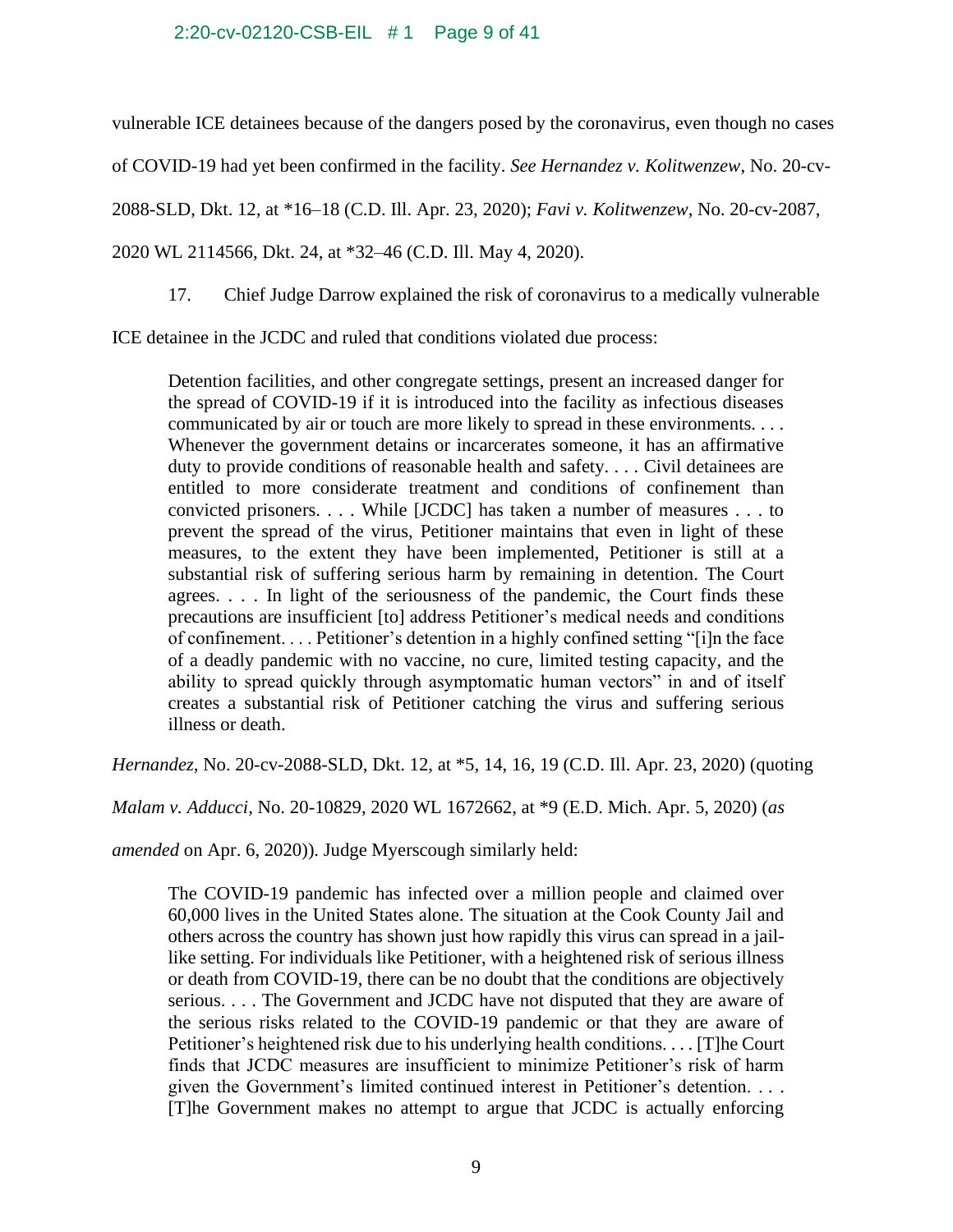CDC-recommended social distancing beyond merely posting signs and reminding detainees of distancing only while lined up for meals. . . . Given the lack of meaningful ability to social distance, should any staff member or detainee contract COVID-19, it would likely be only a matter of time before the virus would spread. ... Moreover, a lack of COVID-19 cases only matters if there are sufficient measures in place to prevent it from entering—as it is unquestionably spreading in Illinois and Kankakee County. . . . As the Supreme Court has made clear, . . . a petitioner need not wait until he is actually injured in order to obtain preventive relief. . . . The risk of exposure to COVID-19 constitutes exactly the type of "unsafe, life-threatening condition" that "need not await a tragic event" in order to be remedied. . . . Accordingly, the Court finds that Petitioner is entitled to relief on his conditions of confinement claim until the risks of the COVID-19 pandemic subside.

*Favi v. Kolitwenzew*, 2020 WL 2114566, Dkt. 24, at \*35, 37–41, 44–45 (quoting *Helling v.* 

*McKinney,* 509 U.S. 25, 33–34 (1993)).

18. In *Hernandez v. Kolitwenzew*, Chief Judge Darrow refused to wait for "evidence that COVID-19 is in the facility," and ordered the release of a JCDC detainee at medical risk, citing numerous decisions by federal courts nationwide that have ordered the release of medically vulnerable ICE detainees before the identification of a confirmed case of COVID-19 in the detention facility at issue. No. 20-cv-2088-SLD, Dkt. 12, at \*18–19 (C.D. Ill. Apr. 23, 2020).

19. Similarly, Judge Myerscough held that the lack of current "known cases of COVID-19 in the [JCDC] facility" is not determinative of whether conditions violate due process "in light [of] the individual petitioner's health conditions and inadequate precautions taken at the facility to prevent potential introduction and spread of COVID-19." *Favi*, 2020 WL 2114566, at \*11 (citing *Fofana v. Albence*, No. 20-10869, 2020 WL 1873307, at \*9 (E.D. Mich. Apr. 15, 2020) and *Malam v. Adducci*, No. 20-10829, 2020 WL 1873307, at \*9 (E.D. Mich. Apr. 17, 2020)).

20. Many courts are in accord. Federal courts around the country have released medically vulnerable ICE detainees because detention conditions place them at substantial risk of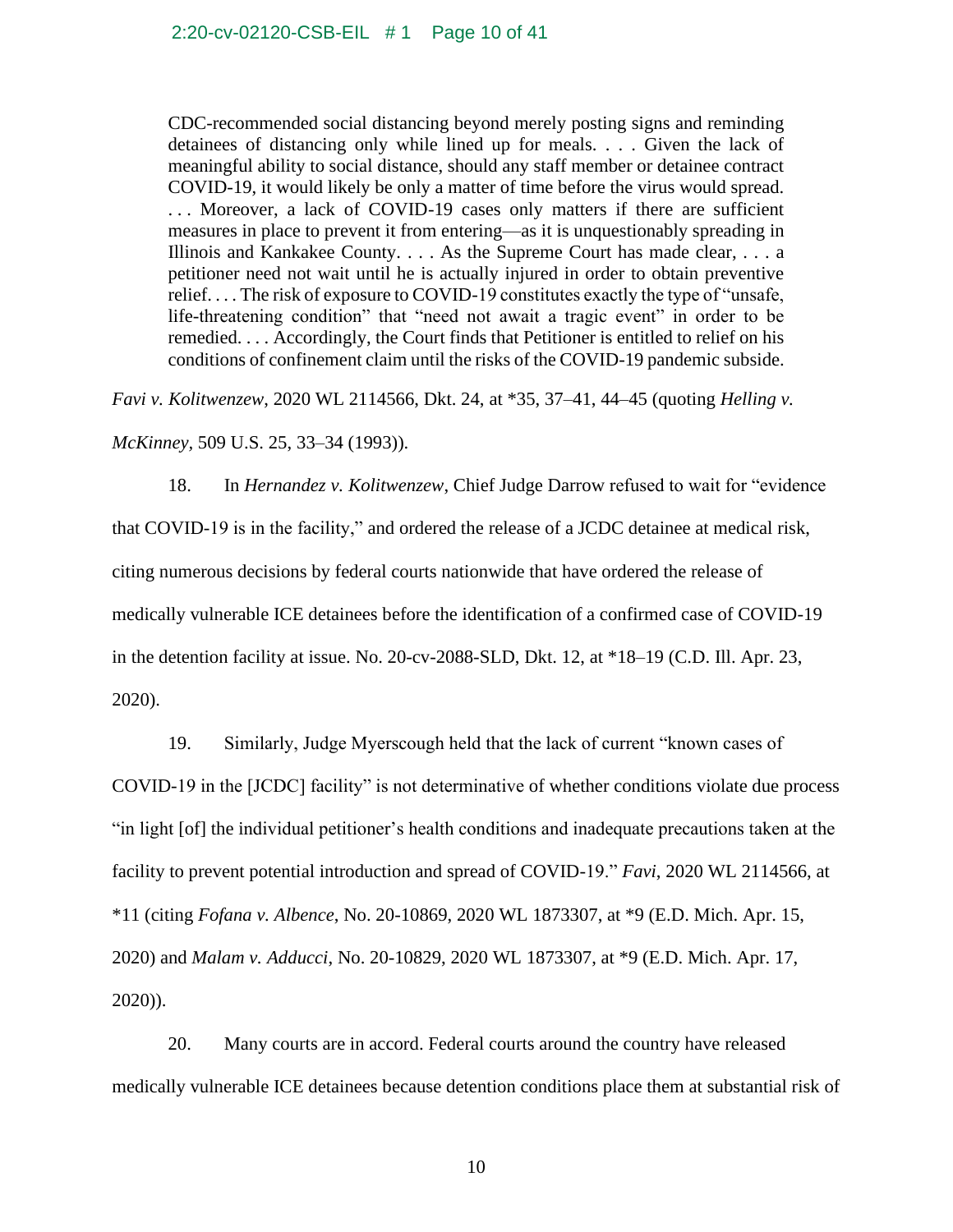#### 2:20-cv-02120-CSB-EIL # 1 Page 11 of 41

severe illness or death from COVID-19 even in the absence of a confirmed case in the facility. *See, e.g.*, *Xochihua-Jaimes v. Barr*, No. 18-71460, 2020 WL 1429877, 798 Fed.Appx. 52 (9th Cir. Mar. 24, 2020); *Jimenez v. Wolf,* No. 1:18-cv-10225-MLW, Dkt. 507, Mem. and Order (D. Mass. Mar. 26, 2020); *Bravo Castillo v. Barr*, No. 20-605-TJH (AFMx), 2020 WL 1502864 (C.D. Cal. Mar. 27, 2020); *Hernandez v. Wolf*, No. 20-cv-617, Dkt. 17 (C.D. Cal. Apr. 1, 2020); *Robles v. Wolf*, No. 5:20-cv-627-TJH-GJS, Dkt. 32, at \* 35-39 (C.D. Cal. Apr. 2, 2020); *Malam v. Adducci*, No. 20-10829, Dkt. 23, 2020 WL 1672662 (E.D. Mich. Apr. 5, 2020) (as amended on April 6, 2020); *Ortuño v. Jennings*, No. 20-cv-2064-MMC, 2020 WL 1701724 (N.D. Cal. Apr. 8, 2020); *Malam v. Adducci*, No. 2:20-cv-10829-JEL-APP, 2020 WL 1809675 (E.D. Mich. Apr. 9, 2020); *Bent v. Barr*, No. 4:19-cv-06123, 2020 WL 1812850 (N.D. Cal. Apr. 9, 2020); *Doe v. Barr*, No. 3:20-cv-02141-LB, 2020 WL 1820667 (N.D. Cal. Apr. 12, 2020); *Perez v. Wolf*, No. 19-cv-05191, 2020 WL 1865303 (N.D. Cal. Apr. 14, 2020); *Fofana v. Albence*, No. 2:20-cv-10869-GAD-DRG, Dkt. 15 (E.D. Mich. Apr. 15, 2020); *Vazquez Barrera v. Wolf*, No. 20-cv-01241, ECF, Dkt. 41 (S.D. Tex. April 17, 2020); *Amaya-Cruz v. Adducci*, No. 1:20-cv-789, 2020 WL 1903123 (N.D. Ohio Apr. 18, 2020); *Zaya v. Adducci*, No. 5:20-cv-10921-JEL-APP, Dkt. 9 (E.D. Mich. Apr. 18, 2020); *Singh v. Barr*, No. 20-cv-02346-VKD, 2020 WL1929366 (N.D. Cal. Apr. 20, 2020); *Kaur v. Dep't of Homeland Sec.*, No. 2:20-cv-03172- ODW (MRWx), 2020 WL 1939386 (C.D. Cal. Apr. 22, 2020).

21. Petitioner thus brings this action to enforce his rights under the Fifth Amendment to the U.S. Constitution against the government officials who detain him in a facility that places him at risk of losing his life to COVID-19. This Court has the authority and the obligation to order Respondents-Defendants ("Respondents") to comply with the Fifth Amendment and release Petitioner from civil detention. For the reasons discussed below and in the accompanying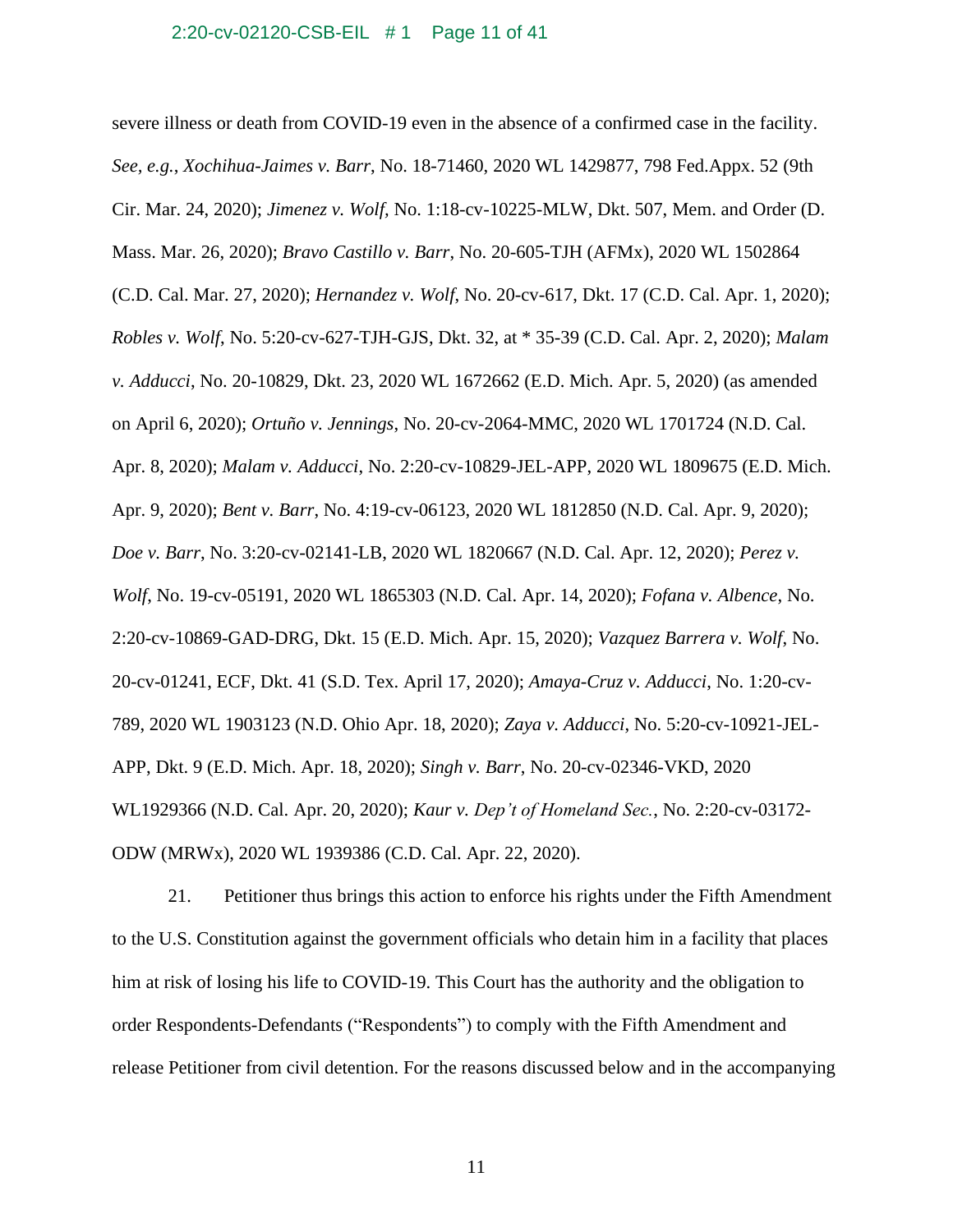#### 2:20-cv-02120-CSB-EIL # 1 Page 12 of 41

legal memorandum, this Court should immediately grant Petitioner's emergency request for a writ of habeas corpus, or issue a temporary restraining order or preliminary injunction, requiring ICE to temporarily release Petitioner from custody so that he has a chance to avoid infection that is likely to lead to his serious illness, and possibly even his death, from COVID-19.

## **JURISDICTION AND VENUE**

22. This Court has subject matter jurisdiction over this matter under 28 U.S.C. § 1331 (federal question), 28 U.S.C. § 1346 (original jurisdiction), 5 U.S.C. § 702 (waiver of sovereign immunity); 28 U.S.C. § 2241 (habeas jurisdiction), and Article I, Section 9, clause 2 of the United States Constitution (the Suspension Clause).

23. Venue lies in the United States District Court for the Central District of Illinois because Petitioner is detained by Respondents Michael Downey, Chad Kolitwenzew, Robert Guadian, Matthew Albence, and Chad Wolf at the JCDC, which is located within the Central District. 28 U.S.C. § 2242. Venue is proper in the Central District of Illinois because a substantial portion of the relevant events occurred in the District and because several Respondents reside in the District. 28 U.S.C. § 1391(b), (e)(1).

## **PARTIES**

#### $\mathbf{A}_{\bullet}$ **Petitioner**

24. Petitioner Joaquin Herrera-Herrera is a 60-year-old citizen of Mexico who has been detained by ICE at JCDC since February 7, 2020. Herrera-Herrera Decl. ¶¶ 2, 9–11, 26. He came to the United States in 1965, at age six, as a legal permanent resident, and has resided in the Chicago area for 55 years. *Id.* ¶¶ 19, 22. For 37 years, Mr. Herrera-Herrera was selfemployed, placing and servicing vending machines in restaurants and doctors' offices. *Id.* ¶ 4. His three children and two grandchildren are U.S. citizens, and before his confinement, Mr. Herrera-Herrera had been a principal caregiver for his grandson from the grandson's infancy to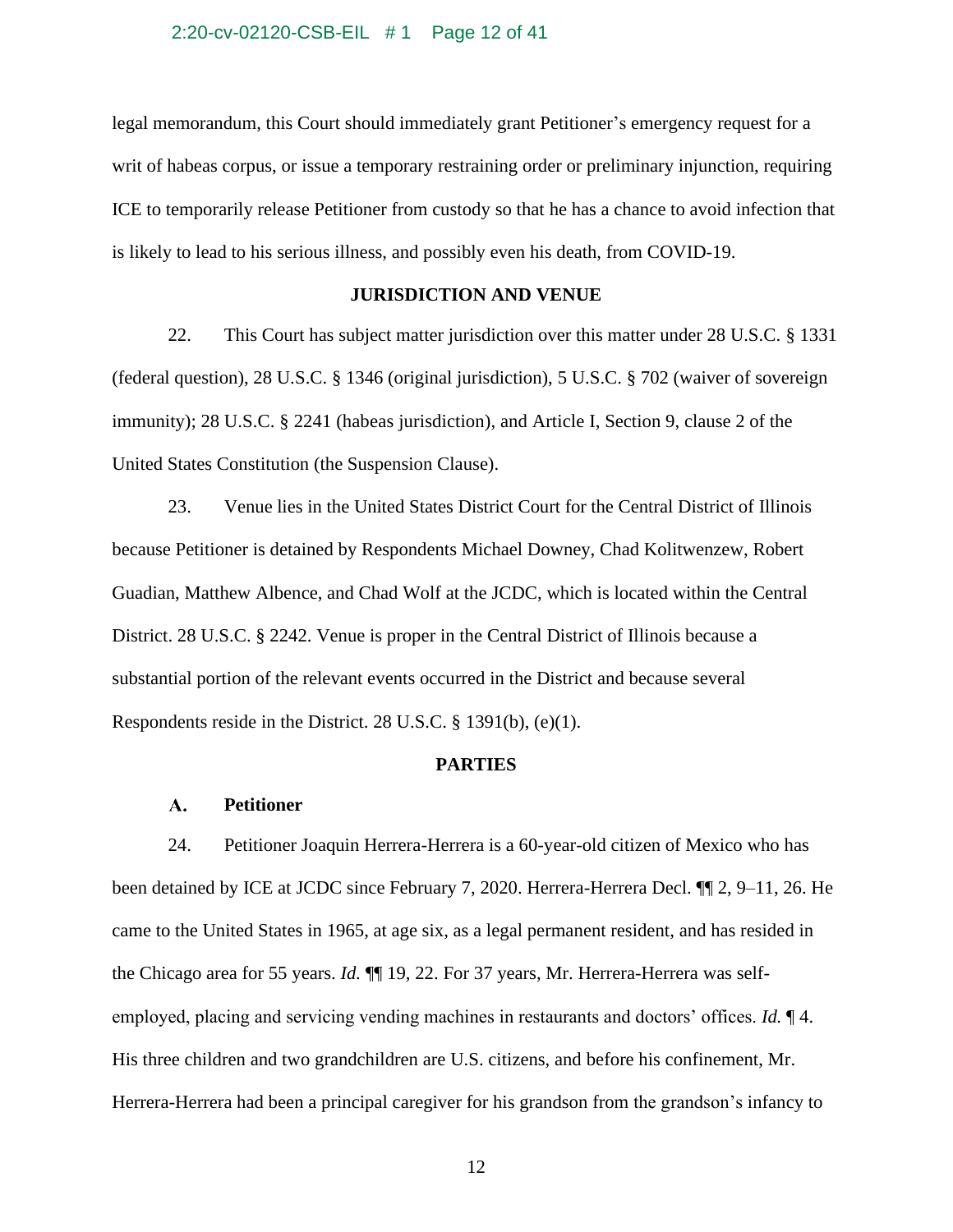#### 2:20-cv-02120-CSB-EIL # 1 Page 13 of 41

when he was seven years old. *Id.* ¶¶ 3. Mr. Herrera-Herrera was rendered into ICE custody after completing a sentence for driving under the influence. *Id*. ¶ 26. He has two prior DUI convictions and two minor drug possession convictions—none more recent than 2007. *Id.* ¶ 24. He has never been charged with a violent crime. *Id.* ¶ 25.

25. Mr. Herrera-Herrera suffers from hypertension and a lump on his head that he fears to be cancer, particularly in light of his history of prostate cancer. *Id.* ¶¶ 6–12, 14. Mr. Herrera-Herrera's age and serious health conditions place him at high risk of severe illness or death if he contracts COVID-19.

#### $\mathbf{B}$ . **Respondents**

26. Respondent Michael Downey is the Sheriff of Kankakee County, Illinois. Under state law, Respondent Downey has "the custody and care" of the JCDC, where Petitioner is detained. *See* 55 ILCS 5/3-6017. He is therefore Petitioner's physical custodian and a proper respondent to Petitioner's emergency petition for a writ of habeas corpus. Respondent Downey is sued in his official and individual capacities solely for habeas, injunctive, and declaratory relief.

27. Respondent Chad Kolitwenzew is the Chief of Corrections of the JCDC, where Petitioner is detained. Respondent Kolitwenzew is the immediate, physical custodian of the Petitioner, and is therefore a proper respondent to Petitioner's emergency petition for a writ of habeas corpus. He is sued in his official and individual capacities solely for habeas, injunctive, and declaratory relief.

28. Respondent Robert Guadian is the Field Office Director for Enforcement and Removal Operations ("ERO") in the Chicago Field Office (overseeing 13 offices throughout six states, including Illinois) of U.S. Immigration and Customs Enforcement ("ICE"). ICE is a federal law enforcement agency within the Department of Homeland Security ("DHS"), and is responsible for the criminal and civil enforcement of immigration laws, including the detention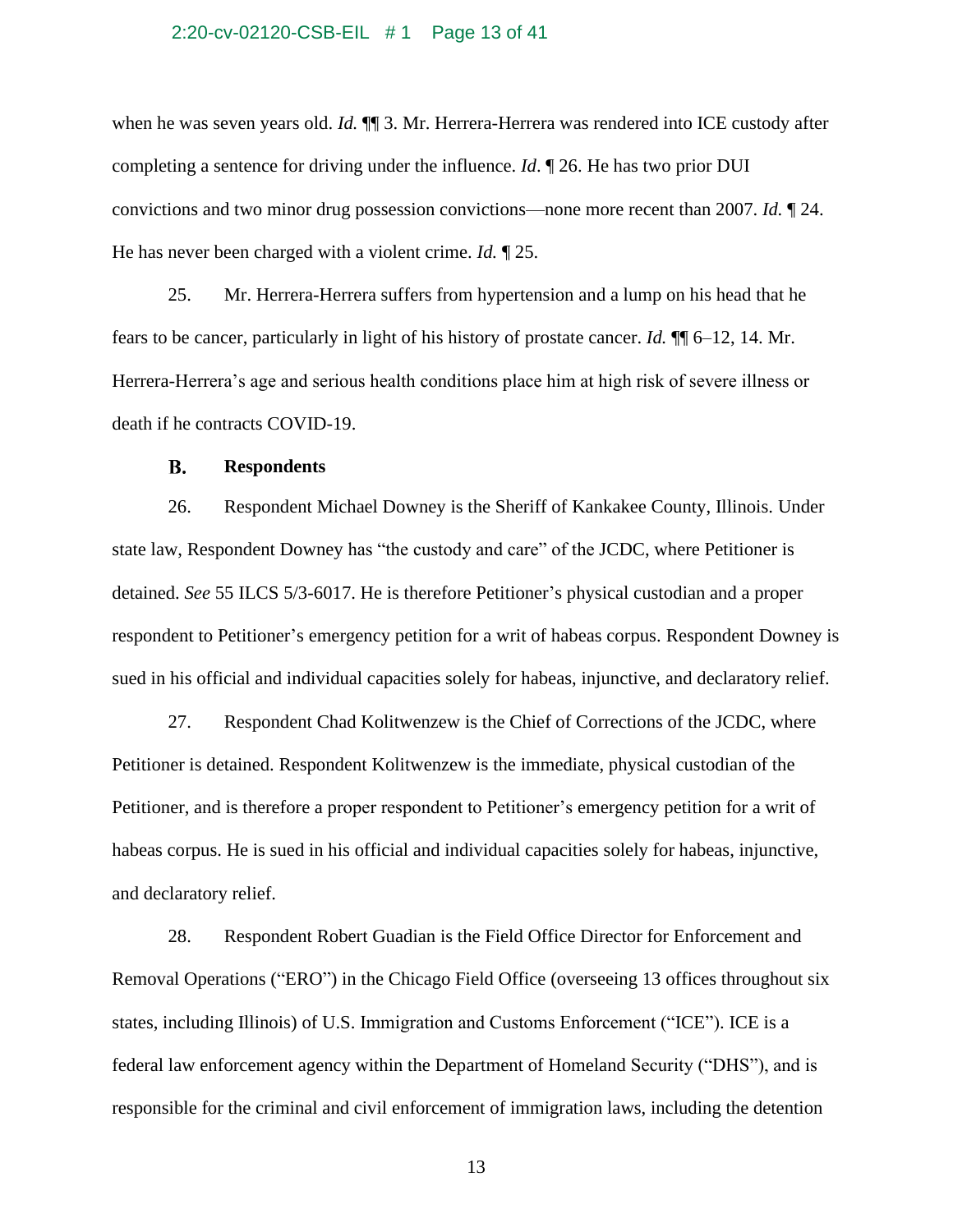#### 2:20-cv-02120-CSB-EIL # 1 Page 14 of 41

and removal of immigrants. ERO is a division of ICE that manages and oversees the immigration detention system. In his capacity as Field Director for ERO, Respondent Guadian exercises control over and is a custodian of immigration detainees held at the JCDC, including Petitioner. At all times relevant to this Complaint, Respondent Guadian was acting within the scope and course of his employment with ICE. He is sued in his official and individual capacities solely for habeas, injunctive, and declaratory relief.

29. Respondent Matthew T. Albence is the Deputy Director and Senior Official Performing the Duties of the Director of ICE. Respondent Albence is responsible for ICE's policies, practices, and procedures, including those relating to the detention of immigrants. Respondent Albence is a legal custodian of Petitioner and, at all times relevant to this complaint, was acting within the scope and course of his position as an ICE official. He is sued in his official and individual capacities solely for habeas, injunctive, and declaratory relief.

30. Respondent Chad Wolf is the Acting Secretary for DHS. In this capacity, he has responsibility for the administration of immigration laws pursuant to 8 U.S.C. § 1103(a), has authority over ICE and its field offices, and has authority to order the release of Petitioner. At all times relevant to this complaint, Respondent Wolf was acting within the scope and course of his position as the Acting Secretary for DHS. He also is a legal custodian of Petitioner. Petitioner sues Respondent Wolf in his official and individual capacities solely for habeas, injunctive, and declaratory relief.

## **STATEMENT OF FACTS**

#### **COVID-19 poses a grave risk of harm, including serious illness and death, to** A. **people age 50 and over and those with certain medical or health conditions.**

31. COVID-19 is a disease caused by coronavirus that has reached pandemic status. According to the World Health Organization, as of May 12, 2020, more than four million people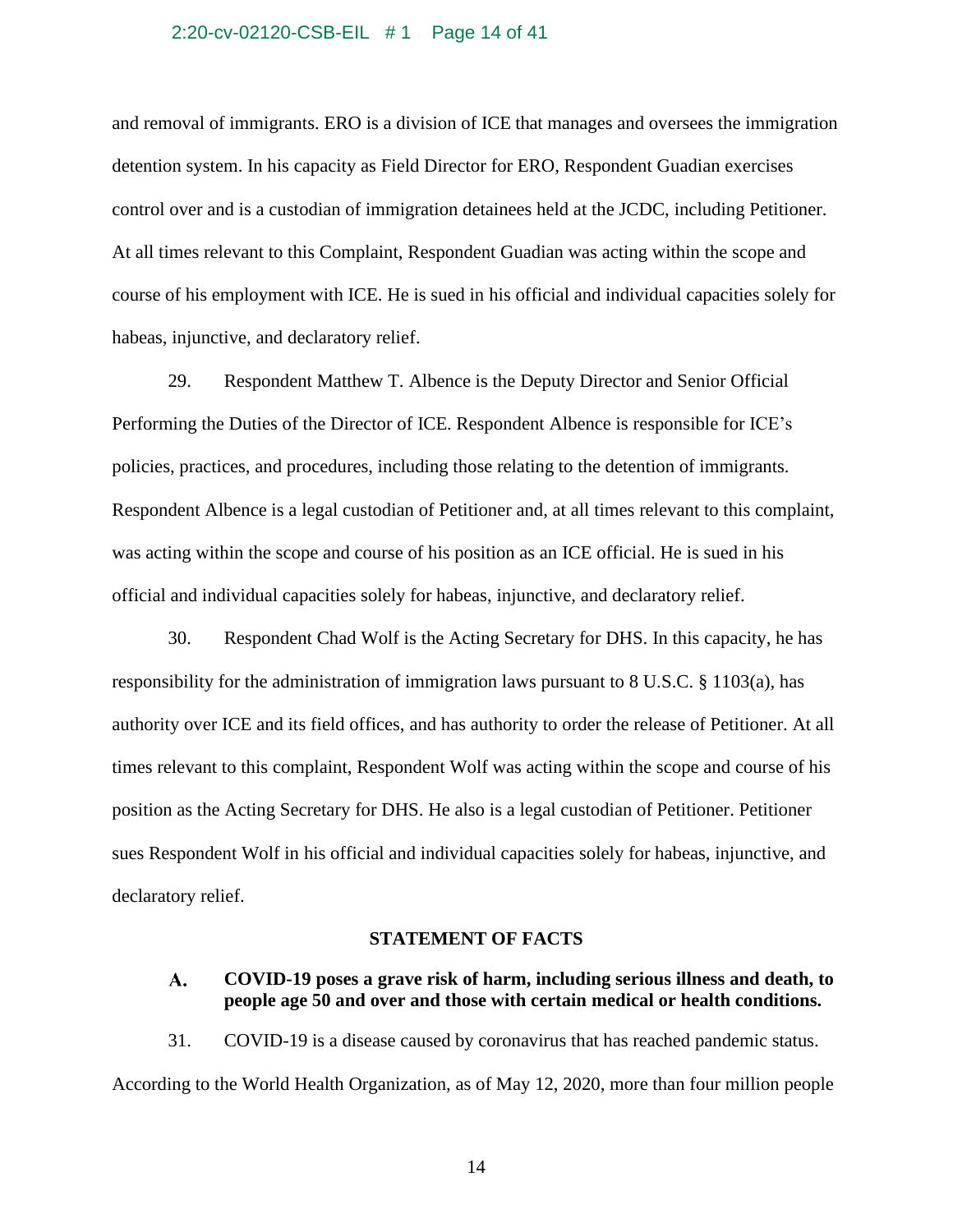#### 2:20-cv-02120-CSB-EIL # 1 Page 15 of 41

have been diagnosed with COVID-19 in 215 countries or territories around the world and 283,271 have been confirmed to have died as a result.<sup>21</sup> In the United States, more than 1.3 million people have been diagnosed with the disease and  $80,820$  people have died thus far.<sup>22</sup> In Illinois, there are at least  $83,021$  confirmed cases and  $3,601$  deaths.<sup>23</sup>

32. The rates of infection are exponential, not linear, meaning that, for each person infected one day, the next day we should expect to see not one, but many more instances of infection. Venters Decl. ¶¶ 10, 13–14. Without effective public health interventions, projections by the CDC indicate about 200 million people in the United States could be infected over the course of the pandemic, with as many as 1.5 million people dying from this infection. Golob Decl. ¶ 11.

33. Outcomes from COVID-19 vary from asymptomatic infection to death. Individuals who are at low risk may experience mild symptoms, while high-risk individuals may suffer respiratory failure from the disease. *Id*. ¶¶ 3–5. In the highest risk populations, the fatality rate is about 15 percent, meaning that out of 100 vulnerable people infected, fifteen will die. *Id*. ¶ 4. In other words, more than one in every seven people in this high-risk group are likely to die, and an even higher percentage will suffer serious illness.

34. Those who do not die may experience long-term harm. COVID-19 can severely damage lung tissue, which requires an extensive period of rehabilitation, and in some cases, can cause a permanent loss of respiratory capacity. *Id*. ¶ 9.

35. COVID-19 may also target the heart muscle, causing a medical condition called

 $21$  Ex. 1 to the Choudhury Decl.

<sup>22</sup> Ctrs. for Disease Control and Prevention, *Coronavirus Disease (COVID-19), Cases in the U.S*.,<https://www.cdc.gov/coronavirus/2019-ncov/cases-updates/cases-in-us.html> (last visited May 12, 2020), attached as Ex. 20 to the Choudhury Decl.

 $23$  Ex. 3 to the Choudhury Decl.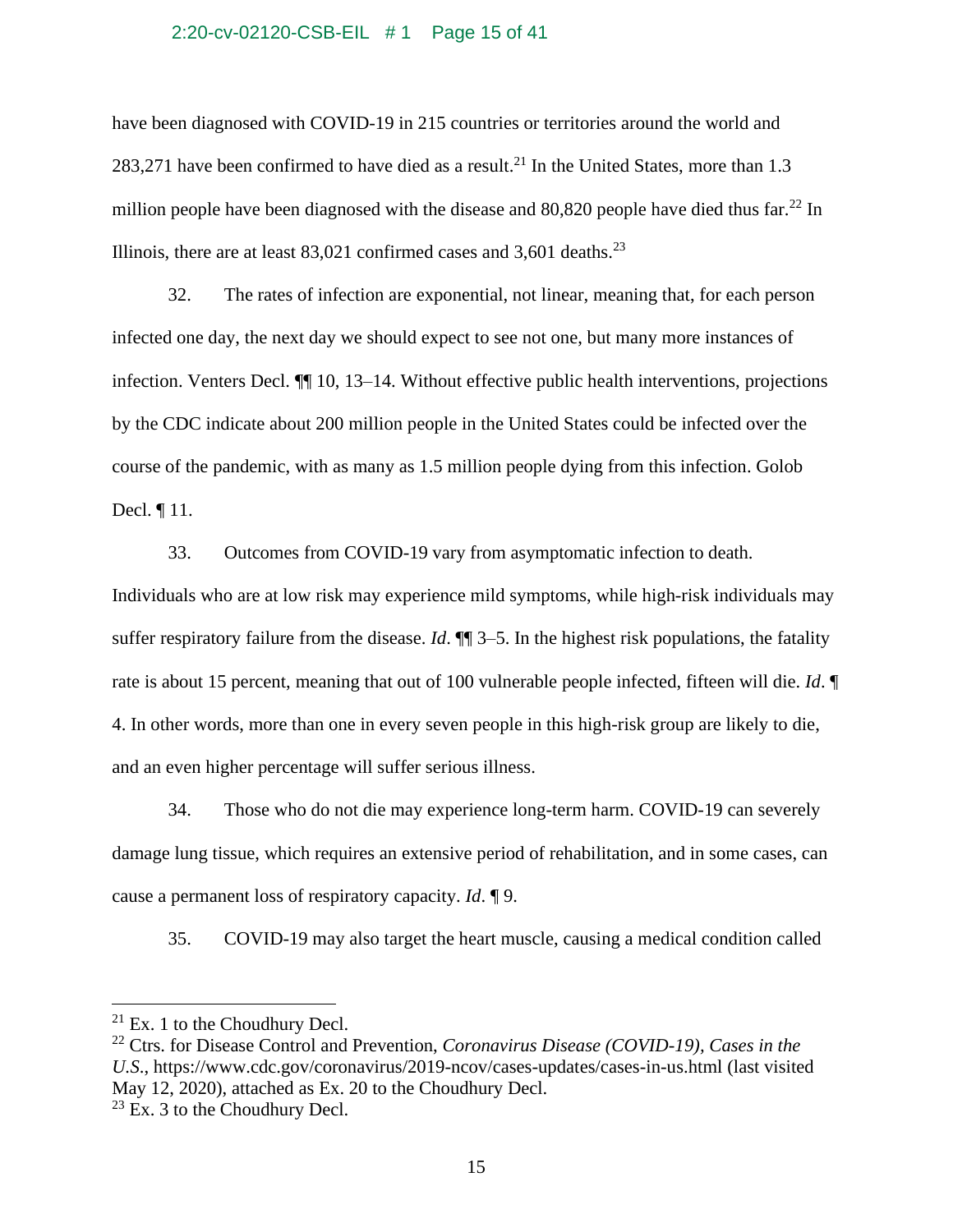#### 2:20-cv-02120-CSB-EIL # 1 Page 16 of 41

myocarditis, or inflammation of the heart muscle. Myocarditis can affect the heart muscle and electrical system, reducing the heart's ability to pump. This reduction can lead to rapid or abnormal heart rhythms in the short term, and long-term heart failure that limits exercise tolerance and the ability to work. *Id*.

36. Emerging evidence also suggests that COVID-19 can trigger an excessive response from the immune system, further damaging tissues in a cytokine release syndrome that can result in widespread damage to other organs, including permanent injury to the kidneys and neurologic injury. *Id*.

37. People age 50 and older and those of any age with serious underlying medical and health conditions are at high risk of severe disease and death if they are infected with COVID-19. *Id*. ¶ 3; Venters Decl. ¶ 25, 29. According to the CDC, these underlying conditions include: heart disease, lung disease, moderate-to-severe asthma, liver disease, a BMI over 40, diabetes, kidney disease, or an immune compromising condition, such as cancer treatment, smoking, bone marrow or organ transplantation, immune deficiencies, poorly controlled HIV or AIDS, or prolonged use of corticosteroids and other immune weakening conditions. Golob Decl. ¶ 3; Venters Decl.  $\mathbb{I}$  25.<sup>24</sup> Additional risk factors include hypertension and a history of smoking. Venters Decl. ¶ 25. While patients over 70 are at the highest risk, age-related risks of severe disease from infection increase starting at age 50. Golob Decl. ¶ 3; Venters Decl. ¶ 25.

38. The CDC recognizes that hypertension (high blood pressure) is a "comorbidit[y] known to increase the health risks associated with COVID-19 infections and, thus, the likelihood of requiring medical intervention after infection." U.S. Dep't of Health and Human Services,

<sup>24</sup> Ctrs. For Disease Control and Prevention, *Coronavirus Disease 2019 (COVID019): People Who Are at Higher Risk*, [https://www.cdc.gov/coronavirus/2019-ncov/specific-groups/high-risk](https://www.cdc.gov/coronavirus/2019-ncov/specific-groups/high-risk-complications.html)[complications.html](https://www.cdc.gov/coronavirus/2019-ncov/specific-groups/high-risk-complications.html) (last visited May 12, 2020), attached as Ex. 21 to the Choudhury Decl.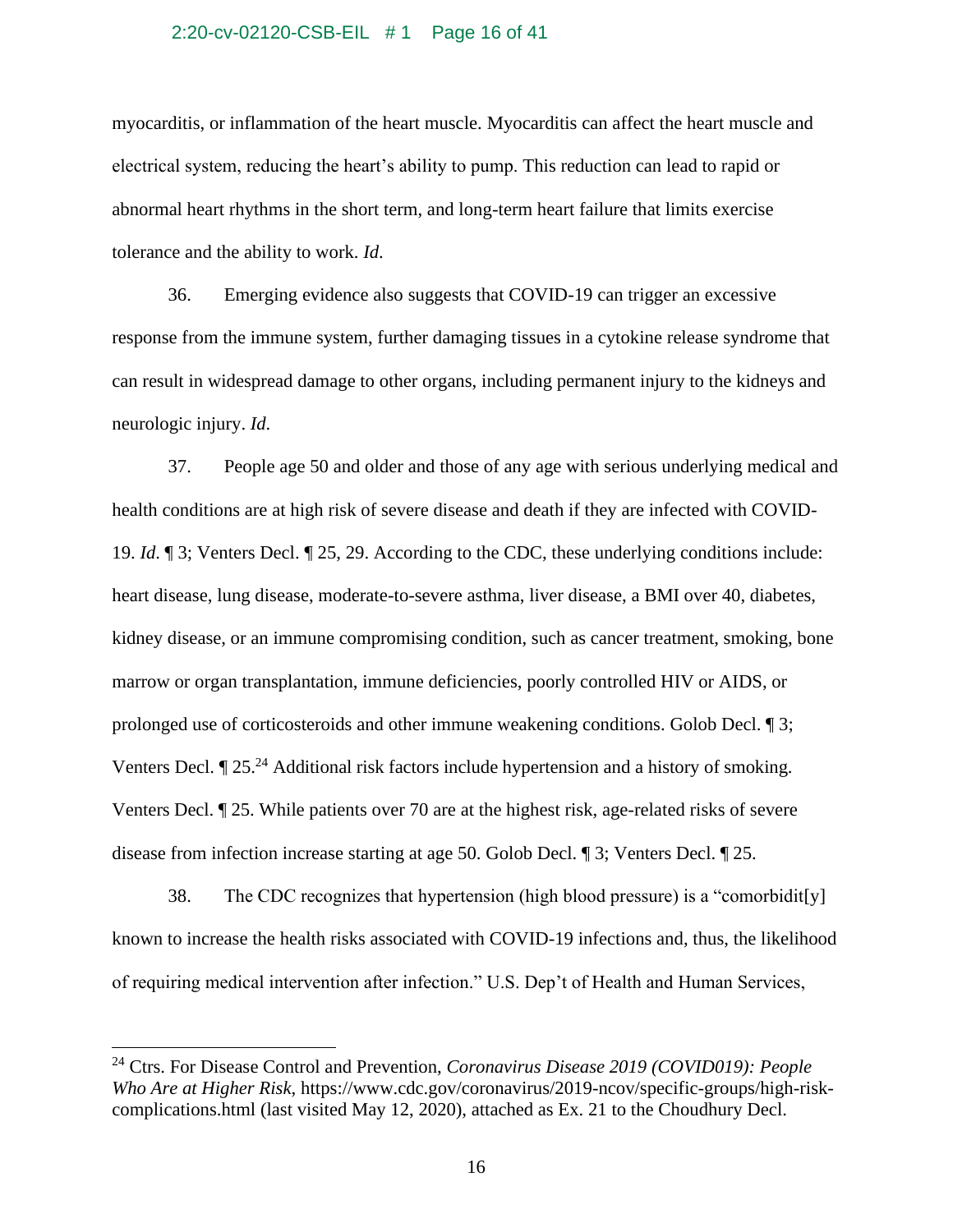#### 2:20-cv-02120-CSB-EIL # 1 Page 17 of 41

Ctrs. for Disease Control and Prevention, Order Suspending Introduction of Certain Persons From Countries Where a Communicable Disease Exists (Mar. 20, 2020), [https://www.cdc.gov/quarantine/pdf/CDC-Order-Prohibiting-Introduction-of-Persons\\_Final\\_3-](https://www.cdc.gov/quarantine/pdf/CDC-Order-Prohibiting-Introduction-of-Persons_Final_3-20-20_3-p.pdf)

[20-20\\_3-p.pdf,](https://www.cdc.gov/quarantine/pdf/CDC-Order-Prohibiting-Introduction-of-Persons_Final_3-20-20_3-p.pdf) attached as Ex. 27 to the Choudhury Decl.

39. Courts have recognized that hypertension places people at risk of severe illness or death from COVID-19. *See, e.g., Bahena Ortuño v. Jennings*, No. 20-CV-02064-MMC, 2020 WL 1866122 (N.D. Cal. Apr. 14, 2020) (noting hypertension as a condition "associated with increased illness severity and adverse outcomes" from COVID-19 and citing several medical studies and Centers for Disease Control & Prevention, Interim Clinical Guidance for Management of Patients with Confirmed Coronavirus Disease (COVID-19), [www.cdc.gov/coronavirus/2019](http://www.cdc.gov/coronavirus/2019-ncov/hcp/clinical-guidance-management-patients.html) [ncov/hcp/clinical-guidance-management-patients.html\)](http://www.cdc.gov/coronavirus/2019-ncov/hcp/clinical-guidance-management-patients.html).

40. There is no vaccine to prevent COVID-19. Golob Decl. ¶ 10. There is no known cure or anti-viral treatment for COVID-19 at this time. *Id*. The only way to protect vulnerable people from serious health outcomes, including death, is to prevent them from being infected with the coronavirus—the virus that causes COVID-19. *Id*.

41. People develop COVID-19 when they come into contact with respiratory droplets that contain the coronavirus.<sup>25</sup> Such contact can occur at a distance up to six feet. Golob Decl.  $\P$ 10. It is also possible that an individual can become infected by touching a surface with the virus and then touching their face. *Id*. Thus, the only known means of minimizing the risk of infection are social distancing and increased sanitization. *Id*.

42. Increasingly, research shows that social distancing is the primary means of risk

<sup>25</sup> Ctrs. For Disease Control and Prevention, *Coronavirus Disease 2019 (COVID-19): How It Spreads*, https://www.cdc.gov/coronavirus/2019-ncov/prevent-getting-sick/how-covidspreads.html (last visited May 12, 2020), attached as Ex. 22 to the Choudhury Decl.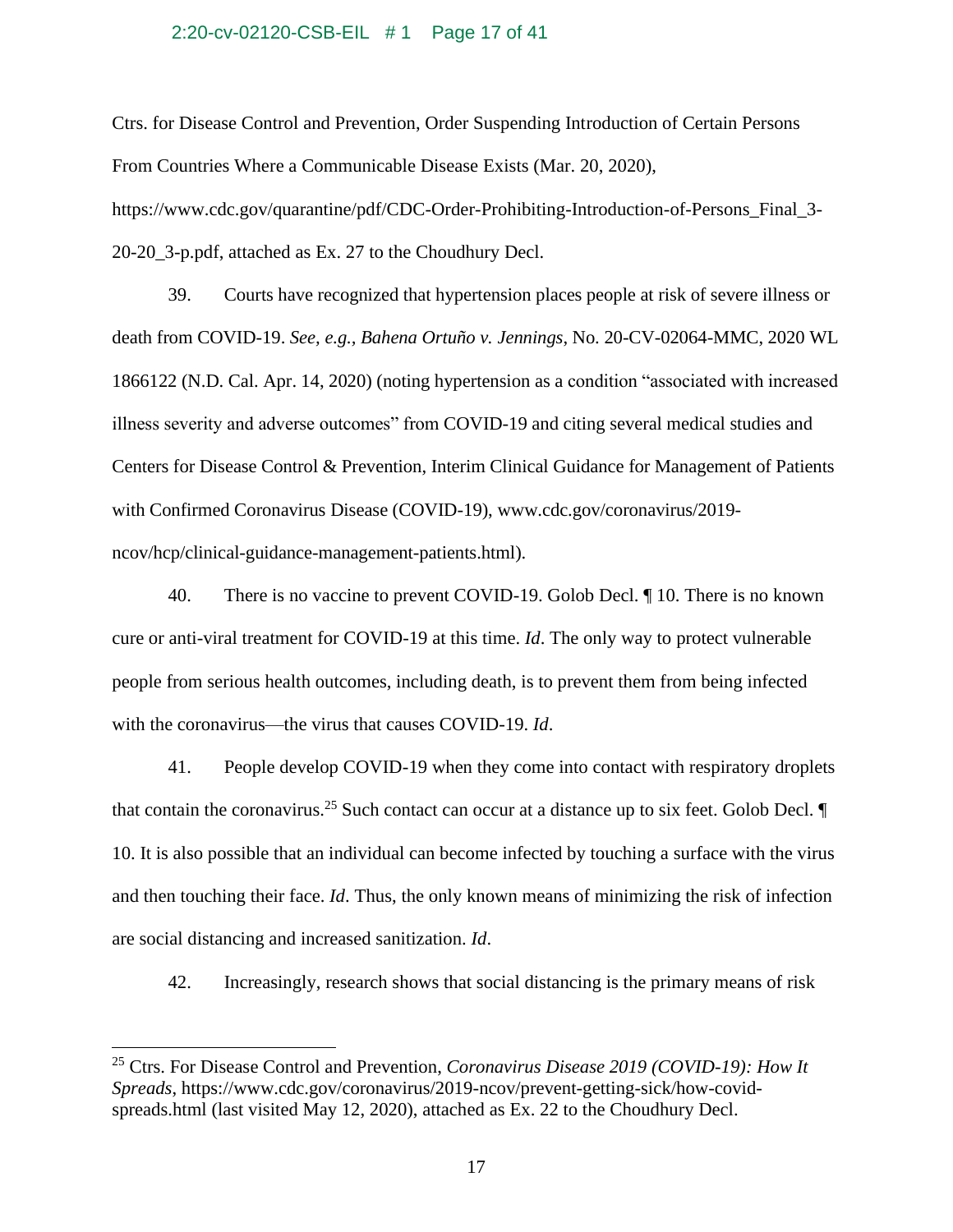#### 2:20-cv-02120-CSB-EIL # 1 Page 18 of 41

mitigation. Venters Decl. ¶ 28. Distancing must occur before individuals display symptoms, as they may be contagious before they are symptomatic. Golob Decl. ¶¶ 6, 13; Venters Decl. ¶¶ 14, 24, 35. "Some recent studies have suggested that COVID-19 may be spread by people who are not showing symptoms."<sup>26</sup> The CDC recommends a social distance of around six feet to minimize the risk of spread. *Id*.

43. In response to this research, at least 316 million people in at least 42 states, three counties, 10 cities, the District of Columbia and Puerto Rico were urged to stay home under statewide or local orders as of April 20, 2020.<sup>27</sup>

44. Illinois has ordered people to stay at home, shut down all non-essential businesses where people might come into contact with each other, and banned people from congregating in groups of more than ten people. It has also mandated the use of face masks in public, and mandated people to keep six feet apart from one another when leaving home for essential activities.<sup>28</sup> The idea behind these actions is that, by "flattening the curve," those most vulnerable will be less likely to become infected and, if they do, the numbers of infected individuals will be low enough that medical facilities will have enough beds, masks, and ventilators for those who need them. *See* Schriro Decl. ¶ 50. 29

<sup>26</sup> Ctrs. For Disease Control and Prevention, *Coronavirus Disease 2019 (COVID-19): Protect Yourself,* <https://www.cdc.gov/coronavirus/2019-ncov/prevent-getting-sick/prevention.html> (last visited May 12, 2020), attached as Ex. 23 to the Choudhury Decl.

<sup>27</sup> Sarah Mervosh, *See Which States and Cities Have Told Residents to Stay Home*, N.Y. Times, updated (Apr. 20, 2020), [https://www.nytimes.com/interactive/2020/us/coronavirus-stay-at](https://www.nytimes.com/interactive/2020/us/coronavirus-stay-at-home-order.html)[home-order.html,](https://www.nytimes.com/interactive/2020/us/coronavirus-stay-at-home-order.html) attached as Ex. 24 to the Choudhury Decl.  $28$  Ex. 4 to the Choudhury Decl.

<sup>29</sup> Siobhan Roberts, *Flattening the Coronavirus Curve*, N.Y. Times (Mar. 27, 2020), [https://www.nytimes.com/article/flatten-curve-coronavirus.html,](https://www.nytimes.com/article/flatten-curve-coronavirus.html) attached as Ex. 25 to the Choudhury Decl.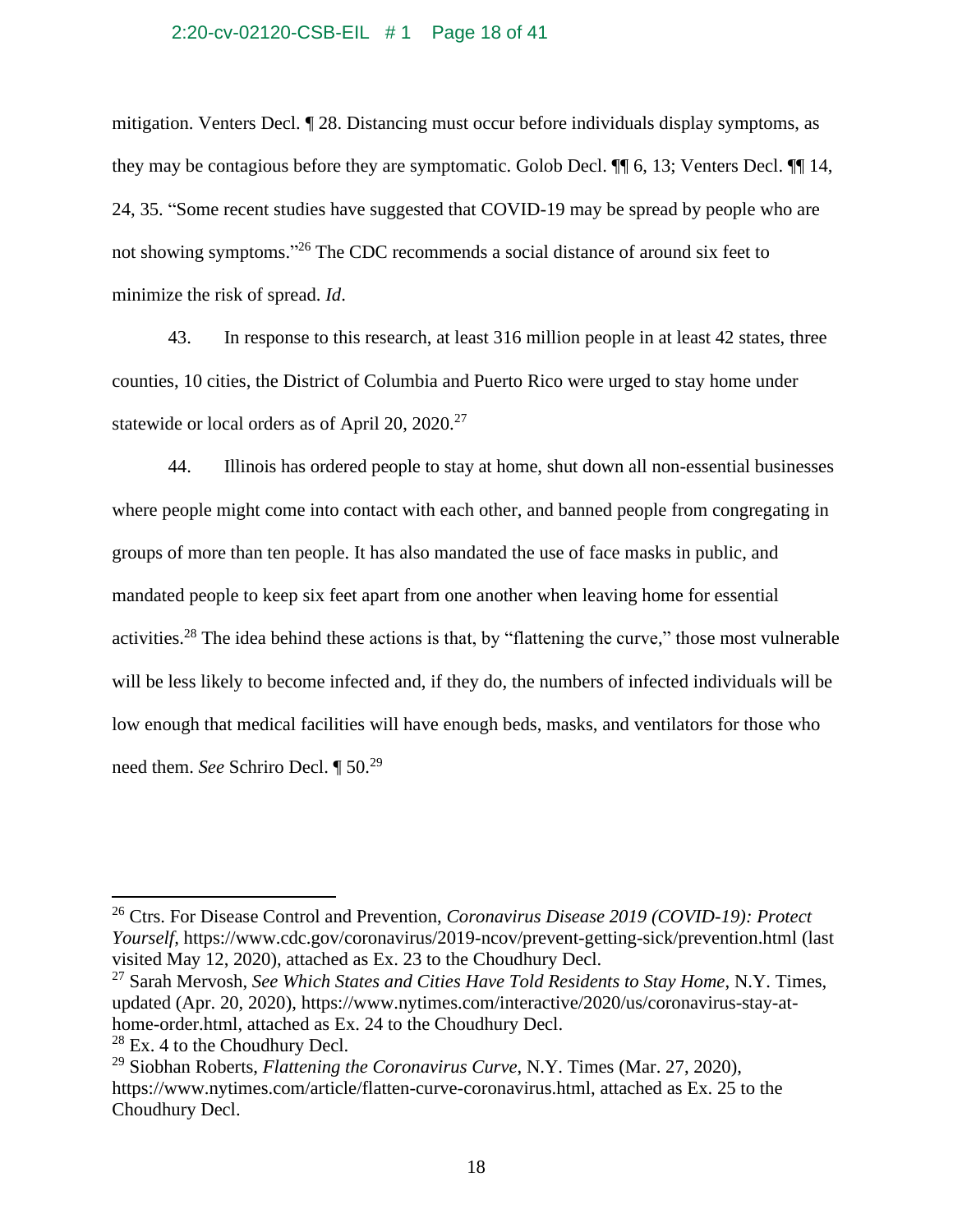#### **B. Conditions for ICE detainees in the JCDC increase the risk of coronavirus infection.**

45. The conditions for ICE detainees in the JCDC contravene all medical and public health directives for risk mitigation. People live in close quarters and cannot achieve the "social distancing" needed to effectively prevent the spread of COVID-19. Nor is such social distancing a possible solution, given the crowding of the facilities and the limitations on space. Schriro Decl. ¶ 25(c), 27; Venters Decl. ¶¶ 20–21, 28, 33, 44.

46. Mr. Herrera-Herrera is housed in a pod that holds up to 48 ICE detainees; each floor of the pod has six cells, with two bunk beds in each cell (four beds total) and no ladders, and with the cells surrounding an area called the dayroom. Herrera-Herrera Decl. ¶¶ 28, 30. Each cell has a toilet and sink located opposite the entrance. *Id.* ¶ 29.

47. Mr. Herrera-Herrera shared his cell with three cellmates until about three weeks ago, and now shares his cell with one cellmate. *Id.* ¶ 30. The cells are too small to allow cellmates ever to be six feet apart. For example, when Mr. Herrera-Herrera had three cellmates, the cellmate who shared his bunk bed had to get close to him and step on his mattress to pull himself up to the top bunk. *Id.*

48. The close quarters are particularly horrifying for Mr. Herrera-Herrera because many people have been coughing recently. *Id*.  $\mathbb{I}$  46. Currently, two or three people in his pod with cold symptoms have not been moved or, to his knowledge, tested. *Id.* ¶ 47. After the detainees requested testing, the staff began taking the detainees' temperatures daily, but still have not tested for COVID-19. *Id.* ¶¶ 46–47.

49. Other aspects of detention also preclude implementation of social distancing, and increase transmission opportunities. Shared use of common facilities generates further opportunities for infection. High-touch surfaces and objects, such as phones, tables, chairs,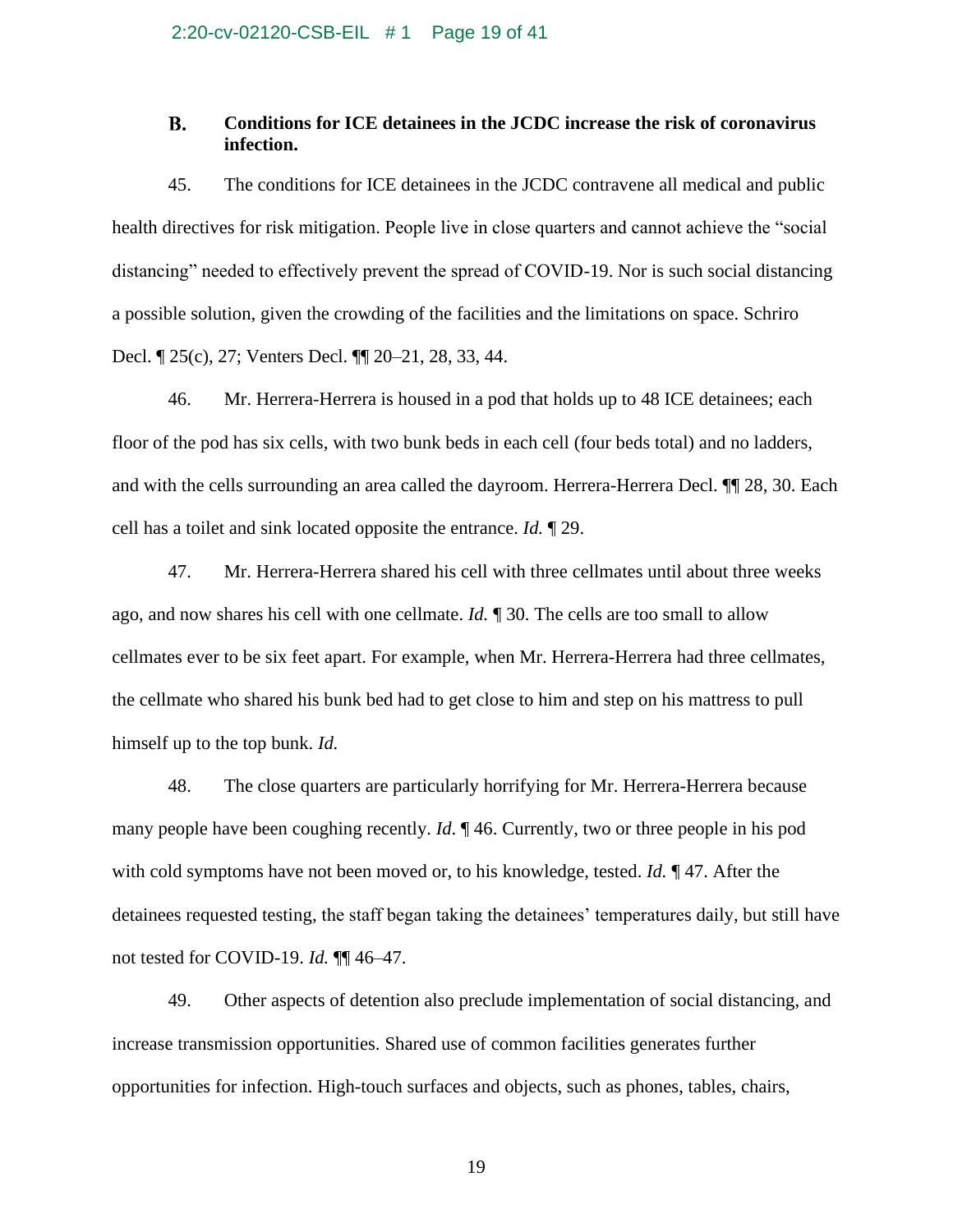#### 2:20-cv-02120-CSB-EIL # 1 Page 20 of 41

books, fixtures in bathrooms, cells, and common spaces, and surfaces in various staging and holding areas, such as intake and the medical unit, "are not sanitized or replaced routinely." Schriro Decl. ¶¶ 25, 33, 34. Food preparation and service are handled without a screening protocol to ensure that people who serve meals and clean the area are not sick or symptomatic and are wearing appropriate PPE to ensure they do not transmit infection. *Id*. ¶ 26.

50. For instance, at the JCDC, most detainees in the Petitioner's pod spend most of their day (eating meals, coloring, sketching, watching television, and playing cards, checkers, and chess) at the dayroom's five tables, each with eight stools inches apart from each other, which do not allow social distance of six feet between individuals. Herrera-Herrera Decl.  $\P$  31– 32, 45. Because he cannot keep social distance in the dayroom, Mr. Herrera-Herrera spends most of his time in his cell, but social distance is difficult there too. *Id.* ¶¶ 30, 32. People cannot practice social distancing because there is simply nowhere for them to go.

51. Social distancing is also impossible when the detainees must stand in line close together for medication, meals, and showers. *Id.* ¶¶ 33, 41, 44, 48.

52. A nurse dispenses medications to closely lined-up detainees (eight or more detainees in the morning and about 13 in the evening) from a cart at the door of the "bubble" (the correctional officers' office). *Id.* ¶¶ 13, 40. It is impossible to maintain six feet distance in line, and the officers do not instruct detainees to do so. *Id.* ¶¶ 40, 48.

53. Detainees line up closely for meals at the same place, where certain detainees hand out trays of food from a cart. *Id.*  $\P$  42–44. The trays are stacked one on top of another, with the tray on top touching the uncovered food on the tray below. *Id.* ¶ 43. Until May 8, the detainees who serve meals did not wear masks or gloves, and often they do not wear hairnets. *Id.* ¶ 42. It is impossible to maintain six feet distance in line. *Id.* ¶ 44.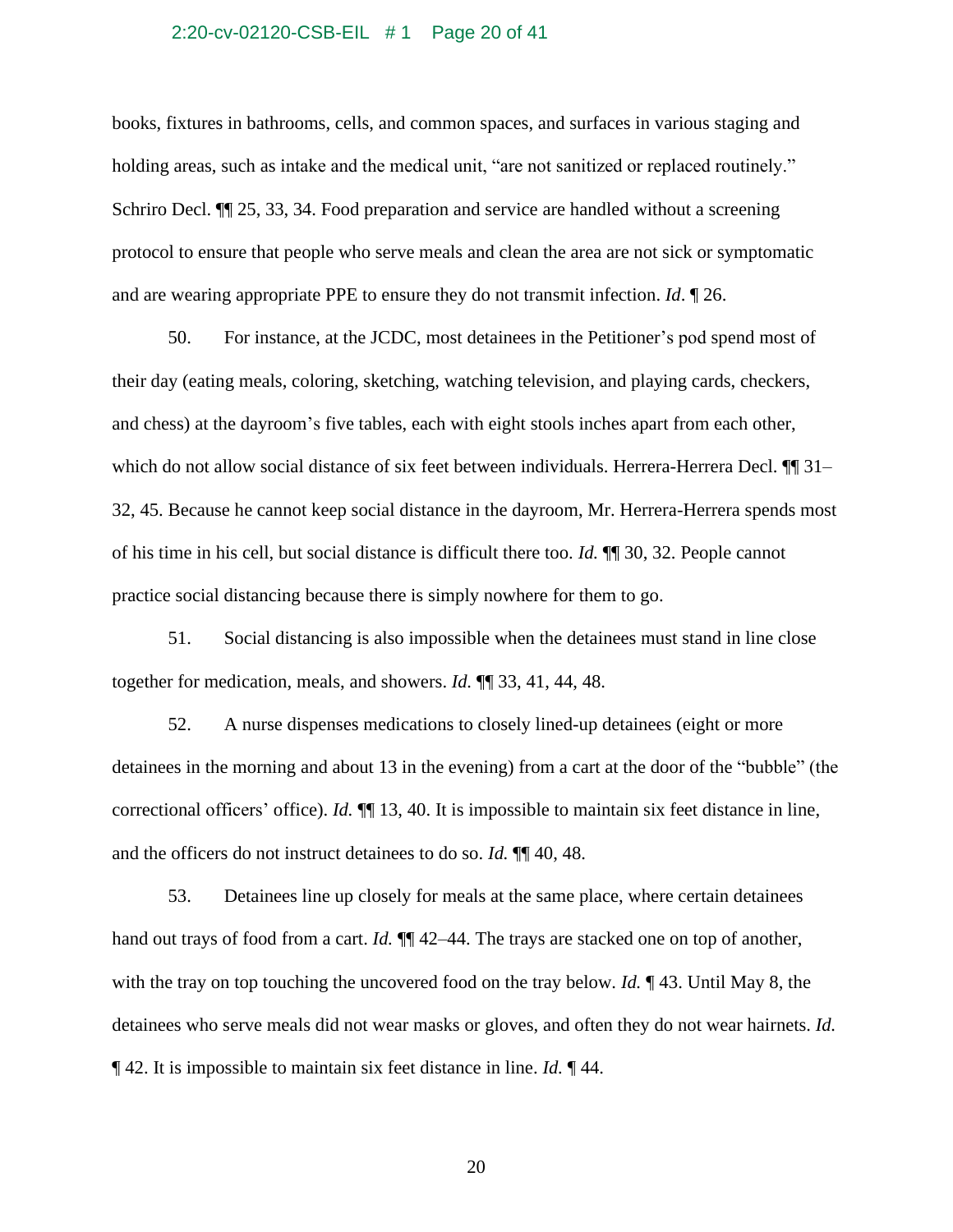#### 2:20-cv-02120-CSB-EIL # 1 Page 21 of 41

54. Two detainees clean the dayroom tables after lunch and dinner, but not after breakfast, and they sweep and mop the dayroom floor after dinner. *Id.* ¶ 54.

55. The telephones are cleaned at the same time as the rest of the dayroom, but they are not cleaned between uses. *Id.* ¶ 55. Unless Mr. Herrera-Herrera cleans the phone before using it (using a small personal supply of disinfectant), he can feel oils from the skin of prior users. *Id.*  A few detainees cover the phone with a sock when they use it, but most do not. *Id.*

56. The detainees clean their own cells. *Id.* ¶ 58. Cleaning supplies are provided only once per day. *Id*. ¶ 59. Each morning the guards provide, for all 12 cells in the pod, a single bucket of water pre-mixed with an unknown cleaning agent (whose strength, by smell, seems to vary day to day, often seeming weak and watery), spray bottles with similarly unknown and inconsistent cleaning fluids, a broom, and a mop. *Id.* ¶ 58. By the time Mr. Herrera-Herrera gets the bucket, the water may be filthy and the spray bottles empty. *Id.* The guards refuse to provide additional disinfectant when requested. *Id.*

57. Every couple of weeks, the toilet in Cell 9 of Mr. Herrera-Herrera's pod clogs and overflows. *Id.* ¶ 60. When this happened recently, the guards refused to give the detainees any disinfectant to clean the floor, but only a bucket and mop, and the detainees had to pick up feces using pieces of paper. *Id.*

58. Detainees are not provided masks, gloves, or hand sanitizer. *Id.* ¶¶ 41, 52, 61. They are provided only small bars of soap (hotel-size or even smaller); they must request new bars of soap as needed, but how much they get depends on the guard on duty, and the jail sometimes runs out (recently for two days), leaving the detainees with no soap unless they can afford to buy their own at the commissary. *Id.* ¶ 52.

59. Mr. Herrera-Herrera's pod has two levels, with a shared shower on each level. *Id.*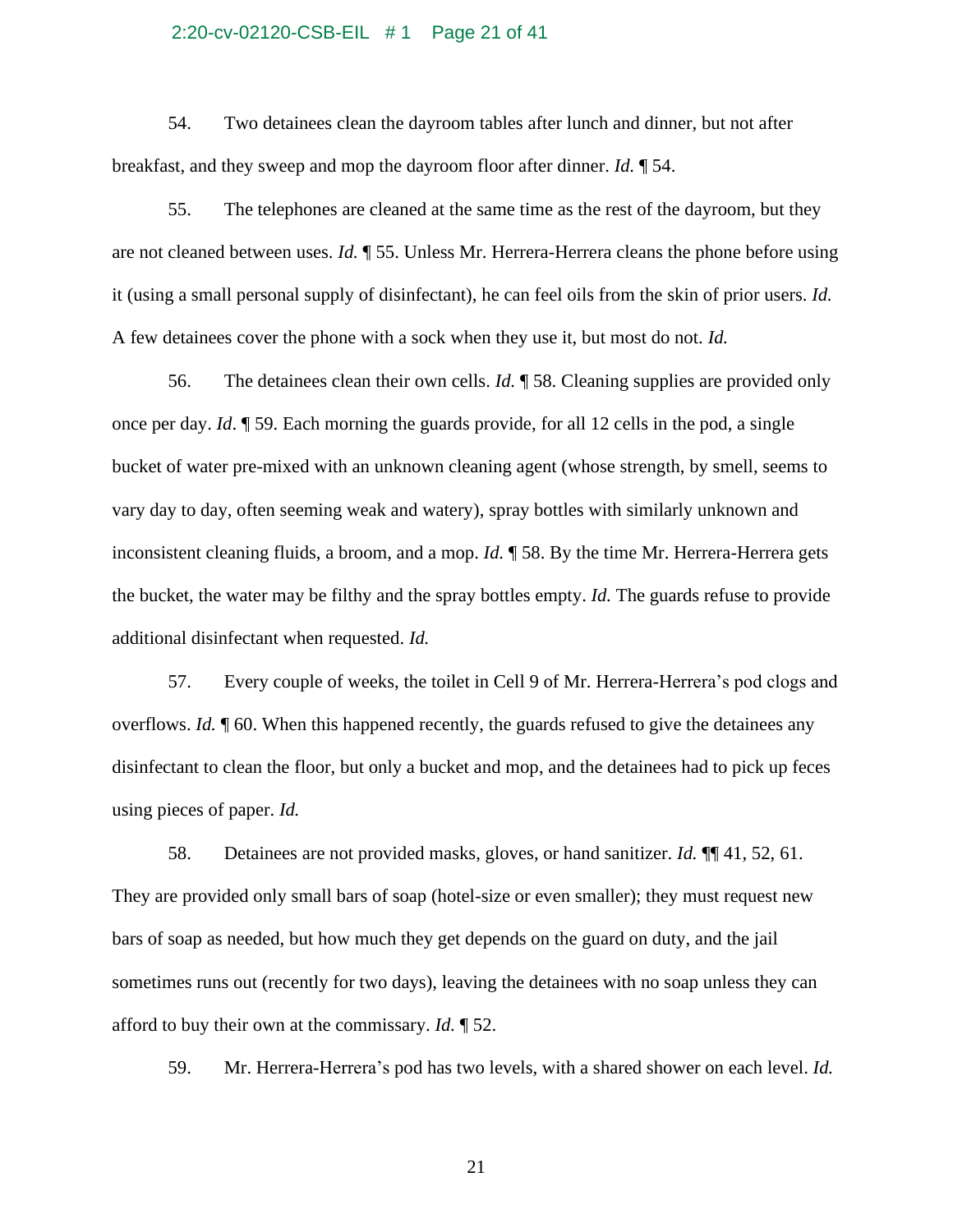#### 2:20-cv-02120-CSB-EIL # 1 Page 22 of 41

¶ 33. Each bathroom has two shower stalls, but for a long time two of the four shower stalls were broken, so all the detainees used the remaining two shower stalls. *Id*. The detainees had to line up closely for showers (with no possible social distance), waiting as much as an hour for their turn. *Id.* 

60. The showers are cleaned only once a week, on Saturdays. *Id.* ¶ 56.

61. There was a recent infestation of inch-long worms in the shower area on the pod's lower level. *Id.* ¶ 34. The upper-level showers also had worms until their entry hole was sealed. *Id.*

62. Detainees are not provided paper towels to dry their hands after hand washing, but must use their personal towels. *Id.* ¶ 53. Detainees are each provided one personal towel and washcloth for bathing, which may be laundered only on Sundays, Mondays, Wednesdays, and Fridays. *Id.* 

63. The laundry is handled by several detainees. *Id.* ¶ 57. Without wearing masks or gloves, they dump the clean laundry on the dayroom tables for sorting and distributing—often before lunch, when the tables have not been cleaned after breakfast. *Id.*

64. These crowded conditions, in sleeping, social, and sanitary areas, and the shared objects, such as tables, telephones, and microwaves (*id.* ¶ 51), maximize the likelihood that coronavirus will spread rapidly across the JCDC, infecting vulnerable detainees and leading to serious cases of COVID-19. Venters Decl. ¶¶ 12, 16–17, 23, 44. Rapid spread is also likely because of the lack of access to hand washing and sanitizing supplies and the failure to establish standard use of gloves and masks. *Id*. ¶ 44.

65. We have already seen exponential spread of coronavirus in other facilities. Cook County Jail has become an epicenter of infection with the number of confirmed cases of COVID-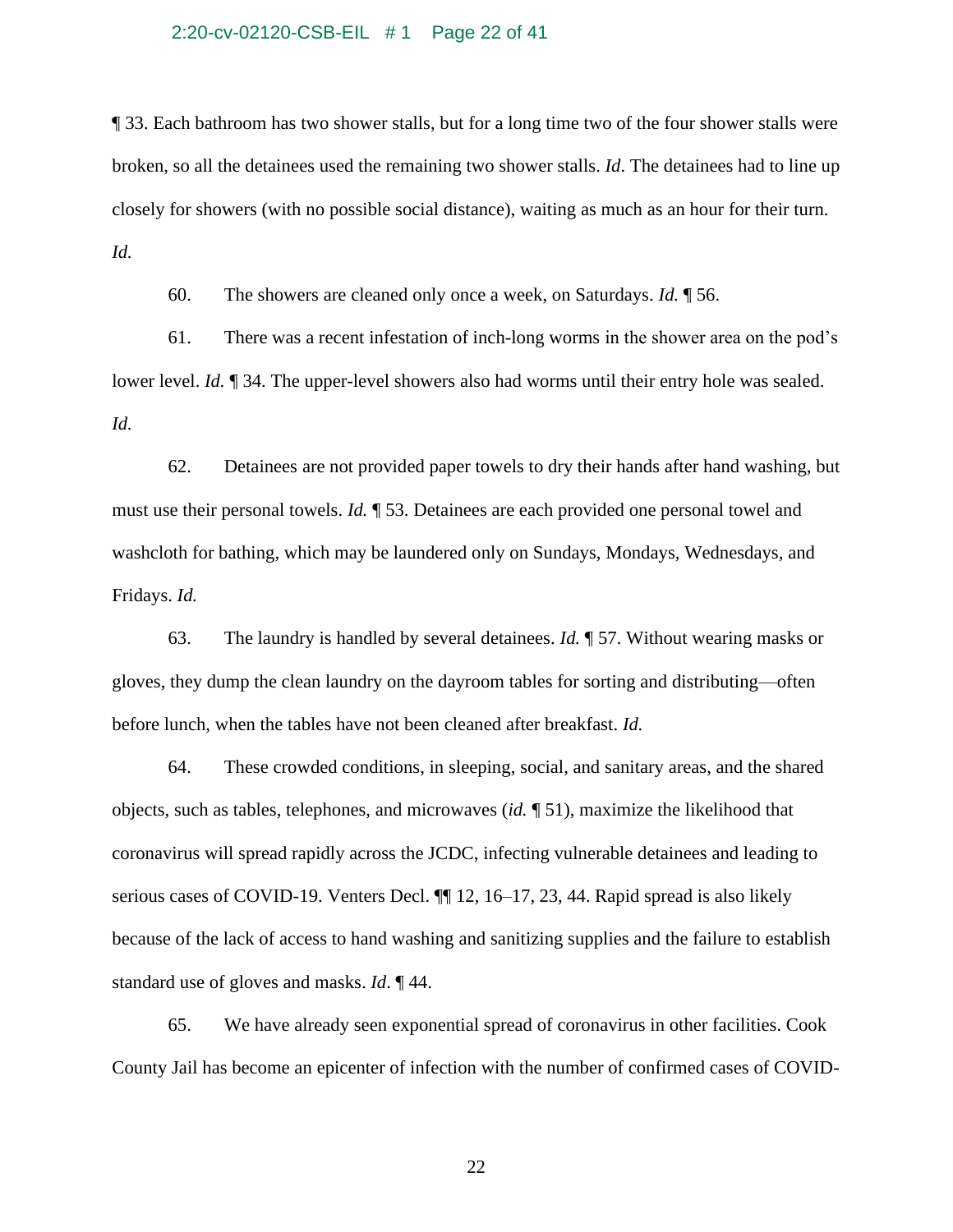#### 2:20-cv-02120-CSB-EIL # 1 Page 23 of 41

19 in the jail skyrocketing from two to 353 in the two weeks following March 23, 2020 (Venters Decl.  $\P$  17<sup>30</sup>), and to 898 inmates and staff as of May 11, 2020.<sup>31</sup> Coronavirus has also spread rapidly in the Illinois Department of Corrections. On March 25, 2020, one incarcerated person and two correctional officers at Stateville Correctional Facility in Illinois tested positive for the coronavirus. <sup>32</sup> By April 3, 2020, 49 inmates and 17 staff members at the facility had tested positive for coronavirus,<sup>33</sup> and that number has since increased to 271 inmates and 207 staff.<sup>34</sup>

66. There is growing evidence of contagion and inadequate medical care in JCDC. Since COVID-19 has become a known public health threat, the JCDC has failed to take adequate precautions. Venters Decl. ¶ 44. The measures taken are insufficient to prevent spread across the facility. For example, correctional officers in regular contact with detained individuals did not begin wearing masks until April, and do not wear gloves even when they put handcuffs and waist shackles on detainees and take them to court or medical appointments. Herrera-Herrera Decl. ¶ 36.

67. The comings and goings of detainees and staff further increase the risk of contagion. Merely "screening," rather than testing, new detainees and staff cannot detect contagious, asymptomatic individuals arriving at the facility. *See* Golob Decl. ¶ 13; Venters Decl. ¶¶ 29, 34, 37, 41. By the time someone is known to have the virus, it is far too late to prevent its spread—especially in congregate living environments like JCDC. *See id.* ¶¶ 11–19.

<sup>30</sup> *See Cook County Jail Now Reports 210 Inmates Have Now Tested Positive for COVID-19*, NBC Chi. (Apr. 4, 2020), [https://www.nbcchicago.com/news/coronavirus/cook-county-jail-now](https://www.nbcchicago.com/news/coronavirus/cook-county-jail-now-reports-210-inmates-have-tested-positive-for-covid-19/2250366/)[reports-210-inmates-have-tested-positive-for-covid-19/2250366/,](https://www.nbcchicago.com/news/coronavirus/cook-county-jail-now-reports-210-inmates-have-tested-positive-for-covid-19/2250366/) attached as Ex. 26 to the Choudhury Decl.

 $31$  Ex. 10 to the Choudhury Decl.

 $32$  Ex. 11 to the Choudhury Decl.

 $33$  Ex. 12 to the Choudhury Decl.

 $34$  Ex. 13 to the Choudhury Decl.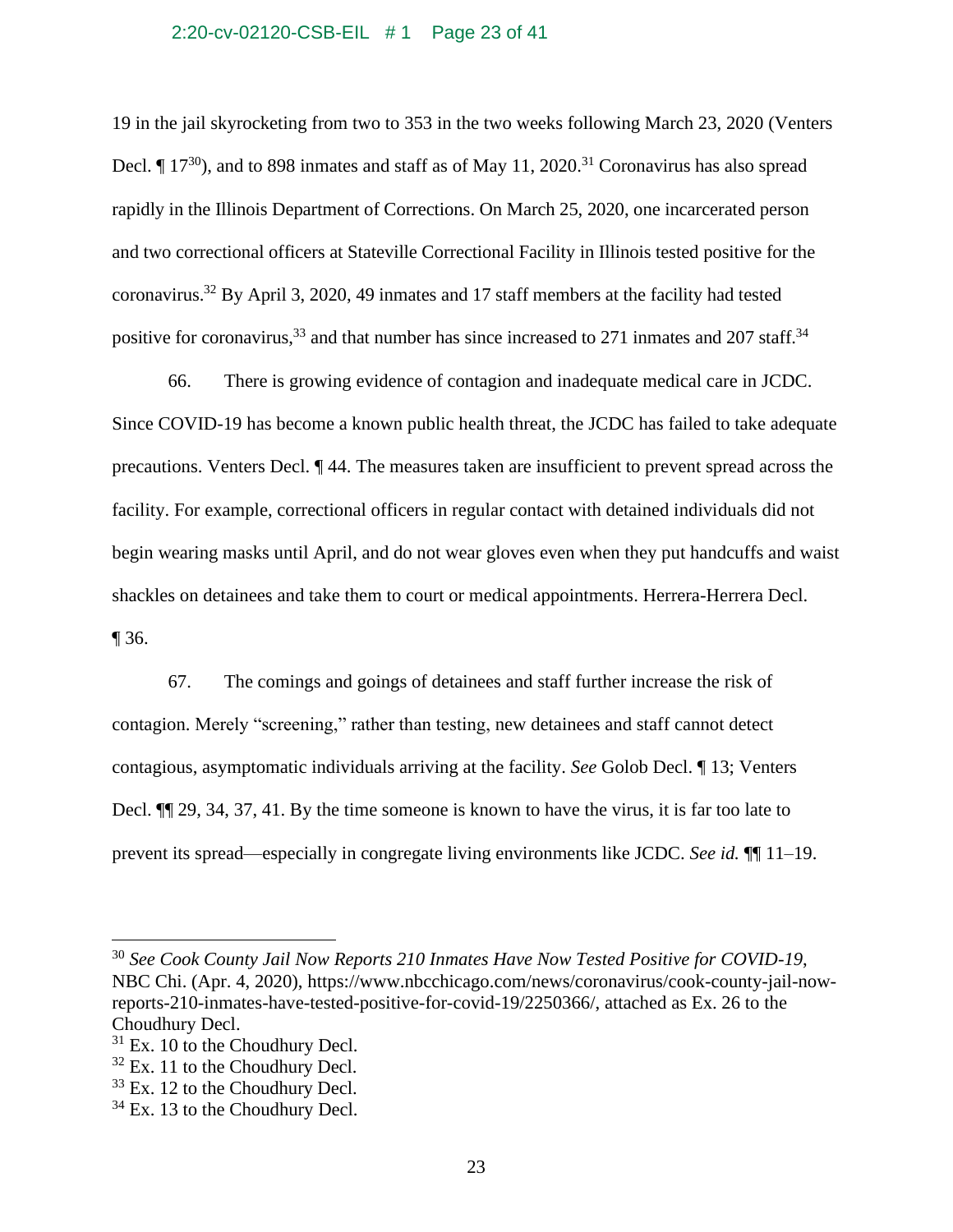## 2:20-cv-02120-CSB-EIL # 1 Page 24 of 41

68. One of the most insidious features of the novel coronavirus is that asymptomatic carriers may transmit the virus without knowing it. *See* Golob Decl. ¶ 6–13; Venters Decl. ¶¶ 14, 24. That is why public health experts have repeatedly emphasized that social distancing, exacting hygiene, and the use of face coverings and gloves are the only effective ways to prevent coronavirus transmission in the absence of widespread testing. *See* Golob Decl. ¶ 10; Venters Decl. ¶¶ 26–30, 33.

69. Recent experience and scientific research confirm that once the virus enters a jail or prison, rapid spread is all but inevitable. As noted above, a recent study found that, after entering a facility of a size comparable to the JCDC, coronavirus will infect between **12%** and **81%** of detainees within 30 days, between **52%** and **97%** of detainees within 60 days, and between **77%** and **99%** of detainees within 90 days.<sup>35</sup> *See also* Venters Decl. ¶¶ 16–18 (describing exponential transmission in New York City jails and Cook County Jail, and ICE facilities' inability to prevent the same). It is "beyond dispute that detention facilities are built to house as many people as possible," almost guaranteeing that they "will be hit by COVID-19 when the rest of the community is, staff and their families included." *Fofana v. Albence*, No. 20- 10869, 2020 WL 1873307, at \*10 (ED. Mich. Apr. 15, 2020) (citation omitted).

70. The jail has not provided clear information about the coronavirus or COVID-19 to the detainees. Detainees have learned about the issue from television news or from people outside the jail. Herrera-Herrera Decl. ¶ 35. The medical staff did not even mention the virus to Mr. Herrera-Herrera during his recent medical appointments. *Id.* Guards doing their rounds do not check in with detainees to see how they are doing. *Id*. ¶ 50.

71. On or about April 7, 2020, an officer posted a notice in Mr. Herrera-Herrera's pod

 $35$  Ex. 15 to the Choudhury Decl.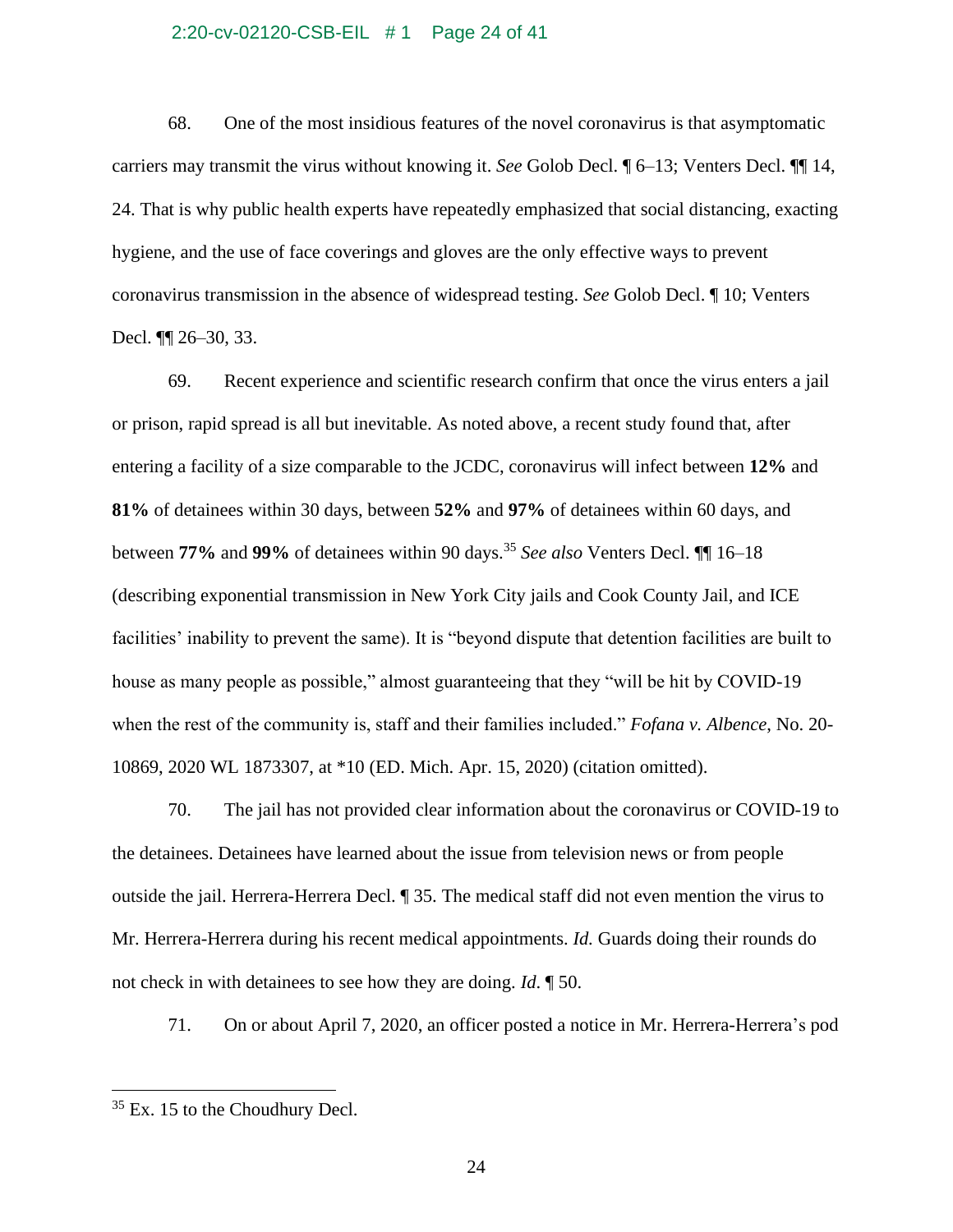#### 2:20-cv-02120-CSB-EIL # 1 Page 25 of 41

advising detainees to wash their hands and sneeze in their shirts, without mentioning COVID-19, but addressing only "germs" in general. *Id*. ¶ 37. On April 15, 2020, an officer posted a notice about COVID-19 (advising detainees to wash their hands, to cover their mouths when sneezing, and to social distance), but the officer did not discuss the content of the notice with detainees. *Id*. ¶ 38. Detainees have not been given any pamphlets, handouts, or other written materials about how to protect against COVID-19. *Id*. ¶ 39. And social distancing is not possible at the jail. *Id.* ¶¶ 30–33, 44–45, 48.

72. More than a month ago, the officers posted a notice stating that no one at the JCDC had tested positive for COVID-19. *Id.* ¶ 46. A week after this notice, when most detainees at the JCDC were sick and coughing at the same time, all the detainees signed a petition asking for medical staff to test them for COVID-19. *Id.* ¶ 46. Two days later, the nurses started taking the detainees' temperatures every day, but they did not test for COVID-19. *Id.*

73. As of May 11, 2020, there were 753 confirmed cases of COVID-19 and 33 deaths from the disease in Kankakee County.<sup>36</sup> Yet, there is no indication that the JCDC is performing tests of staff who have ongoing community contacts and are likely to bring coronavirus into the facility. Golob Decl. ¶ 13; Venters Decl. ¶¶ 11, 14. Even if the JCDC takes the temperatures of staff, such screening measures cannot guard against introduction of the virus into the facility, because people with coronavirus infection may be asymptomatic or not yet presenting symptoms. *Id*.

74. It is only a matter of time before confirmed cases of COVID-19 occur in the JCDC. There are already seventeen confirmed cases of COVID-19 among ICE detainees in the Pulaski County Detention Center in southern Illinois, which, like the JCDC, houses both ICE

<sup>36</sup> *See* Ex. 17 to the Choudhury Decl.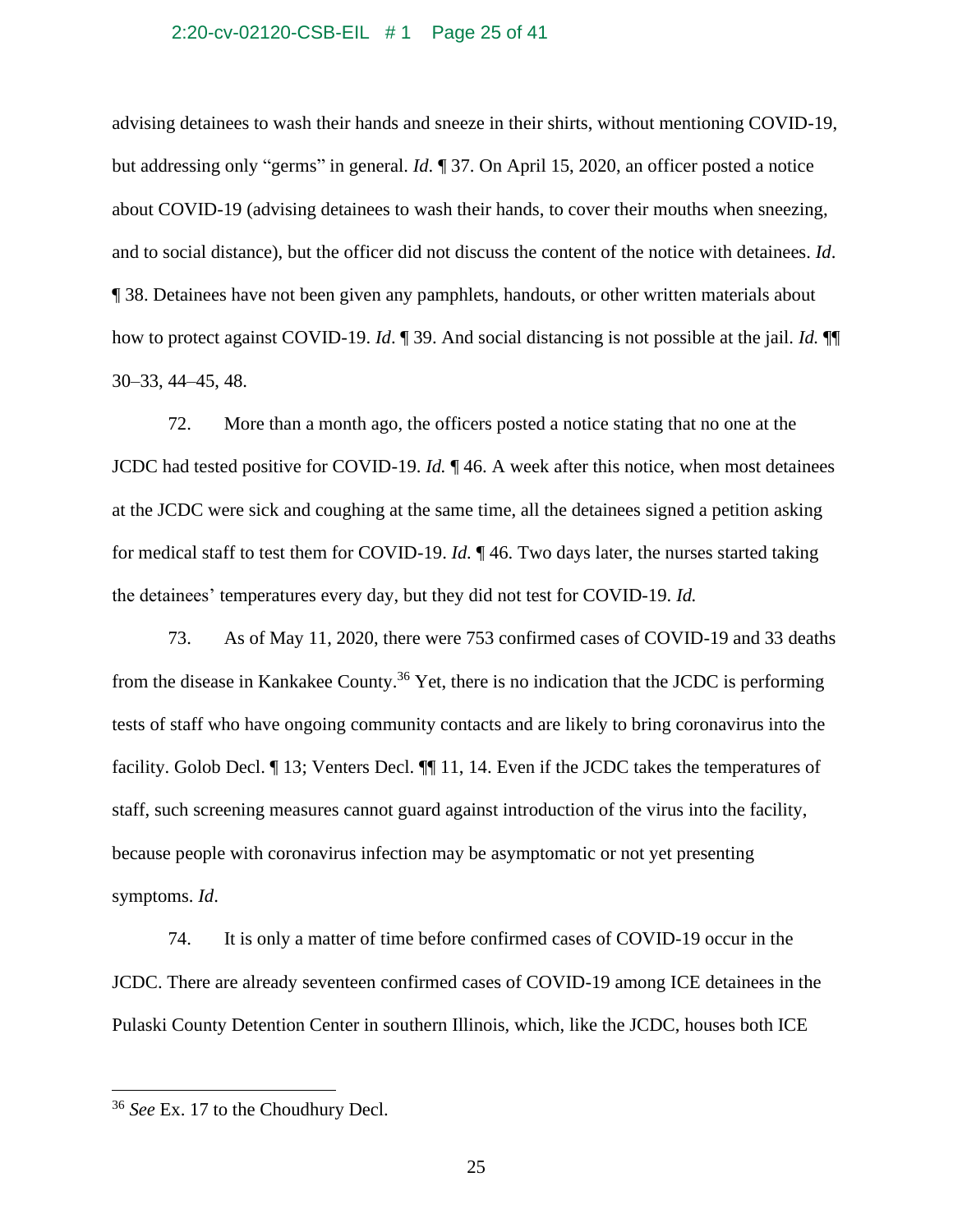## 2:20-cv-02120-CSB-EIL # 1 Page 26 of 41

detainees and people in pre-trial and post-conviction criminal matters.<sup>37</sup>

75. A lack of proven cases of COVID-19 where there is little to no testing is "functionally meaningless for determining if there is a risk for COVID-19 transmission in a community or institution." Golob Decl. ¶ 7. In other jurisdictions where testing has been made available to correctional officers who enter and leave facilities regularly, the rates of infection are high. Venters Decl. ¶¶ 16–17 (describing New York City jail system and Cook County Jail). These officers are further vectors of the virus: like detainees, they may be asymptomatic while still contagious. As a result, it is simply a question of when the virus will be introduced into these immigration detention facilities—if it has not been introduced into the facilities already.

76. Once introduced, it will be impossible to stop the spread of the virus within the facility, where social distancing measures are impossible. Venters Decl. ¶¶ 18–19; Schriro Decl. ¶ 21. CDC guidance specifically recommends implementing [social distancing](https://www.cdc.gov/coronavirus/2019-ncov/community/correction-detention/guidance-correctional-detention.html#social_distancing) strategies to increase the physical space between incarcerated and detained persons, "ideally 6 feet between all individuals, regardless of the presence of symptoms," but Respondents continue to hold Petitioner in conditions where he is unable to socially distance. Herrera-Herrera Decl. ¶¶ 30–34, 41, 44–45, 48, 61.

#### $\mathbf{C}$ . **Continued ICE detention is unsafe for those most vulnerable to COVID-19.**

77. Without a vaccine or cure for COVID-19, mitigating the risk of contracting coronavirus is the only known way to protect those who are most vulnerable to serious harm from infection. Golob Decl. ¶ 10.

78. Because the risk of infection is at its zenith in detention centers where social distancing measures are impossible to implement, where people share common spaces that are

<sup>&</sup>lt;sup>37</sup> Ex. 14 to the Choudhury Decl.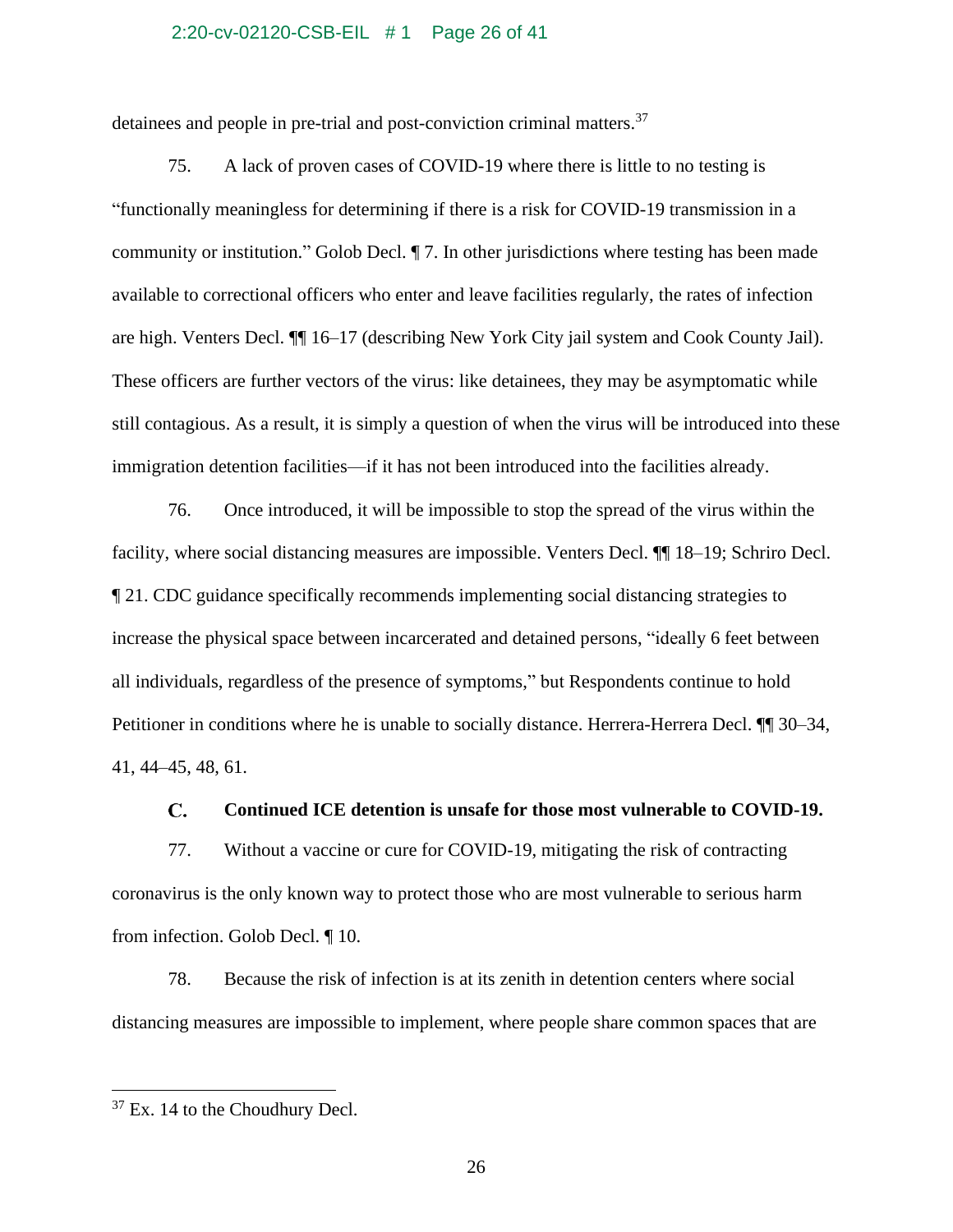#### 2:20-cv-02120-CSB-EIL # 1 Page 27 of 41

not regularly sanitized, and where individuals are regularly exposed to potential vectors of infection, public health experts with experience in detention and correctional settings have recommended release of vulnerable individuals from custody. Golob Decl. ¶ 14; Venters Decl. ¶ 48; Schriro Decl. ¶¶ 18, 42, 55, 56.

79. Once infection spreads throughout the JCDC, the burden of caring for these individuals will shift to local medical facilities. The few facilities will likely not be able to provide care to all infected individuals with serious cases, increasing the likelihood that these individuals will die. Thus, high-risk individuals should be released from detention centers before it is too late.

#### **Petitioner must be released from ICE custody because he is particularly**  D. **vulnerable to serious illness and death if infected by coronavirus.**

80. Petitioner is especially vulnerable to serious illness and death if he is infected with the coronavirus and develops COVID-19, but Respondents nonetheless continue to detain him at the JCDC while he awaits adjudication of his immigration case.

81. Plaintiff Joaquin Herrera-Herrera is a 60-year-old father of three U.S. citizens and grandfather of two U.S. citizens, and has been a legal permanent resident of the U.S. since age 6. Herrera-Herrera Decl.  $\P$  2–3, 19. He suffers from hypertension as well as a head lump that raises serious concern due to his history of prostate cancer. *Id.* ¶¶ 6, 12, 14.

82. Mr. Herrera-Herrera was diagnosed with hypertension in 2008, and has been taking medication for hypertension since his diagnosis. *Id.* ¶¶ 6–11. While detained, he was initially given no medication for hypertension, and then given an unidentified medication. *Id*. ¶¶ 8–11. The medical staff at the jail have not provided him information on treatment of his hypertension or what symptoms to watch for, and have been dismissive of his condition. *Id.*  ¶¶ 16–18. He attempts to self-treat by walking the stairs to remain active, but wakes each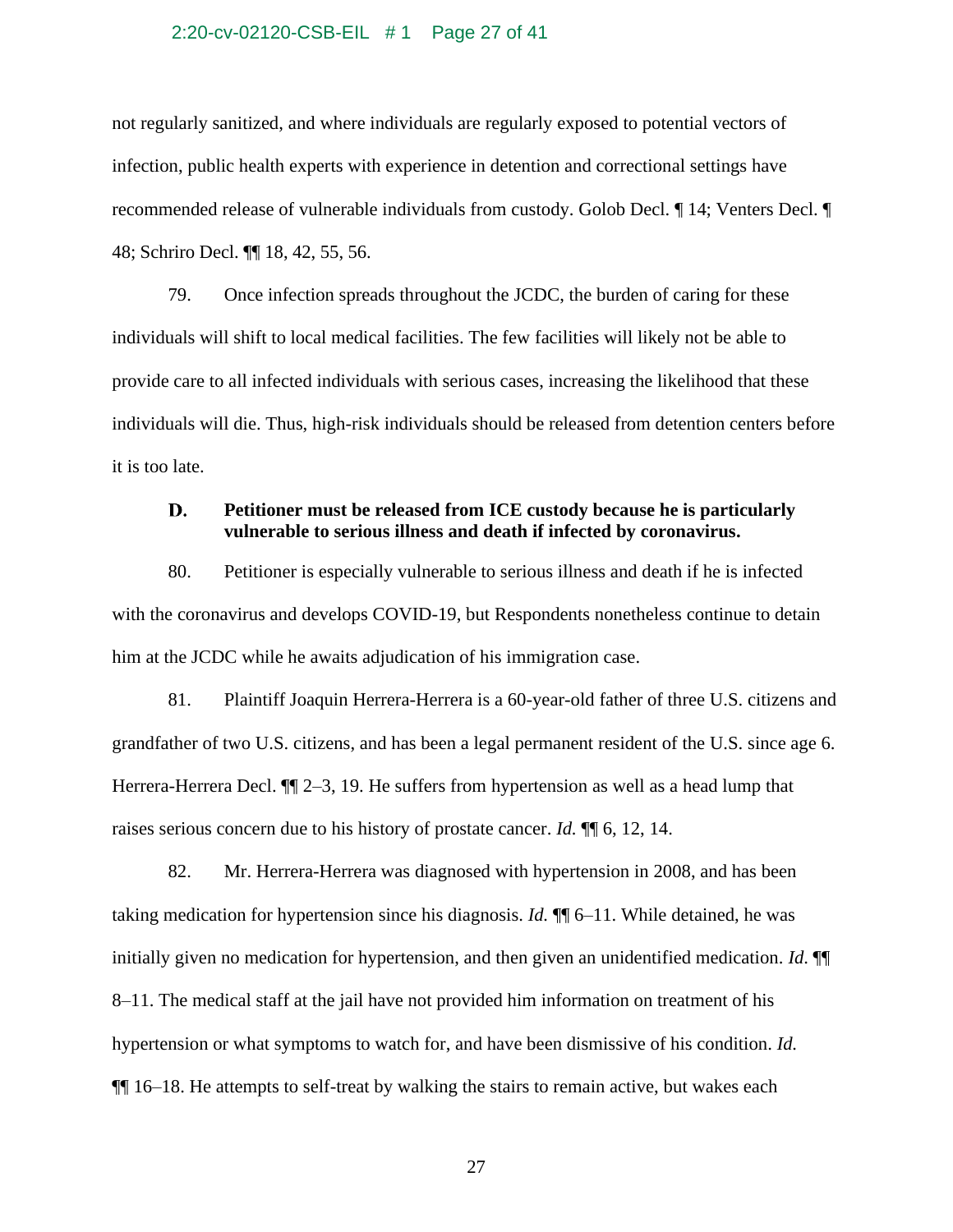#### 2:20-cv-02120-CSB-EIL # 1 Page 28 of 41

morning tired, confused, with blurry vision, and short of breath. *Id.* ¶¶ 15, 17. Hypertension is a condition that places Mr. Herrera-Herrera at high risk of serious complications and death from COVID-19. Venters Decl. ¶ 25; *see also Bahena Ortuño v. Jennings*, No. 20-CV-02064-MMC, 2020 WL 1866122, at \*1 (N.D. Cal. Apr. 14, 2020) (recognizing hypertension as making detainee at medically increased risk from coronavirus, citing authorities).

83. Mr. Herrera-Herrera was also diagnosed with prostate cancer three and a half years ago, and had prostate surgery in December 2016. *Id.* ¶ 12. He has been unable in detention to have his annual follow-up prostate examination, which was due in December 2019. *Id*. This month (May 2020), medical staff drew blood but did not explain what it was for. *Id*. Current and former cancer patients may be at increased risk from coronavirus.<sup>38</sup>

84. In addition, for nine months Mr. Herrera-Herrera has had a lump on his head, which has grown larger. *Id.* ¶ 14. He fears it may be a tumor. *Id*. Before he was detained, Mr. Herrera-Herrera received a referral for a screening examination at the University of Chicago, but no appointments were available before his detention. *Id.* Mr. Herrera-Herrera raised concern about this lump during a recent exam for severe neck pain, but the JCDC doctor dismissed the lump as part of his "bone structure." *Id.*

#### E. **ICE continues to expose Petitioner to dangerous conditions of confinement despite being advised of these dangers.**

85. Public health measures across the country, including in Illinois, demonstrate the widespread recognition that the only clinically recommended course of action to protect individuals who have medical conditions that make them vulnerable to serious illness or death

<sup>38</sup> *See* Am. Cancer Soc'y, *What Cancer Patients, Their Families, and Caregivers Need to Know About the Coronavirus,* [https://www.cancer.org/latest-news/common-questions-about-the-new](https://www.cancer.org/latest-news/common-questions-about-the-new-coronavirus-outbreak.html)[coronavirus-outbreak.html;](https://www.cancer.org/latest-news/common-questions-about-the-new-coronavirus-outbreak.html) [https://www.cancer.gov/contact/emergency-](https://www.cancer.gov/contact/emergency-preparedness/coronavirus#if-i-have-cancer-am-i-at-higher-risk-of-getting-covid-19)

[preparedness/coronavirus#if-i-have-cancer-am-i-at-higher-risk-of-getting-covid-19](https://www.cancer.gov/contact/emergency-preparedness/coronavirus#if-i-have-cancer-am-i-at-higher-risk-of-getting-covid-19) (last visited May 12, 2020), attached as Ex. 29 to the Choudhury Decl.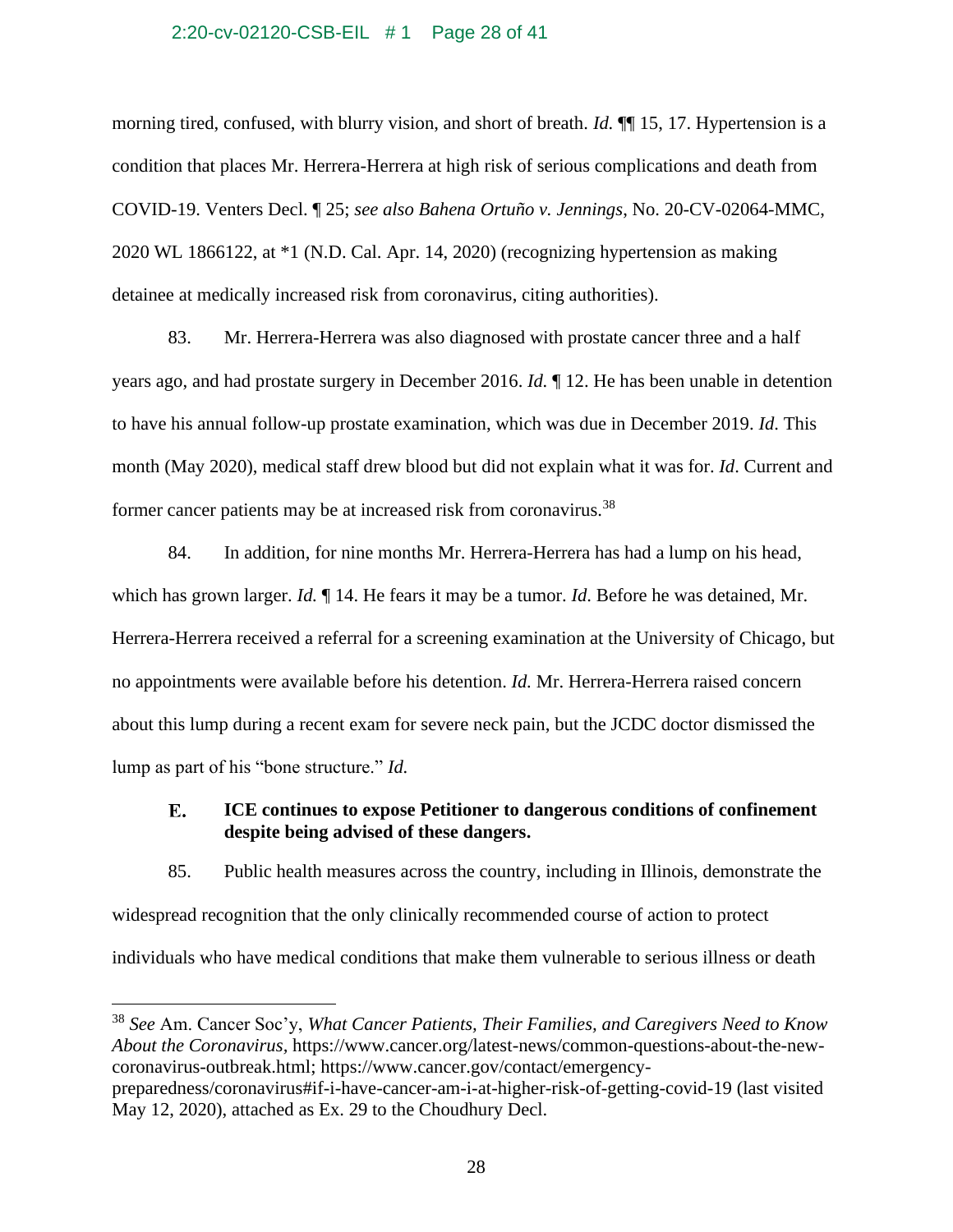#### 2:20-cv-02120-CSB-EIL # 1 Page 29 of 41

from COVID-19 is to practice social distancing and increased hygiene. Only these practices mitigate the risk of contracting this novel virus that has no cure. Golob Decl. ¶ 10.

86. CDC guidance for detention centers and prisons specifically recommends implementing [social distancing](https://www.cdc.gov/coronavirus/2019-ncov/community/correction-detention/guidance-correctional-detention.html#social_distancing) strategies to increase the physical space between people, "ideally 6 feet between all individuals, regardless of the presence of symptoms."<sup>39</sup>

87. JCDC is not ensuring social distancing that follows CDC guidance, putting all detainees, and especially those at high risk of severe disease and death, in jeopardy. Venters Decl. ¶ 44(e), 47. Petitioner is forced to sleep close to his cellmate, in a small cell that does not allow them to keep six feet of distance from each other. Herrera-Herrera Decl. ¶ 30. He spends all day in close company with up to 48 detainees, whether in his cell or packed tightly in line for meals, medication, or showers. *Id.* ¶¶ 28–33, 40, 42–48, 61.

88. Nor will the policy of "cohorting" prevent the spread of the virus to Petitioner. Contrary to CDC recommendations to cohort individually, ICE cohorts many people together. Even if ICE is to implement this policy at the facilities, asymptomatic transmission will allow individuals to infect others before showing the signs that would trigger the cohorting measures.

89. CDC guidance on correctional and detention facilities emphasizes that there are many opportunities for the coronavirus to be introduced into a facility, including from staff and transfer of incarcerated/detained persons. Venters Decl. ¶ 19. <sup>40</sup> ICE claims to be following CDC guidance at its facilities. But asymptomatic transmission of the virus means that monitoring fever of staff or detainees is inadequate for identifying all who may be infected and preventing

<sup>39</sup> Ctrs. for Disease Control and Prevention, *Interim Guidance on Management of Coronavirus Disease 2019 (COVID-19) in Correctional and Detention Facilities* (Mar. 23, 2020), [https://www.cdc.gov/coronavirus/2019-ncov/downloads/guidance-correctional-detention.pdf,](https://www.cdc.gov/coronavirus/2019-ncov/downloads/guidance-correctional-detention.pdf) attached as Ex. 30 to the Choudhury Decl. at 11.

 $40$  Ex. 30 to the Choudhury Decl. at 2.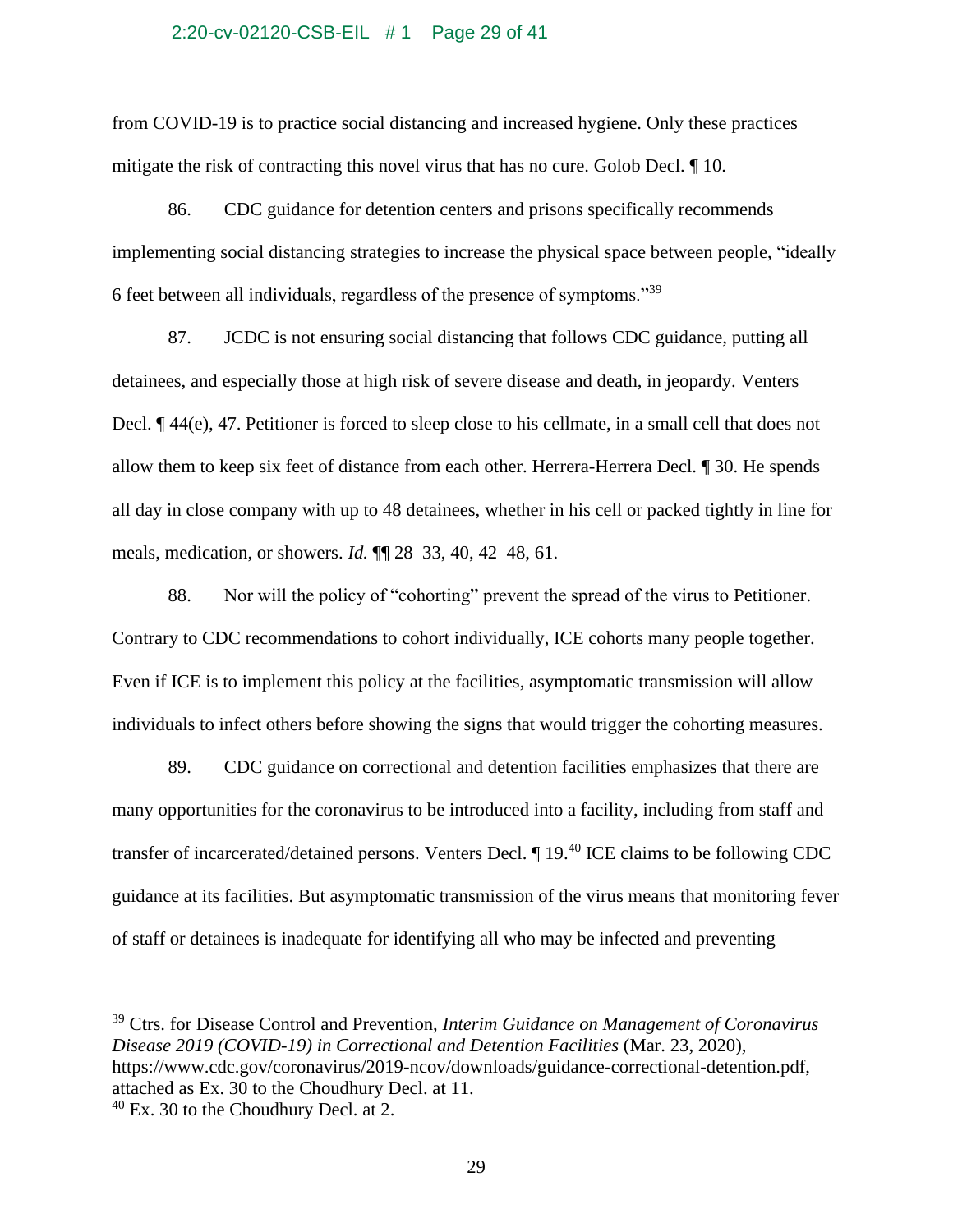transmission. *See* Golob Decl. ¶¶ 6–7.

90. Respondents also expose Petitioner to unsanitary conditions that increase the risk of infection and spread. He shares a sink and toilet with his cellmate, and everyone shares the showers. Herrera-Herrera Decl. ¶¶ 29, 33. Mr. Herrera-Herrera and the other detainees clean their own cells, but are provided only minimal supplies shared by all detainees in the pod: a single bucket filled with a premixed cleaning solution of variable strength, a single broom and mop, and spray bottles also filled with premixed and inadequate solutions—. *Id.* ¶¶ 58–59. The showers are only cleaned once a week. *Id*. ¶ 56. The dayroom tables and telephones are cleaned by detainees only after lunch and dinner—not after breakfast or in between each use. *Id*. ¶¶ 54– 55.

91. Respondents have been aware of the serious hygiene issues at JCDC. On March 17, 2020, as infection rates began to increase in Illinois at an alarming rate, the National Immigrant Justice Center ("NIJC") sent a letter to Respondent Guadian and other agency officials, alerting them to the high risk of COVID-19 infection in detention facilities and the dangerous health outcomes of an infection for vulnerable individuals.<sup>41</sup>

92. Neither Mr. Guadian nor any other agency official has responded to the letter

93. To the contrary, ICE has resisted the release of medically vulnerable detainees from the JCDC. ICE released two medically vulnerable detainees from JCDC on April 23, 2020, and May 4, 2020, only after this Court determined that JCDC conditions pose a substantial risk of severe illness or death to the detainees from COVID-19 and ordered their release. *See Hernandez*, No. 20-cv-2088-SLD, Dkt. 12; *Favi*, 2020 WL 2114566.

<sup>&</sup>lt;sup>41</sup> Letter from Hena Mansori & Keren Zwick, National Immigrant Justice Center, to Matthew T. Albence, Acting Director, U.S. Immigration and Customs Enforcement, et al. (Mar. 17, 2020), attached as Ex. 31 to the Choudhury Decl.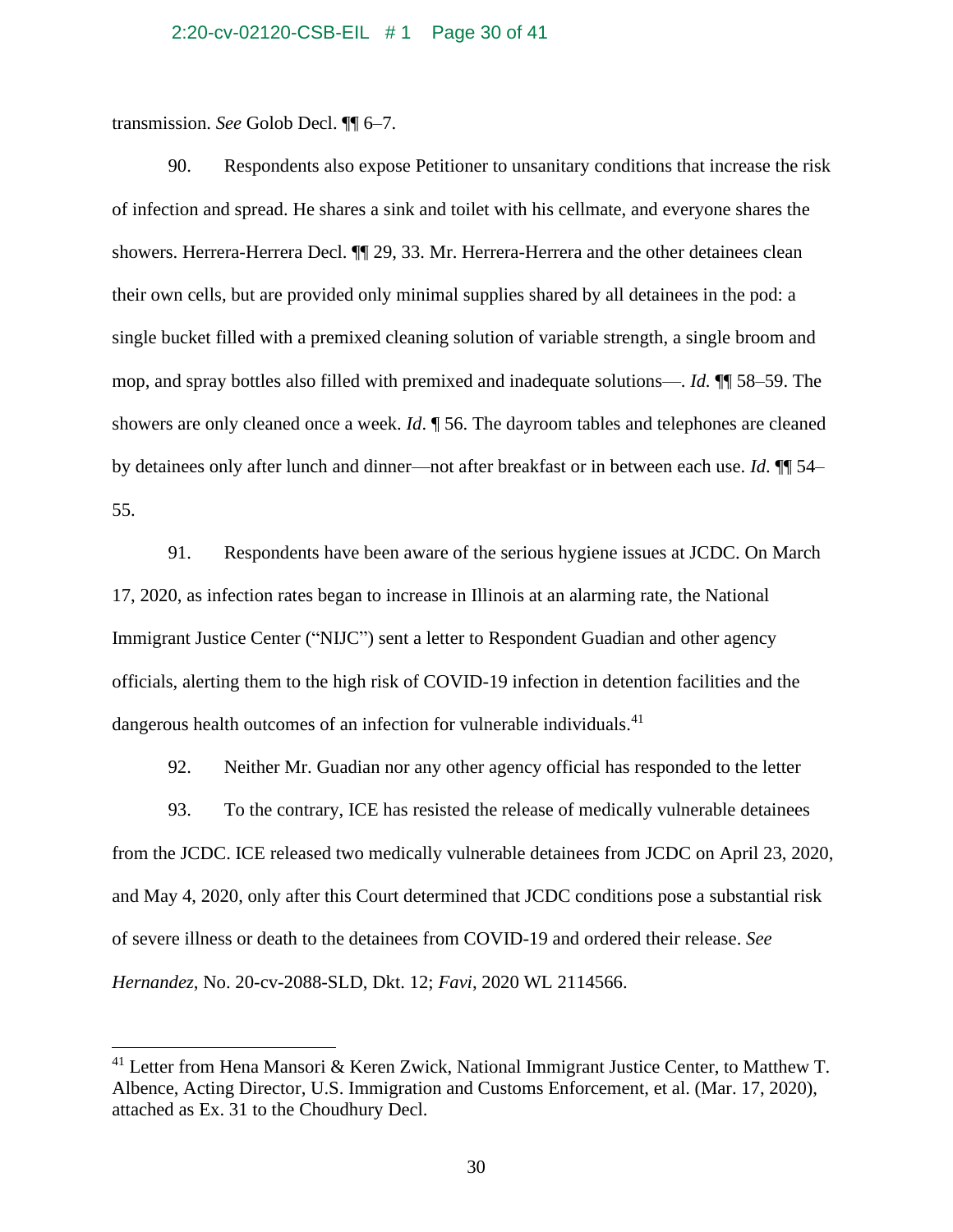#### 2:20-cv-02120-CSB-EIL # 1 Page 31 of 41

94. CDC guidance recognizes that incarcerated/detained persons are at heightened risk for COVID-19 infection once the virus is introduced to a facility.<sup>42</sup> All of the risks are present here, where Petitioner is over the age of 50, suffers from hypertension, cannot practice social distancing, shares common spaces, and touches common surfaces, and where new individuals and staff come into the JCDC each day.

95. Yet ICE continues to detain Petitioner, and many other medically vulnerable people, in contradiction of medical advice. Even if ICE has implemented screening measures, which they have not, these measures are insufficient to prevent introduction of the virus into a setting where it will spread like wildfire.

## **LEGAL FRAMEWORK**

#### **Immigrant detainees are entitled to constitutional due process protections**  A. **against exposure to infectious disease.**

96. Immigrant detainees, even those with prior criminal convictions, are civil detainees entitled to the same Fifth Amendment due process protections as any other pretrial detainee. *Zadvydas v. Davis*, 533 U.S. 678, 693 (2001). The Fifth Amendment requires the Respondents to provide Mr. Herrera-Herrera due process.

97. Due process entitles civil detainees to more considerate treatment and conditions of confinement than people convicted of criminal offenses, whose conditions of confinement are designed to punish. *See Davis v. Wessel*, 792 F.3d 793, 800 (7th Cir. 2015) (recognizing that conditions of confinement for civil detainees violate due process if they are "express[ly] inten[ded] to punish") (citing *Bell v. Wolfish,* 441 U.S. 520, 538 (1979)); *see also Belbachir v. Cnty. of McHenry*, 726 F.3d 975, 979 (7th Cir. 2013) (ICE detainees are entitled to "at least as much protection as" and "probably more" than "convicted criminals are entitled to under the

 $42$  Ex. 30 to the Choudhury Decl. at 2.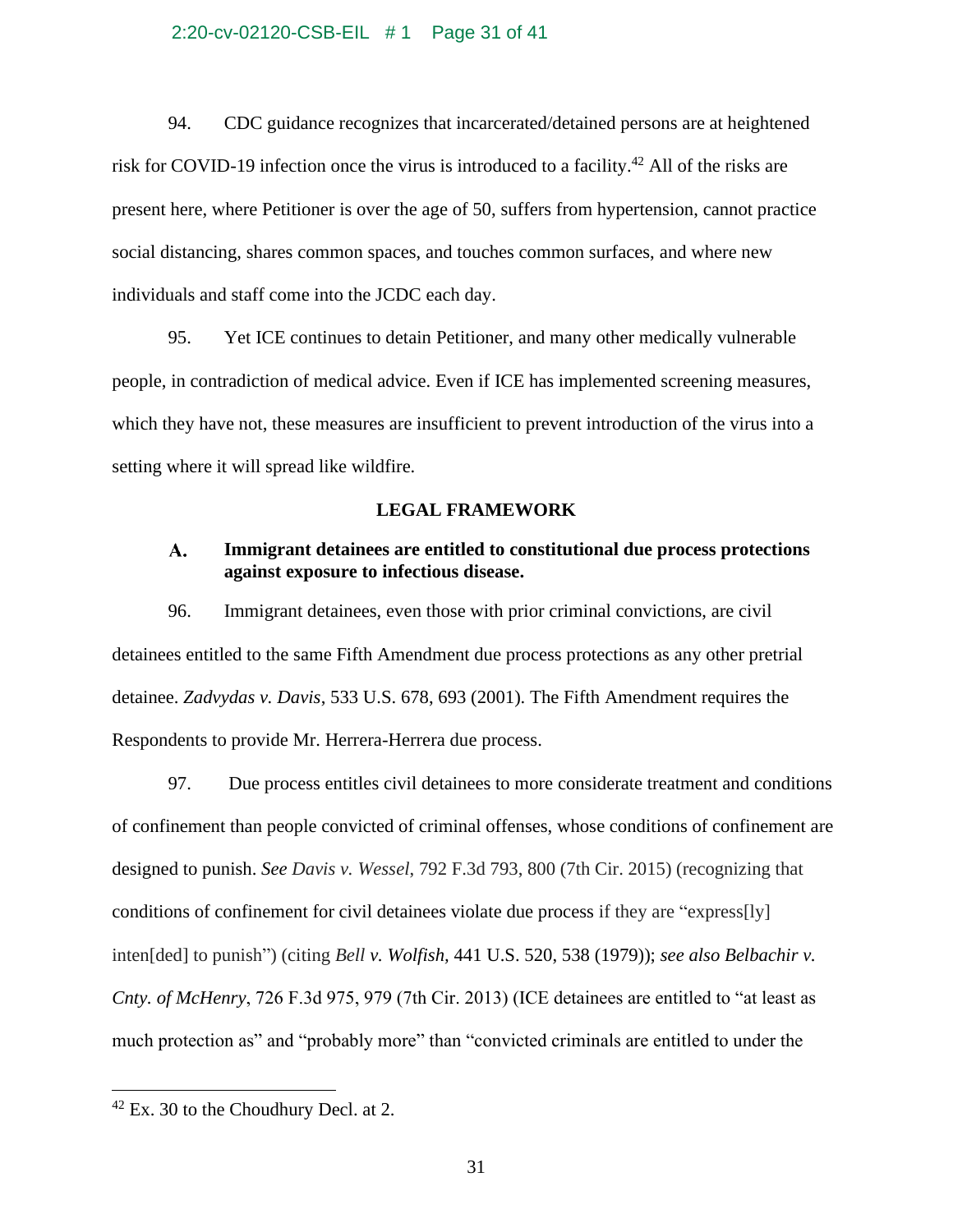#### 2:20-cv-02120-CSB-EIL # 1 Page 32 of 41

Eighth Amendment.").

98. A civil detainee's due process claim against conditions of confinement is "subject *only* to the objective unreasonableness inquiry," which is less exacting than the "Eighth" Amendment deliberate-indifference standard." *Hardeman v. Curran*, 933 F.3d 816, 822, 24 (7th Cir. 2019) (emphasis added); *see also Miranda v. County of Lake*, 900 F.3d 335, 352 (7th Cir. 2018). The conditions of confinement for an individual in immigration detention must be "reasonably related to a legitimate goal." *Hardeman v. Curran*, 933 F.3d at 823. Conditions of confinement that either serve no legitimate purpose or are not reasonably related to a legitimate governmental objective constitute unconstitutional punishment.

99. The "objective reasonableness" analysis requires considering the cumulative effect of the challenged conditions because, "[s]ome conditions of confinement may establish [a constitutional] violation in combination when each alone would not do so." *Gray v. Hardy*, 826 F.3d 1000, 1005 (7th Cir. 2016) (addressing Eighth Amendment claim) (quoting *Gillis v. Litscher*, 468 F.3d 488, 493 (7th Cir. 2006)); *see also Favi*, 2020 WL 2114566, at \*9 (articulating the "objectively unreasonable" standard); *Hernandez*, No. 2:20-cv-2088-SLD, Dkt. 12, at \*15 (same).

100. The government has an affirmative duty to provide conditions of reasonable health and safety to the people it holds in its custody and violates due process when it fails to provide for basic needs, such as food, clothing, shelter, medical care, and reasonable safety. *DeShaney v. Winnebago Cty. Dep't of Soc. Servs.*, 489 U.S. 189, 199–200 (1989).

#### **B. Respondents are violating Petitioner's due process rights.**

101. JCDC conditions place Mr. Herrera-Herrera at an objectively unreasonable risk of severe illness or death from COVID-19, and thereby violate his due process rights.

102. Two judges of this Court have now found that the measures taken by JCDC to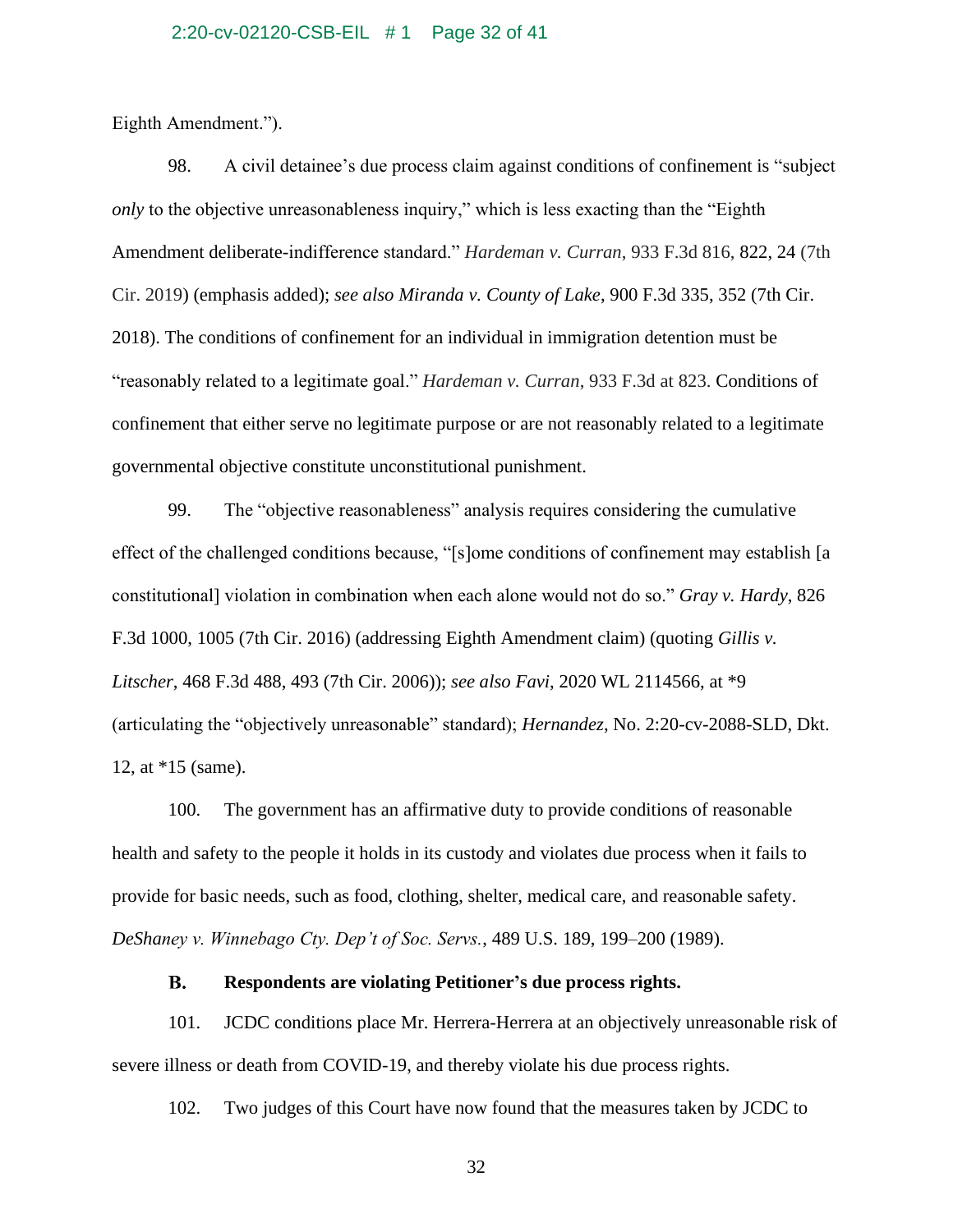## 2:20-cv-02120-CSB-EIL # 1 Page 33 of 41

prevent the spread of the coronavirus were "[i]n light of the seriousness of the pandemic . . . insufficient [to] address Petitioner's medical needs and conditions of confinement." *Hernandez*, No. 2:20-cv-2088-SLD, Dkt. 12, at \*17. Given "the totality of the circumstances—which include Petitioner's heightened risk of serious illness or death from COVID-19, the inability of other jails and detention centers to control the spread of the virus once it enters the facility, and the limits of the precautionary measures taken by the facility and that could conceivably be taken at the facility in light of the potential for asymptomatic spread," the Court found that "Petitioner's continued detention under these conditions is objectively unreasonable and violates his substantive due process rights under the Fifth Amendment." *Id.* at 19–20. Likewise, in *Favi*, the Court found that "Petitioner's continued detention [at JCDC] under these conditions is not objectively reasonable," given his serious medical conditions. *Favi*, 2020 WL 2114566, at \*12.

103. Both *Hernandez* and *Favi* refer to a laundry list of preventative measures that Respondents claim have been taken at JCDC, including "a disinfection routine three times a day, which includes door handles, toilets, showers, and tables"; "temperature checks of each detainee twice a day"; "staff wear[ing] gloves, a hair net, and face mask" during meal distribution and "verbally remind[ing] the detainees to maintain a distance of six feet from the detainee in front of them." *Favi*, 2020 WL 2114566, at \*4; *see also Hernandez* No. 20-cv-2088-SLD, Dkt. 12, at \*7– 8. The *Favi* court noted, however, that "[d]espite Respondent's declaration that these policies were [in] place as of March 9, 2020, Petitioner reports that, at least as of his release on April 10, 2020, many of these measures were not practiced." *Id.* at 4. The same was true nearly a month later, when Mr. Herrera-Herrera signed his declaration.

104. Mr. Herrera-Herrera observes that the only information that JCDC has provided detainees about COVID-19 are posters advising handwashing and social distancing, with no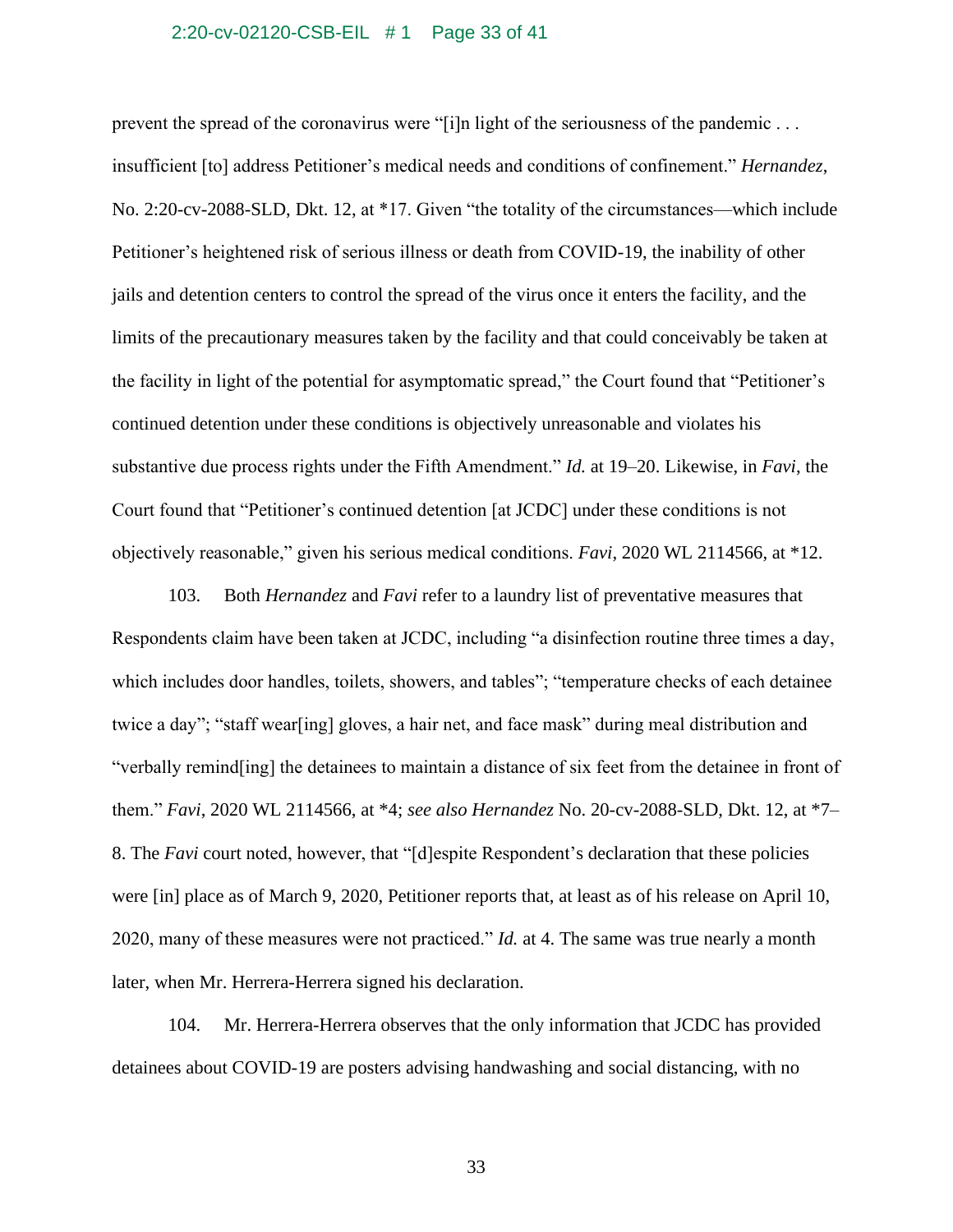#### 2:20-cv-02120-CSB-EIL # 1 Page 34 of 41

explanation of how to achieve this in the jail. Herrera Decl. ¶¶ 38–39. Detainees must stand close together in line in order to receive their medication and meals, and jail staff do not instruct them to stay six feet apart. *Id*. ¶¶ 40, 44–45. Most detainees still spend their day seated close together at tables in the dayroom, playing cards and board games at the same tables where they will later eat and sort laundry. *Id.*  $\P$  31–32, 45, 57. Detainees are not given masks, gloves, or hand sanitizer. *Id*. ¶ 41, 52, 61.

105. Petitioner's expert, Dr. Homer Venters, a physician, internist, and epidemiologist, reviewed the declaration that corrections chief Chad Kolitwenzew submitted in *Favi*. Venters Decl. ¶ 41–42. Dr. Venters notes that the Petitioner's declaration refutes many of the claims that Chief Kolitwenzew made about the jail's COVID-19 response. *Id*. In any case, Dr. Venters found that the measures described "in Chief Kolitwenzew's declaration would be inadequate even if fully implemented." *Id.* ¶ 42. This confirms the finding in *Favi* that even if actually practiced, the "JCDC measures are insufficient to minimize Petitioner's risk of harm." *Favi*, 2020 WL 2114566, at \*10.

106. Like the petitioners in both *Hernandez* and *Favi*, "Mr. Herrera-Herrera has preexisting medical conditions—notably, hypertension—which place him at heightened risk of serious illness or death should he contract COVID-19 infection." Venters Decl. ¶ 44(a). The risk is aggravated by JCDC medical staff's infrequent blood pressure checks and apparent misunderstanding of hypertension care, as well as their failure to investigate symptoms of morning fatigue, light-headedness, and shortness of breath. *Id.*

#### $\mathbf{C}$ . **ICE regularly releases people from immigration detention because they suffer serious medical conditions or are medically at-risk.**

107. ICE has a longstanding practice of releasing particularly vulnerable detainees on medical grounds. As founding Director of the ICE Office of Detention Policy and Planning, Dr.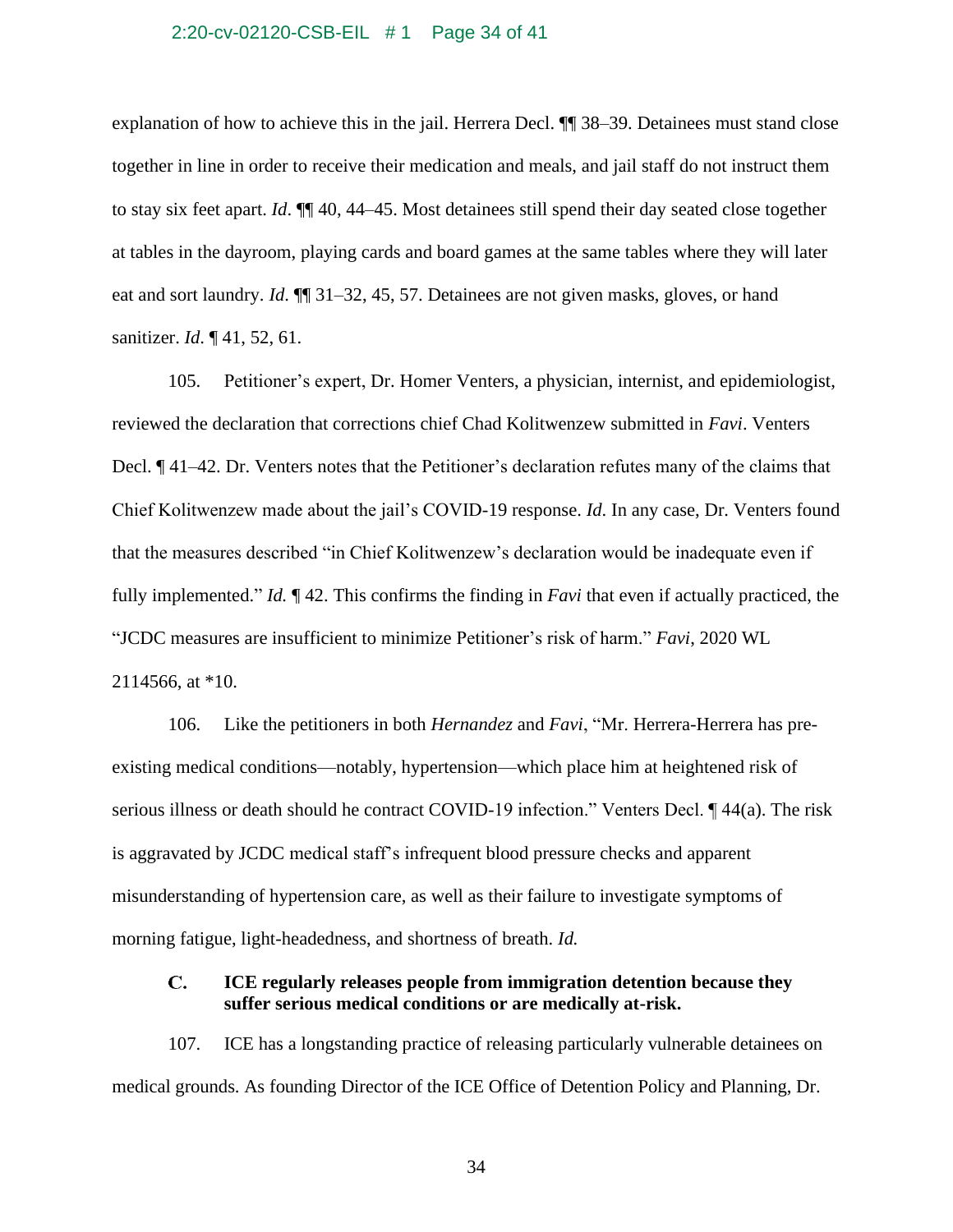#### 2:20-cv-02120-CSB-EIL # 1 Page 35 of 41

Dora Schriro, explains, "ICE exercises discretion to release or decline to detain medically vulnerable individuals, even when those individuals are, per statute, mandatorily detained." Schriro Decl. ¶ 23.

108. ICE has a range of highly effective tools at its disposal to ensure that individuals report for court hearings and other appointments, including conditions of supervision. For example, ICE's Intensive Supervision Appearance Program ("ISAP") relies on the use of electronic ankle monitors, biometric voice recognition software, unannounced home visits, employer verification, and in-person reporting to supervise participants. *Id*. ¶ 47 A governmentcontracted evaluation of this program reported a 99% attendance rate at all immigration court hearings and a 95% attendance rate at final hearings. *See id.* ¶ 45.

109. Here, due process requires ICE to release Mr. Herrera-Herrera because civil detention has become punitive and release is the only remedy to prevent this impermissible punishment. The fact that ICE already has a longstanding practice of releasing immigrants on medical grounds, on conditions of supervision it deems necessary to address flight risk, indicates that the remedy Petitioner requests is neither unprecedented nor unmanageable for the agency.

#### D. **This Court has authority to order Petitioner's release to vindicate his Fifth Amendment rights, and such relief is necessary here.**

110. Relief is appropriate in this case whether as a grant of Petitioners' petition for a writ of habeas corpus pursuant to this court's authority under 28 U.S.C. § 2241, or an exercise of the Court's jurisdiction under 28 U.S.C. § 1331 to remedy due process claims through inherent equitable powers. Under either authority, the Court may order Petitioners' immediate release by issuing a temporary restraining order or preliminary injunction.

111. Claims for "immediate discharge from . . . confinement" fall within the "core of habeas corpus," *Preiser v. Rodriguez*, 411 U.S. 475, 487 (1973). Petitioner seeks immediate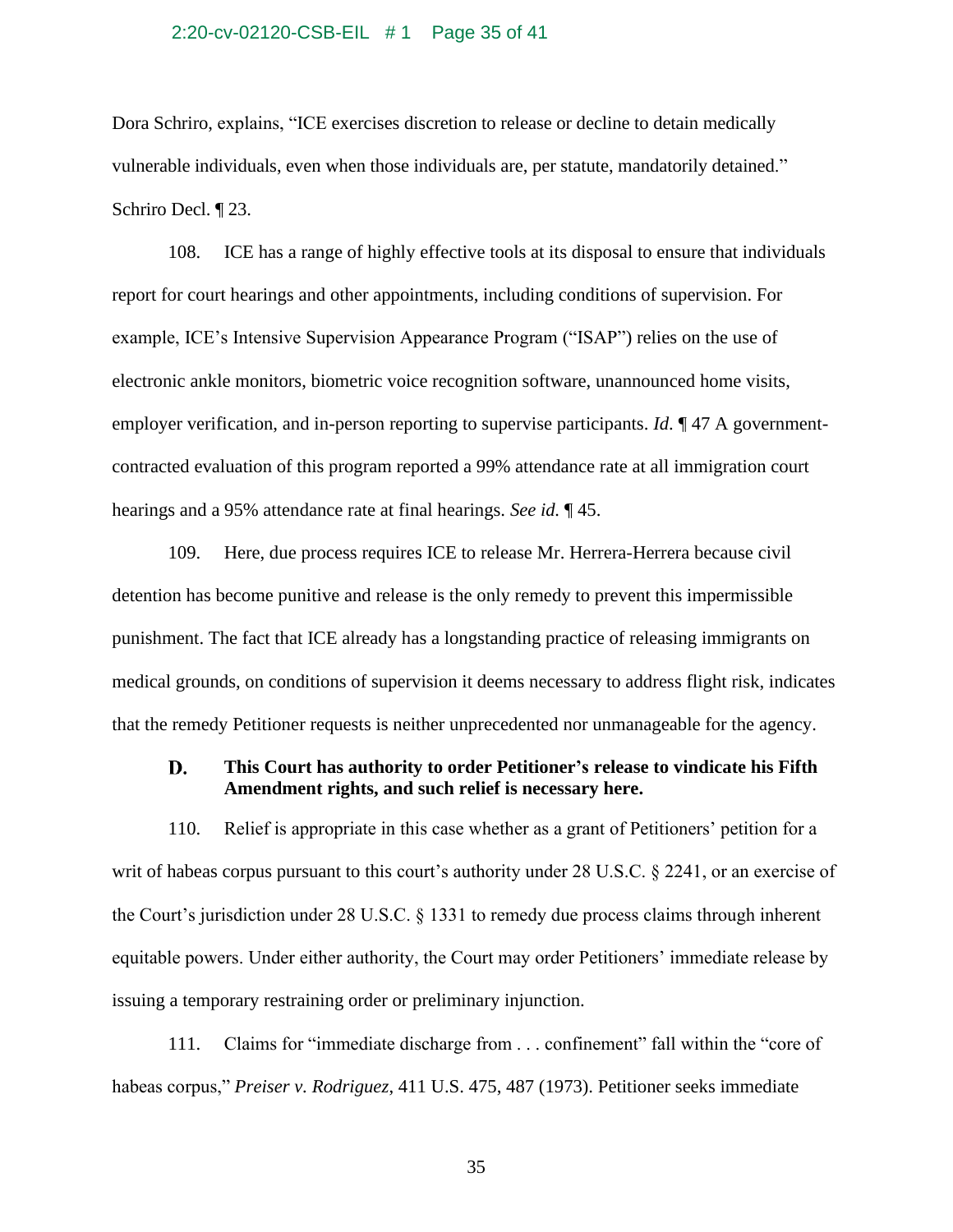#### 2:20-cv-02120-CSB-EIL # 1 Page 36 of 41

release because it is the only remedy that would redress the constitutional violations at issue here. This Court has recognized that such a remedy is available in habeas. "While a 'run-of-themill' condition of confinement claim may not touch upon the fact or duration of confinement, here, Petitioner is seeking immediate release based upon the claim that there are essentially no conditions of confinement that are constitutionally sufficient given the facts of the case." *Hernandez*, No. 20-cv-2088-SLD, Dkt. 12 at \*12–13. Accordingly, "[c]ourts across the country addressing similar claims of civil immigration detainees during the COVID-19 pandemic have found that such a claim can proceed in a habeas corpus petition." *Favi*, 2020 WL 2114566, at \*6 (listing cases).

112. Mr. Herrera-Herrera also has an independent cause of action in equity under the Fifth Amendment. Federal courts have long recognized an implicit private right of action under the Constitution to secure prospective injunctive relief against unconstitutional government conduct. *Free Enter. Fund v. Pub. Co. Accounting Oversight Bd.*, 561 U.S. 477, 491 n.2 (2010); *see also Bolling v. Sharpe*, 347 U.S. 497 (1954).

113. This Court has "broad" equitable powers and "substantial flexibility" to fashion a remedy for the ongoing violation of Petitioners' rights, including release from detention "[w]hen necessary to ensure compliance with a constitutional mandate." *Brown v. Plata*, 563 U.S. 493, 538 (2011); *see also Hutto v. Finney*, 437 U.S. 678, 687 n.9 (1978).

114. For example, in *Duran v. Elrod*, the Seventh Circuit upheld a district court's order requiring the Cook County Sheriff to release pretrial detainees in order to remedy the poor conditions at the county jail. 713 F.2d 292, 297–98 (7th Cir. 1983), *cert denied*, 465 U.S. 1108 (1984). More recently, in *Brown v. Plata*, the Supreme Court held that a district court could require California to reduce its prison population to remedy its persistent failure to provide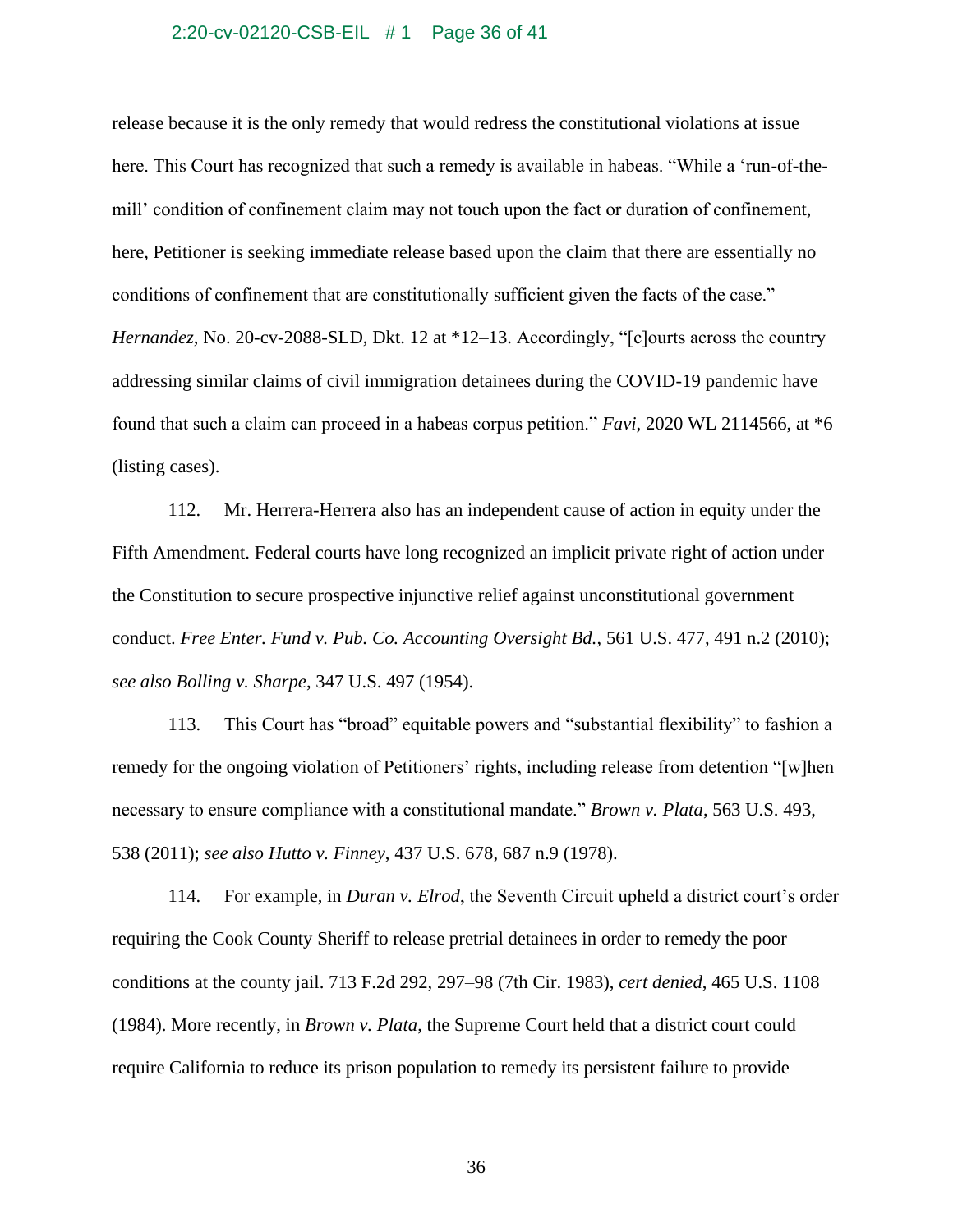constitutionally adequate medical and mental health care. 563 U.S. 493. The Court found that "[t]he State's desire to avoid a population limit . . . creates a certain and unacceptable risk of continuing violations of the rights of sick and mentally ill prisoners, with the result that many more will die or needlessly suffer. The Constitution does not permit this wrong." 563 U.S. at 533–34.<sup>43</sup>

## **CLAIM ONE**

# **FOR A WRIT OF HABEAS CORPUS PURSUANT TO 28 U.S.C. § 2241 AND INJUNCTIVE AND DECLARATORY RELIEF**

Unlawful Punishment and Cruel Treatment and Conditions of Confinement (in violation of the Due Process Clause of the Fifth Amendment to the U.S. Constitution, against all Respondents in their official and individual capacities)

115. Petitioner re-alleges and incorporates by reference as if fully set forth herein the allegations in all preceding paragraphs.

116. The Fifth Amendment to the U.S. Constitution guarantees that civil detainees,

including all immigrant detainees, must be afforded due process. Government officials violate due process when they fail to satisfy their affirmative duty to provide conditions of reasonable health and safety to civil detainees held in their custody. Government officials also violate due process when they subject civil detainees to cruel treatment and conditions of confinement that amount to punishment.

117. By detaining Petitioner in the JCDC, Respondents are subjecting Petitioner to an objectively unreasonable heightened risk of contracting COVID-19, for which there is no vaccine

<sup>43</sup> Much of the discussion in *Brown* concerned whether the district court's order requiring depopulation of prisons complied with the necessity and narrow tailoring requirements of the Prison Litigation Reform Act ("PLRA"). Such statutory constraints do not apply here because "the [PLRA] does not apply to immigration detainees." *Ziglar v. Abbasi*, 137 S. Ct. 1843, 1878 (2017).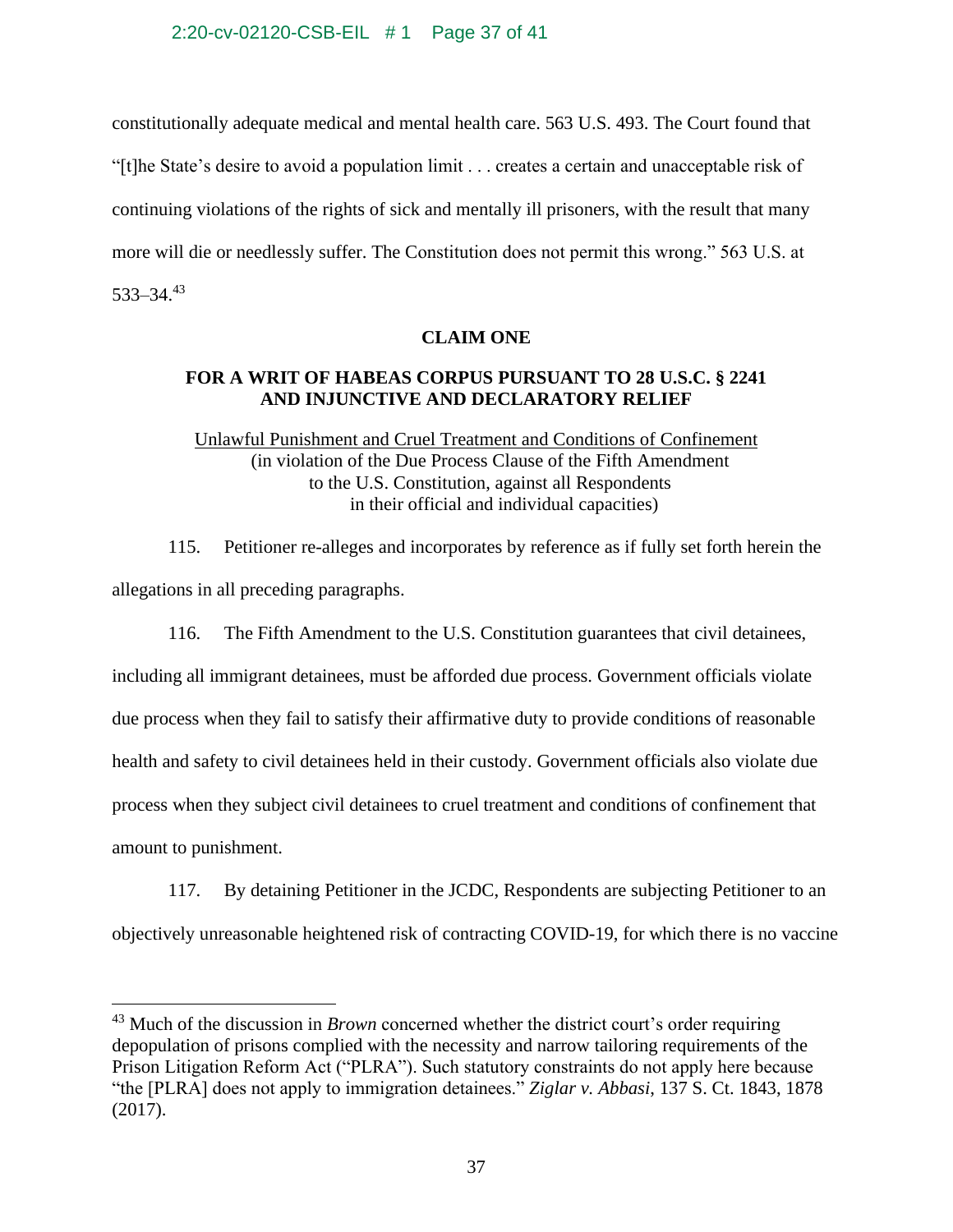#### 2:20-cv-02120-CSB-EIL # 1 Page 38 of 41

and no cure. Petitioner is particularly vulnerable to serious medical complications from COVID-19 and is at risk of illness and death as long as he is held in detention. By subjecting Petitioner to this risk, Respondents are maintaining detention conditions that amount to punishment and fail to ensure safety and health in violation of Petitioner's due process rights.

118. Likewise, the continued detention of Petitioner in the JCDC is both objectively unreasonable and deliberately indifferent to Petitioner's serious medical needs because only releasing Petitioner from custody can adequately protect him from COVID-19. Respondents are aware of the serious risk posed by COVID-19 and are failing to take the only action that can respond to Petitioner's medical needs, which is to release Petitioner.

119. As the physical and legal custodians of Petitioner, Respondents may be subject to a writ of habeas corpus ordering Petitioner's release. Respondents may also be subject to an order of this Court issued in exercise of its inherent equitable powers, which requires Petitioner's release as a remedy for the violation of Petitioner's Fifth Amendment rights.

## **PRAYER FOR RELIEF**

WHEREFORE Petitioner requests that the Court grant the following relief:

- a. Issue a Writ of Habeas Corpus and order Petitioner's immediate release, with appropriate precautionary public health measures, on the ground that his continued detention violates the Due Process Clause;
- b. Issue injunctive relief ordering Respondents to immediately release Petitioner, with appropriate precautionary public health measures, on the grounds that his continued detention violates the Due Process Clause;
- c. Issue a declaration that Respondents' continued detention in civil immigration custody of individuals at increased risk for severe illness, including all people over the age of 50 and people of any age with underlying medical conditions that may increase the risk of serious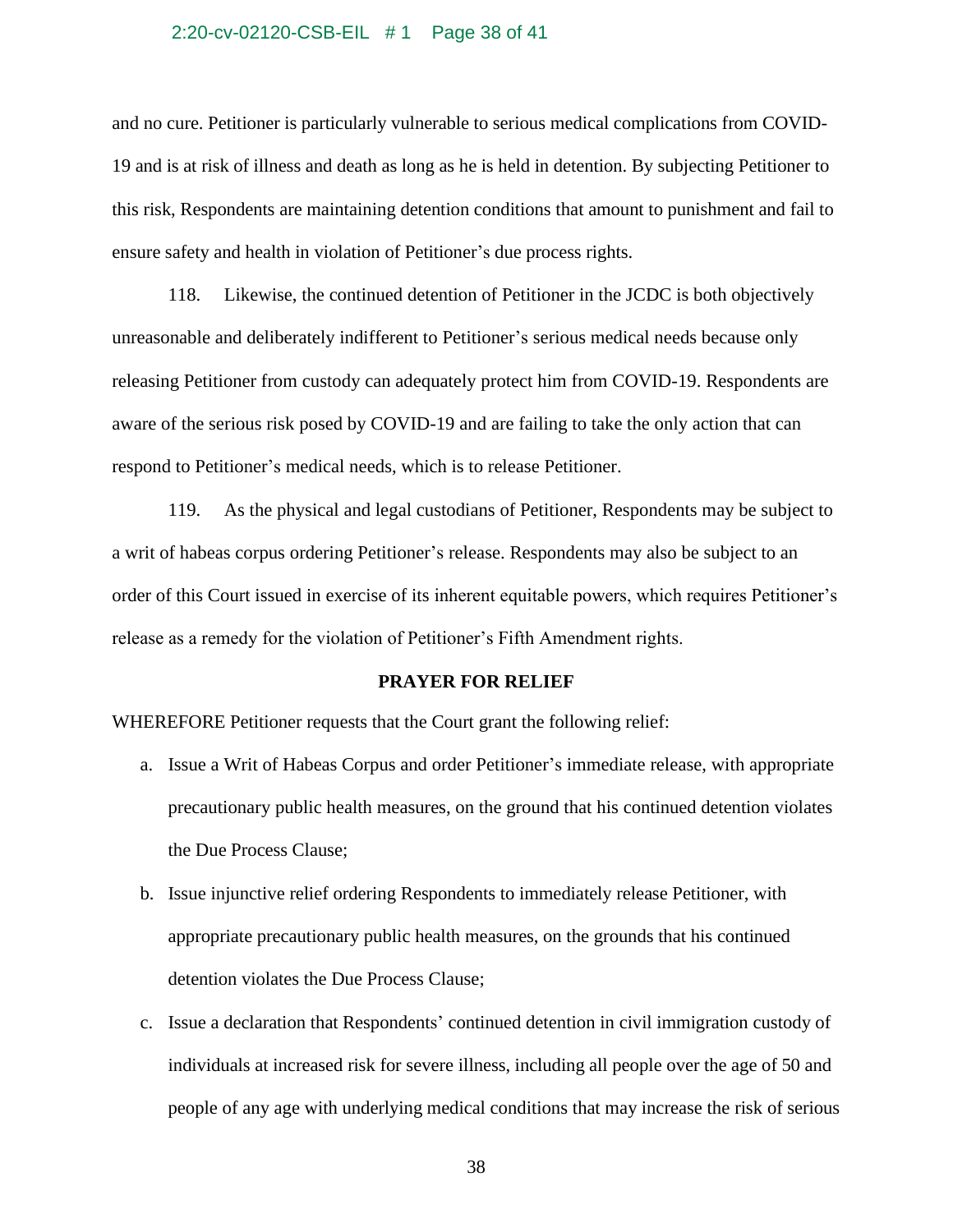illness or death from COVID-19, violates the Due Process Clause;

d. Award Petitioner his costs and reasonable attorneys' fees in this action under the Equal

Access to Justice Act, as amended, 5 U.S.C. § 504 and 28 U.S.C. § 2412, and on any

other basis justified under law; and

e. Grant any other and further relief that this Court may deem fit and proper.

Dated: May 14, 2020 Respectfully Submitted,

/s/ Rebecca K. Glenberg *Counsel for Petitioner-Plaintiff.*

Michael Tan\* Malita Picasso AMERICAN CIVIL LIBERTIES UNION FOUNDATION 125 Broad Street, 18<sup>th</sup> Floor New York, NY 10004 (212) 549-2500 mtan@aclu.org [mpicasso@aclu.org](mailto:mpicasso@aclu.org) [dladin@aclu.org](mailto:dladin@aclu.org) David Fathi\*

Eunice H. Cho\* AMERICAN CIVIL LIBERTIES UNION FOUNDATION 915 15th St. N.W., 7th Floor Washington, DC 20005 (202) 548-6616 [dfathi@aclu.org](mailto:dfathi@aclu.org) [echo@aclu.org](mailto:echo@aclu.org)

*Counsel for Petitioner-Plaintiff* \* *Admission pending.*

Nusrat J. Choudhury\* Rebecca Glenberg Juan Caballero\* Aarón Siebert-Llera Ana Torres\* ROGER BALDWIN FOUNDATION OF ACLU, INC. 150 North Michigan Avenue, Suite 600 Chicago, IL 60601 (312) 207-9740 nchoudhury@aclu-il.org rglenberg@aclu-il.org [jcaballero@aclu-il.org](mailto:jcaballero@aclu-il.org) [asiebert-llera@aclu-il.org](mailto:asiebert-llera@aclu-il.org) atorres@aclu-il.org Colby A. Kingsbury David Sudzus Catherine M. Masters Ehren M. Fournier FAEGRE DRINKER BIDDLE & REATH LLP 311 S. Wacker, Suite 4300 Chicago, IL 60606 (312) 212-6500 [colby.kingsbury@faegredrinker.com](mailto:Colby.Kingsbury@faegredrinker.com) [david.sudzus@faegredrinker.com](mailto:david.sudzus@faegredrinker.com) catherine.masters@faegredrinker.com ehren.fournier@faegredrinker.com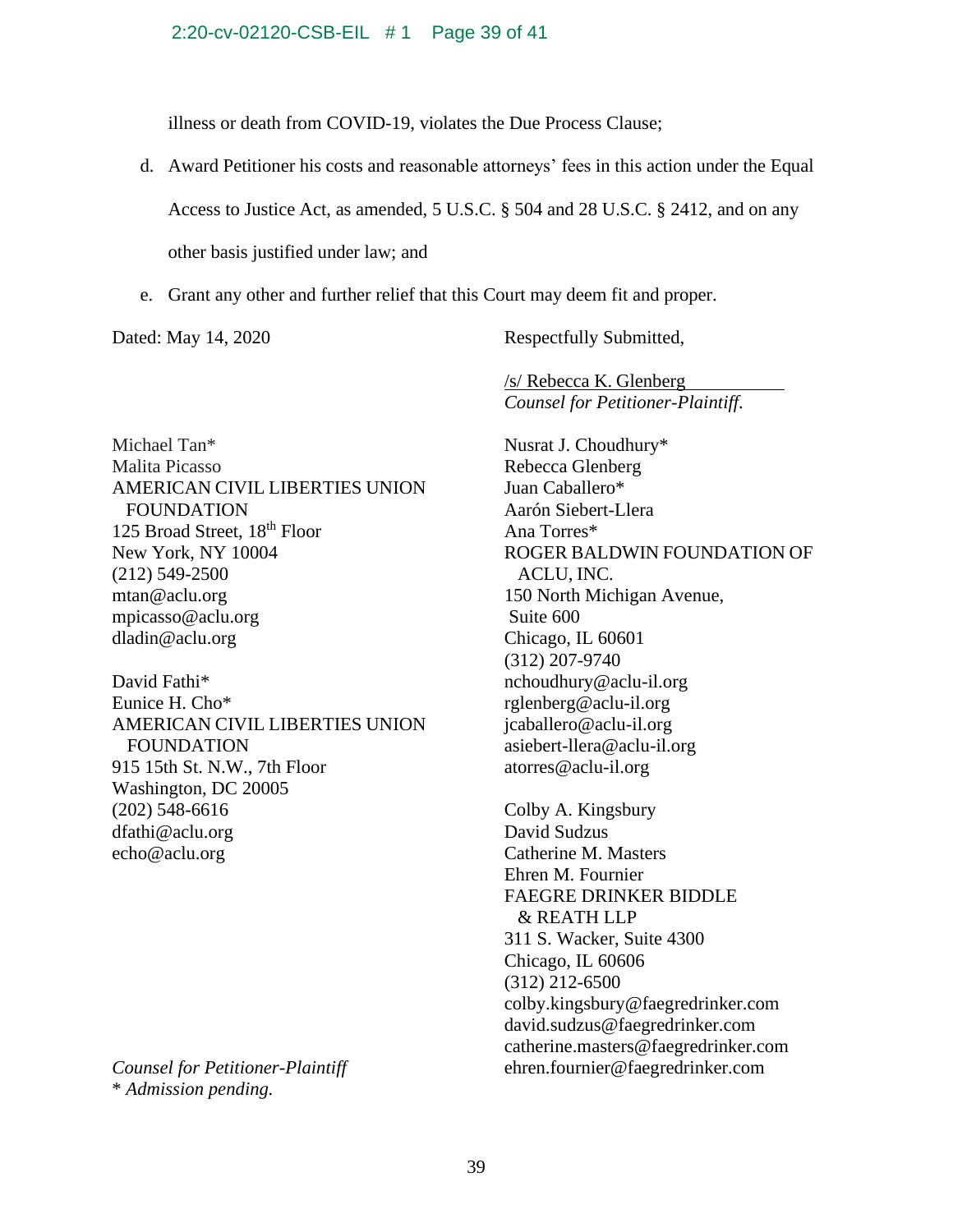# **CERTIFICATE OF SERVICE**

The undersigned, an attorney, certifies that on May 14, 2020, she caused a copy of the above and foregoing EMERGENCY PETITION FOR A WRIT OF HABEAS CORPUS AND COMPLAINT FOR INJUNCTIVE AND DECLARATORY RELIEF to be served on all counsel of record via the Court's electronic filing system (CM/ECF) and to the following:

## *By Summons Process Service:*

Michael Downey, Sheriff Sheriff of Kankakee County 3000 Justice Way Kankakee, IL 60901

Chad Kolitwenzew Chief of Corrections of the Jerome Combs Detention Center 3050 Justice Way Kankakee, IL 60901

## *By US Certified Mail:*

Robert Guadian Enforcement and Removal Operations U.S. Immigration and Customs Enforcement 101 W Ida B Walls Drive, Suite 4000 Chicago, IL 60605

Matthew Albence Deputy Director and Senior Official Performing the Duties of the Director of U.S. Immigration and Customs Enforcement 500 12th St., SW Washington, DC 20536

Chad Wolf Acting Secretary of Homeland Security Office of Executive Secretary, MS 0525 2707 Martin Luther King Jr. Ave SE Washington, DC 20528

Attorney General of the United States U.S. Department of Justice 950 Pennsylvania Avenue, NW Washington, DC 20530-0001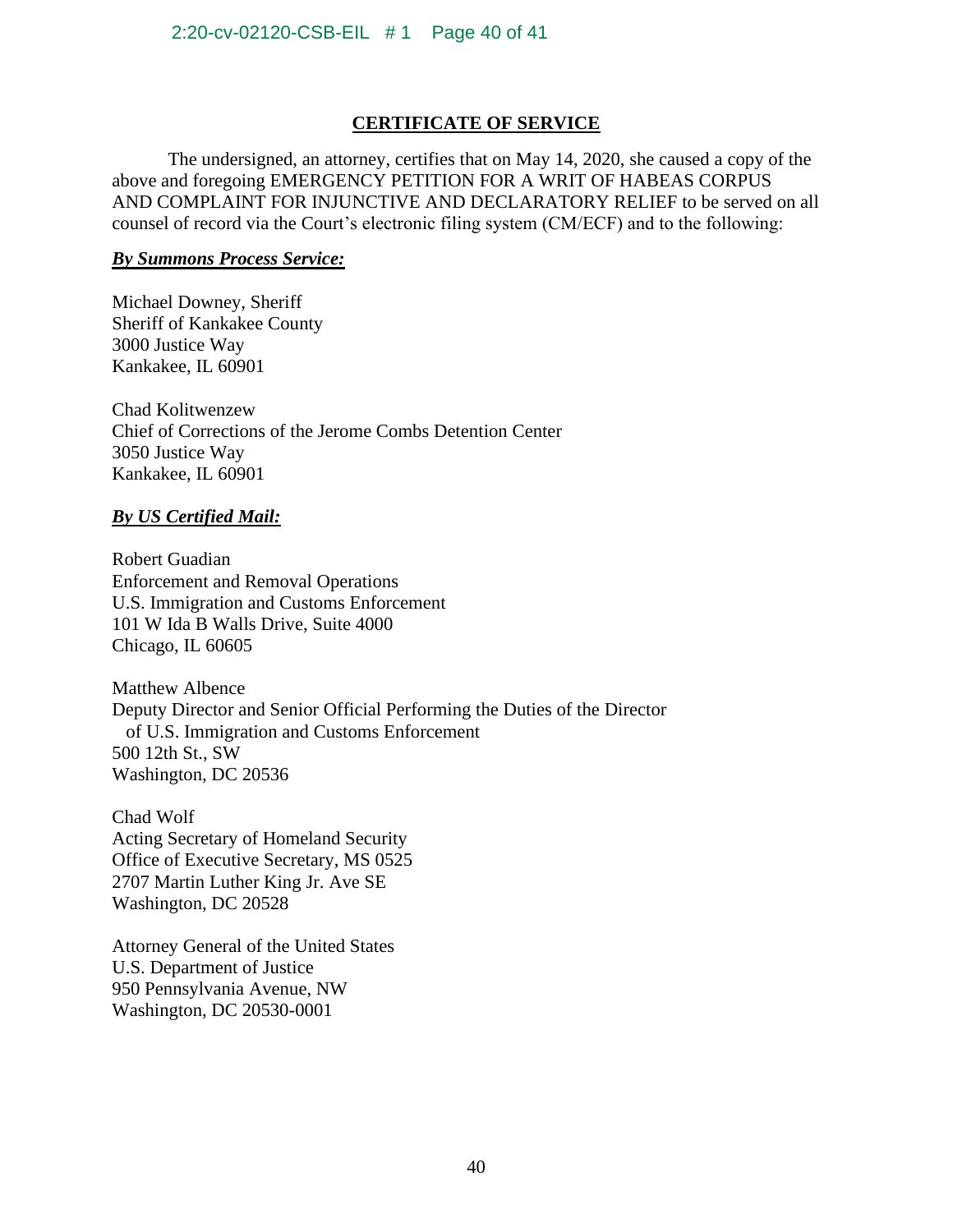Office of the United States Attorney ATTENTION: Tami Richmond Secretary to the United States Attorney 318 S. Sixth Street Springfield, IL 62701

## *By Email:*

Jim Rowe Kankakee County State's Attorney JROWE@k3county.net

Nancy Ann Nicholson Kankakee County State's Attorney [nnicholson@k3county.net](mailto:nnicholson@k3county.net)

Hilary W. Frooman Assistant U.S. Attorney U.S. Attorney's Office for the Central District of Illinois [Courteilary.frooman@usdoj.gov](mailto:Courteilary.frooman@usdoj.gov)

John David Hoelzer Assistant U.S. Attorney U.S. Attorney's Office for the Central District of Illinois john.hoelzer@usdoj.gov

/s/ Rebecca K. Glenberg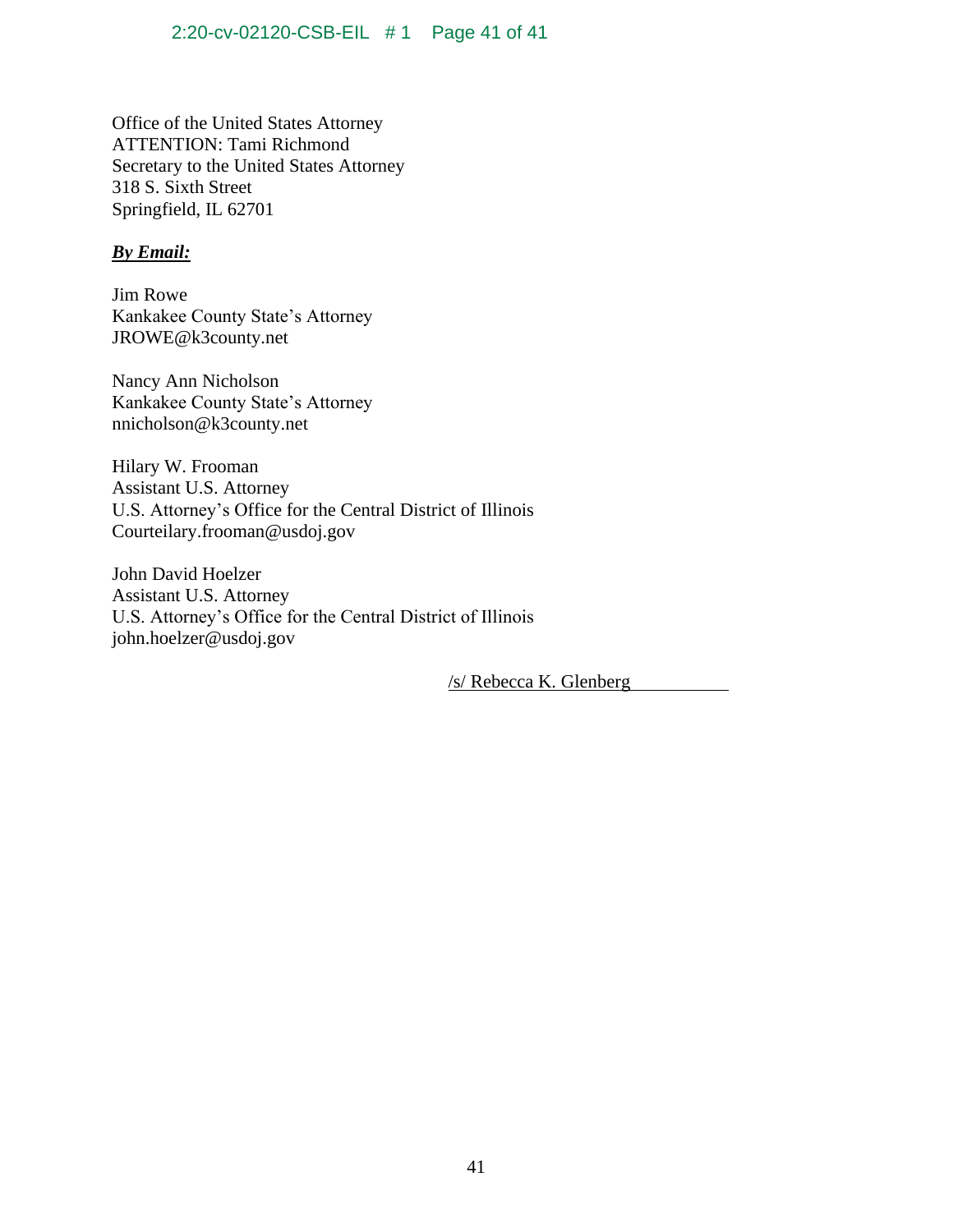## $\sigma_{\rm{MS\,44\,\,(Rev.\,09/19)}}$  2:20-cv-02120-CSB- $\rm{E}_{\rm{UVIL}}^{\rm{H1-}}$ COVER SHEET  $\overline{a}$

The JS 44 civil cover sheet and the information contained herein neither replace nor supplement the filing and service of pleadings or other papers as required by law, except as<br>provided by local rules of court. This form, Thursday, 14 May, 2020 05:30:28 PM <u>l Clerk, en Strollstrict Courtonthil CD</u>

E-FILED

| I. (a) PLAINTIFFS<br>Joaquin Herrera-Herrera<br>(b) County of Residence of First Listed Plaintiff<br>(EXCEPT IN U.S. PLAINTIFF CASES) |                                                                                    |                                                        |  | DEFENDANTS MICHAEL DOWNEY, in his individual capacity and official capacity as Sheriff of                                                                                                                                                                                                                     |                                                                  |                                                                |                                                                                                                   |  |
|---------------------------------------------------------------------------------------------------------------------------------------|------------------------------------------------------------------------------------|--------------------------------------------------------|--|---------------------------------------------------------------------------------------------------------------------------------------------------------------------------------------------------------------------------------------------------------------------------------------------------------------|------------------------------------------------------------------|----------------------------------------------------------------|-------------------------------------------------------------------------------------------------------------------|--|
|                                                                                                                                       |                                                                                    |                                                        |  | Kankakee County; CHAD KOLITWENZEW, Chief of Corrections of the Jerome Combs Detention Center;<br>ROBERT GUADIAN, Field Office Director, Enforcement and Removal Operations, U.S. Immigration and Customs<br>Enforcement; MATTHEW ALBENCE, Acting Director, U.S. Immigration and Customs Enforcement; and CHAD |                                                                  |                                                                |                                                                                                                   |  |
|                                                                                                                                       |                                                                                    |                                                        |  | WOLF, Acting Secretary, U.S. Department of Homeland Security,                                                                                                                                                                                                                                                 |                                                                  |                                                                |                                                                                                                   |  |
|                                                                                                                                       |                                                                                    |                                                        |  | County of Residence of First Listed Defendant<br>(IN U.S. PLAINTIFF CASES ONLY)<br>NOTE:<br>IN LAND CONDEMNATION CASES, USE THE LOCATION OF                                                                                                                                                                   |                                                                  |                                                                |                                                                                                                   |  |
|                                                                                                                                       |                                                                                    |                                                        |  |                                                                                                                                                                                                                                                                                                               |                                                                  |                                                                |                                                                                                                   |  |
| (c) Attorneys (Firm Name, Address, and Telephone Number)                                                                              |                                                                                    |                                                        |  | Attorneys (If Known)                                                                                                                                                                                                                                                                                          |                                                                  |                                                                |                                                                                                                   |  |
| See attachment                                                                                                                        |                                                                                    |                                                        |  |                                                                                                                                                                                                                                                                                                               |                                                                  |                                                                |                                                                                                                   |  |
|                                                                                                                                       |                                                                                    |                                                        |  |                                                                                                                                                                                                                                                                                                               |                                                                  |                                                                |                                                                                                                   |  |
| <b>II. BASIS OF JURISDICTION</b> (Place an "X" in One Box Only)                                                                       |                                                                                    |                                                        |  | (For Diversity Cases Only)                                                                                                                                                                                                                                                                                    |                                                                  |                                                                | <b>III. CITIZENSHIP OF PRINCIPAL PARTIES</b> (Place an "X" in One Box for Plaintiff<br>and One Box for Defendant) |  |
| $\Box$ 1 U.S. Government<br>Plaintiff                                                                                                 | <b>3</b> Federal Question<br>(U.S. Government Not a Party)                         |                                                        |  | DEF<br>PTF<br><b>PTF</b><br>DEF<br>Citizen of This State<br>$\mathbf{X}$ 1<br>$\Box$ 1 Incorporated or Principal Place<br>$\Box$ 4<br>$\Box$ 4<br>of Business In This State                                                                                                                                   |                                                                  |                                                                |                                                                                                                   |  |
| $\mathbf{\times}$ 2 U.S. Government<br>Defendant                                                                                      | $\Box$ 4 Diversity<br>(Indicate Citizenship of Parties in Item III)                |                                                        |  | 2 Incorporated and Principal Place<br>Citizen of Another State<br>$\Box$ 2<br>$\Box$ 5<br>$\square$ 5<br>of Business In Another State                                                                                                                                                                         |                                                                  |                                                                |                                                                                                                   |  |
|                                                                                                                                       |                                                                                    |                                                        |  | Citizen or Subject of a<br>Foreign Country                                                                                                                                                                                                                                                                    | $\Box$ 3                                                         | $\Box$ 3 Foreign Nation                                        | □ 6<br>$\Box$ 6                                                                                                   |  |
| IV. NATURE OF SUIT (Place an "X" in One Box Only)<br><b>CONTRACT</b>                                                                  |                                                                                    | <b>TORTS</b>                                           |  |                                                                                                                                                                                                                                                                                                               |                                                                  | <b>BANKRUPTCY</b>                                              | Click here for: Nature of Suit Code Descriptions.<br><b>OTHER STATUTES</b>                                        |  |
| $\Box$ 110 Insurance                                                                                                                  | PERSONAL INJURY                                                                    | PERSONAL INJURY                                        |  | <b>FORFEITURE/PENALTY</b><br>5 625 Drug Related Seizure                                                                                                                                                                                                                                                       |                                                                  |                                                                | 375 False Claims Act                                                                                              |  |
| $\Box$ 120 Marine<br>$\Box$ 130 Miller Act                                                                                            | $\Box$ 310 Airplane<br>315 Airplane Product                                        | 365 Personal Injury -<br>Product Liability             |  | of Property 21 USC 881<br>$\Box$ 690 Other                                                                                                                                                                                                                                                                    | 158 122 Appeal 28 USC 158<br>$\Box$ 423 Withdrawal<br>28 USC 157 |                                                                | $\Box$ 376 Qui Tam (31 USC)<br>3729(a)                                                                            |  |
| $\Box$ 140 Negotiable Instrument<br>$\Box$ 150 Recovery of Overpayment                                                                | Liability<br>$\Box$ 320 Assault, Libel &                                           | 367 Health Care/<br>Pharmaceutical                     |  |                                                                                                                                                                                                                                                                                                               |                                                                  | <b>PROPERTY RIGHTS</b>                                         | $\Box$ 400 State Reapportionment<br>$\Box$ 410 Antitrust                                                          |  |
| & Enforcement of Judgment                                                                                                             | Slander                                                                            | Personal Injury                                        |  |                                                                                                                                                                                                                                                                                                               | $\Box$ 820 Copyrights                                            |                                                                | $\Box$ 430 Banks and Banking                                                                                      |  |
| 151 Medicare Act<br>□ 152 Recovery of Defaulted                                                                                       | □ 330 Federal Employers'<br>Liability                                              | Product Liability<br>□ 368 Asbestos Personal           |  |                                                                                                                                                                                                                                                                                                               | $\Box$ 830 Patent                                                | □ 835 Patent - Abbreviated                                     | $\Box$ 450 Commerce<br>$\Box$ 460 Deportation                                                                     |  |
| <b>Student Loans</b>                                                                                                                  | $\Box$ 340 Marine                                                                  | <b>Injury Product</b>                                  |  |                                                                                                                                                                                                                                                                                                               |                                                                  | New Drug Application                                           | □ 470 Racketeer Influenced and                                                                                    |  |
| (Excludes Veterans)<br>$\Box$ 153 Recovery of Overpayment                                                                             | 345 Marine Product<br>Liability                                                    | Liability<br>PERSONAL PROPERTY                         |  | <b>LABOR</b>                                                                                                                                                                                                                                                                                                  | □ 840 Trademark                                                  | <b>SOCIAL SECURITY</b>                                         | Corrupt Organizations<br>480 Consumer Credit                                                                      |  |
| of Veteran's Benefits                                                                                                                 | □ 350 Motor Vehicle                                                                | 370 Other Fraud                                        |  | 710 Fair Labor Standards                                                                                                                                                                                                                                                                                      | $\Box$ 861 HIA (1395ff)                                          |                                                                | (15 USC 1681 or 1692)                                                                                             |  |
| 160 Stockholders' Suits<br>190 Other Contract                                                                                         | 355 Motor Vehicle<br><b>Product Liability</b>                                      | $\Box$ 371 Truth in Lending<br>380 Other Personal      |  | Act<br>720 Labor/Management                                                                                                                                                                                                                                                                                   |                                                                  | <b>1</b> 862 Black Lung (923)<br>$\Box$ 863 DIWC/DIWW (405(g)) | □ 485 Telephone Consumer<br>Protection Act                                                                        |  |
| 195 Contract Product Liability                                                                                                        | 360 Other Personal                                                                 | <b>Property Damage</b>                                 |  | Relations                                                                                                                                                                                                                                                                                                     | $\Box$ 864 SSID Title XVI                                        |                                                                | □ 490 Cable/Sat TV                                                                                                |  |
| $\Box$ 196 Franchise                                                                                                                  | Injury<br>$\Box$ 362 Personal Injury -                                             | 385 Property Damage<br>Product Liability               |  | 740 Railway Labor Act<br>751 Family and Medical                                                                                                                                                                                                                                                               | $\Box$ 865 RSI (405(g))                                          |                                                                | □ 850 Securities/Commodities/                                                                                     |  |
|                                                                                                                                       | Medical Malpractice                                                                |                                                        |  | Leave Act                                                                                                                                                                                                                                                                                                     |                                                                  |                                                                | Exchange<br>□ 890 Other Statutory Actions                                                                         |  |
| <b>REAL PROPERTY</b>                                                                                                                  | <b>CIVIL RIGHTS</b>                                                                | PRISONER PETITIONS                                     |  | 790 Other Labor Litigation                                                                                                                                                                                                                                                                                    |                                                                  | <b>FEDERAL TAX SUITS</b>                                       | □ 891 Agricultural Acts                                                                                           |  |
| 210 Land Condemnation<br>220 Foreclosure                                                                                              | $\Box$ 440 Other Civil Rights<br>$\Box$ 441 Voting                                 | <b>Habeas Corpus:</b><br>X 463 Alien Detainee          |  | 791 Employee Retirement<br>Income Security Act                                                                                                                                                                                                                                                                |                                                                  | □ 870 Taxes (U.S. Plaintiff<br>or Defendant)                   | □ 893 Environmental Matters<br>□ 895 Freedom of Information                                                       |  |
| □ 230 Rent Lease & Ejectment                                                                                                          | $\Box$ 442 Employment                                                              | □ 510 Motions to Vacate                                |  |                                                                                                                                                                                                                                                                                                               |                                                                  | □ 871 IRS-Third Party                                          | Act                                                                                                               |  |
| □ 240 Torts to Land<br>245 Tort Product Liability                                                                                     | $\Box$ 443 Housing<br>Accommodations                                               | Sentence<br>□ 530 General                              |  |                                                                                                                                                                                                                                                                                                               |                                                                  | 26 USC 7609                                                    | □ 896 Arbitration<br>□ 899 Administrative Procedure                                                               |  |
| 290 All Other Real Property                                                                                                           | $\Box$ 445 Amer. w/Disabilities - $\Box$ 535 Death Penalty<br>Employment<br>Other: |                                                        |  | <b>IMMIGRATION</b>                                                                                                                                                                                                                                                                                            |                                                                  |                                                                | Act/Review or Appeal of<br><b>Agency Decision</b>                                                                 |  |
|                                                                                                                                       |                                                                                    |                                                        |  | 1 462 Naturalization Application                                                                                                                                                                                                                                                                              |                                                                  |                                                                |                                                                                                                   |  |
|                                                                                                                                       | $\Box$ 446 Amer. w/Disabilities -<br>Other                                         | $\Box$ 540 Mandamus & Other<br>$\Box$ 550 Civil Rights |  | $\Box$ 465 Other Immigration<br>Actions                                                                                                                                                                                                                                                                       |                                                                  |                                                                | $\Box$ 950 Constitutionality of<br><b>State Statutes</b>                                                          |  |
|                                                                                                                                       | 448 Education                                                                      | 555 Prison Condition                                   |  |                                                                                                                                                                                                                                                                                                               |                                                                  |                                                                |                                                                                                                   |  |
|                                                                                                                                       |                                                                                    | 560 Civil Detainee -<br>Conditions of                  |  |                                                                                                                                                                                                                                                                                                               |                                                                  |                                                                |                                                                                                                   |  |
|                                                                                                                                       |                                                                                    | Confinement                                            |  |                                                                                                                                                                                                                                                                                                               |                                                                  |                                                                |                                                                                                                   |  |
| V. ORIGIN (Place an "X" in One Box Only)                                                                                              |                                                                                    |                                                        |  |                                                                                                                                                                                                                                                                                                               |                                                                  |                                                                |                                                                                                                   |  |
| $\blacksquare$ 1 Original<br>Proceeding                                                                                               | $\Box$ 2 Removed from<br>$\Box$ 3<br><b>State Court</b>                            | Remanded from<br>Appellate Court                       |  | $\Box$ 4 Reinstated or $\Box$ 5 Transferred from<br>Reopened<br>(specify)                                                                                                                                                                                                                                     | Another District                                                 | $\Box$ 6 Multidistrict<br>Litigation -<br>Transfer             | $\Box$ 8 Multidistrict<br>Litigation -<br>Direct File                                                             |  |
|                                                                                                                                       |                                                                                    |                                                        |  | Cite the U.S. Civil Statute under which you are filing (Do not cite jurisdictional statutes unless diversity):<br>Amend. 5, 8 & 14 of U.S. Const. 28 U.S.C. Sec. 2241 and Article I, Sec. 9, Clause 2 of the U.S. Const.                                                                                      |                                                                  |                                                                |                                                                                                                   |  |
| VI. CAUSE OF ACTION                                                                                                                   | Brief description of cause:                                                        |                                                        |  | Unconstitutional conditions affecting medically vulnerable immigration detainee plaintiff                                                                                                                                                                                                                     |                                                                  |                                                                |                                                                                                                   |  |
| <b>VII. REQUESTED IN</b>                                                                                                              | $\Box$                                                                             | CHECK IF THIS IS A CLASS ACTION                        |  | <b>DEMAND \$</b>                                                                                                                                                                                                                                                                                              |                                                                  |                                                                | CHECK YES only if demanded in complaint:                                                                          |  |
| <b>COMPLAINT:</b>                                                                                                                     | UNDER RULE 23, F.R.Cv.P.                                                           |                                                        |  |                                                                                                                                                                                                                                                                                                               |                                                                  | <b>JURY DEMAND:</b>                                            | $M_{\text{No}}$<br>$\Box$ Yes                                                                                     |  |
| VIII. RELATED CASE(S)                                                                                                                 | (See instructions):                                                                |                                                        |  |                                                                                                                                                                                                                                                                                                               |                                                                  |                                                                |                                                                                                                   |  |
| IF ANY                                                                                                                                |                                                                                    | <b>JUDGE</b>                                           |  |                                                                                                                                                                                                                                                                                                               |                                                                  | DOCKET NUMBER                                                  |                                                                                                                   |  |
| DATE                                                                                                                                  |                                                                                    | SIGNATURE OF ATTORNEY OF RECORD                        |  |                                                                                                                                                                                                                                                                                                               |                                                                  |                                                                |                                                                                                                   |  |
| 05/14/2020<br><b>FOR OFFICE USE ONLY</b>                                                                                              |                                                                                    | Rebecca K. Glenberg                                    |  |                                                                                                                                                                                                                                                                                                               |                                                                  |                                                                |                                                                                                                   |  |
|                                                                                                                                       |                                                                                    |                                                        |  |                                                                                                                                                                                                                                                                                                               |                                                                  |                                                                |                                                                                                                   |  |
| <b>RECEIPT#</b>                                                                                                                       | <b>AMOUNT</b>                                                                      | <b>APPLYING IFP</b>                                    |  | <b>JUDGE</b>                                                                                                                                                                                                                                                                                                  |                                                                  | MAG. JUDGE                                                     |                                                                                                                   |  |
| <b>Print</b>                                                                                                                          | <b>Save As</b>                                                                     |                                                        |  |                                                                                                                                                                                                                                                                                                               |                                                                  |                                                                | <b>Reset</b>                                                                                                      |  |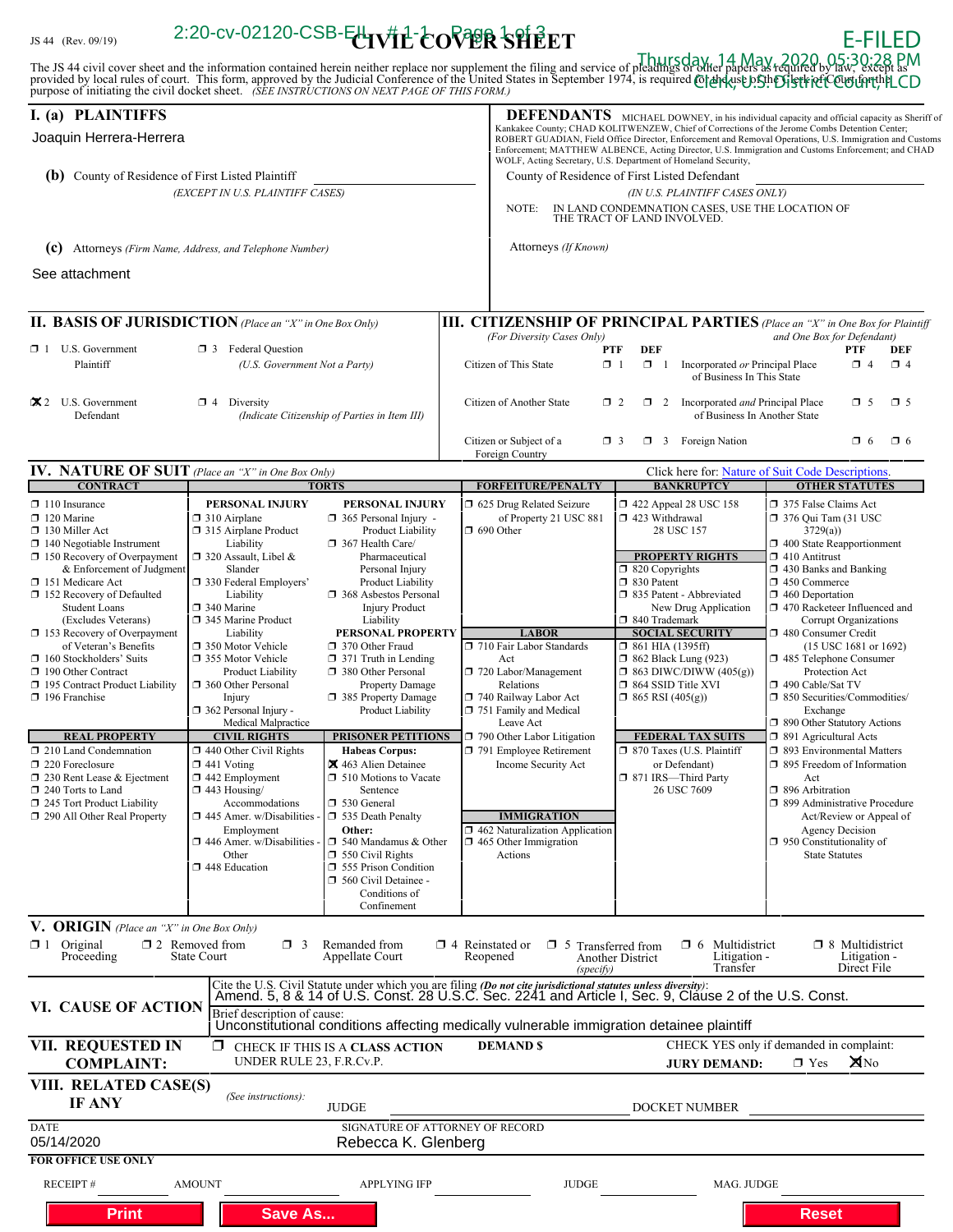## **INSTRUCTIONS FOR ATTORNEYS COMPLETING CIVIL COVER SHEET FORM JS 44**

#### Authority For Civil Cover Sheet

The JS 44 civil cover sheet and the information contained herein neither replaces nor supplements the filings and service of pleading or other papers as required by law, except as provided by local rules of court. This form, approved by the Judicial Conference of the United States in September 1974, is required for the use of the Clerk of Court for the purpose of initiating the civil docket sheet. Consequently, a civil cover sheet is submitted to the Clerk of Court for each civil complaint filed. The attorney filing a case should complete the form as follows:

- **I.(a) Plaintiffs-Defendants.** Enter names (last, first, middle initial) of plaintiff and defendant. If the plaintiff or defendant is a government agency, use only the full name or standard abbreviations. If the plaintiff or defendant is an official within a government agency, identify first the agency and then the official, giving both name and title.
- **(b) County of Residence.** For each civil case filed, except U.S. plaintiff cases, enter the name of the county where the first listed plaintiff resides at the time of filing. In U.S. plaintiff cases, enter the name of the county in which the first listed defendant resides at the time of filing. (NOTE: In land condemnation cases, the county of residence of the "defendant" is the location of the tract of land involved.)
- **(c) Attorneys.** Enter the firm name, address, telephone number, and attorney of record. If there are several attorneys, list them on an attachment, noting in this section "(see attachment)".

**II. Jurisdiction.** The basis of jurisdiction is set forth under Rule 8(a), F.R.Cv.P., which requires that jurisdictions be shown in pleadings. Place an "X" in one of the boxes. If there is more than one basis of jurisdiction, precedence is given in the order shown below.

United States plaintiff. (1) Jurisdiction based on 28 U.S.C. 1345 and 1348. Suits by agencies and officers of the United States are included here. United States defendant. (2) When the plaintiff is suing the United States, its officers or agencies, place an "X" in this box.

Federal question. (3) This refers to suits under 28 U.S.C. 1331, where jurisdiction arises under the Constitution of the United States, an amendment to the Constitution, an act of Congress or a treaty of the United States. In cases where the U.S. is a party, the U.S. plaintiff or defendant code takes precedence, and box 1 or 2 should be marked.

Diversity of citizenship. (4) This refers to suits under 28 U.S.C. 1332, where parties are citizens of different states. When Box 4 is checked, the citizenship of the different parties must be checked**.** (See Section III below**; NOTE: federal question actions take precedence over diversity cases.**)

- **III. Residence (citizenship) of Principal Parties.** This section of the JS 44 is to be completed if diversity of citizenship was indicated above. Mark this section for each principal party.
- **IV. Nature of Suit.** Place an "X" in the appropriate box. If there are multiple nature of suit codes associated with the case, pick the nature of suit code that is most applicable. Click here for[: Nature of Suit Code Descriptions](http://www.uscourts.gov/forms/civil-forms/civil-cover-sheet).
- **V. Origin.** Place an "X" in one of the seven boxes.

Original Proceedings. (1) Cases which originate in the United States district courts.

Removed from State Court. (2) Proceedings initiated in state courts may be removed to the district courts under Title 28 U.S.C., Section 1441. Remanded from Appellate Court. (3) Check this box for cases remanded to the district court for further action. Use the date of remand as the filing date.

Reinstated or Reopened. (4) Check this box for cases reinstated or reopened in the district court. Use the reopening date as the filing date. Transferred from Another District. (5) For cases transferred under Title 28 U.S.C. Section 1404(a). Do not use this for within district transfers or multidistrict litigation transfers.

Multidistrict Litigation – Transfer. (6) Check this box when a multidistrict case is transferred into the district under authority of Title 28 U.S.C. Section 1407.

Multidistrict Litigation – Direct File. (8) Check this box when a multidistrict case is filed in the same district as the Master MDL docket. **PLEASE NOTE THAT THERE IS NOT AN ORIGIN CODE 7.** Origin Code 7 was used for historical records and is no longer relevant due to changes in statue.

- **VI. Cause of Action.** Report the civil statute directly related to the cause of action and give a brief description of the cause. **Do not cite jurisdictional statutes unless diversity.** Example: U.S. Civil Statute: 47 USC 553 Brief Description: Unauthorized reception of cable service
- **VII. Requested in Complaint.** Class Action. Place an "X" in this box if you are filing a class action under Rule 23, F.R.Cv.P. Demand. In this space enter the actual dollar amount being demanded or indicate other demand, such as a preliminary injunction. Jury Demand. Check the appropriate box to indicate whether or not a jury is being demanded.
- **VIII. Related Cases.** This section of the JS 44 is used to reference related pending cases, if any. If there are related pending cases, insert the docket numbers and the corresponding judge names for such cases.

**Date and Attorney Signature.** Date and sign the civil cover sheet.